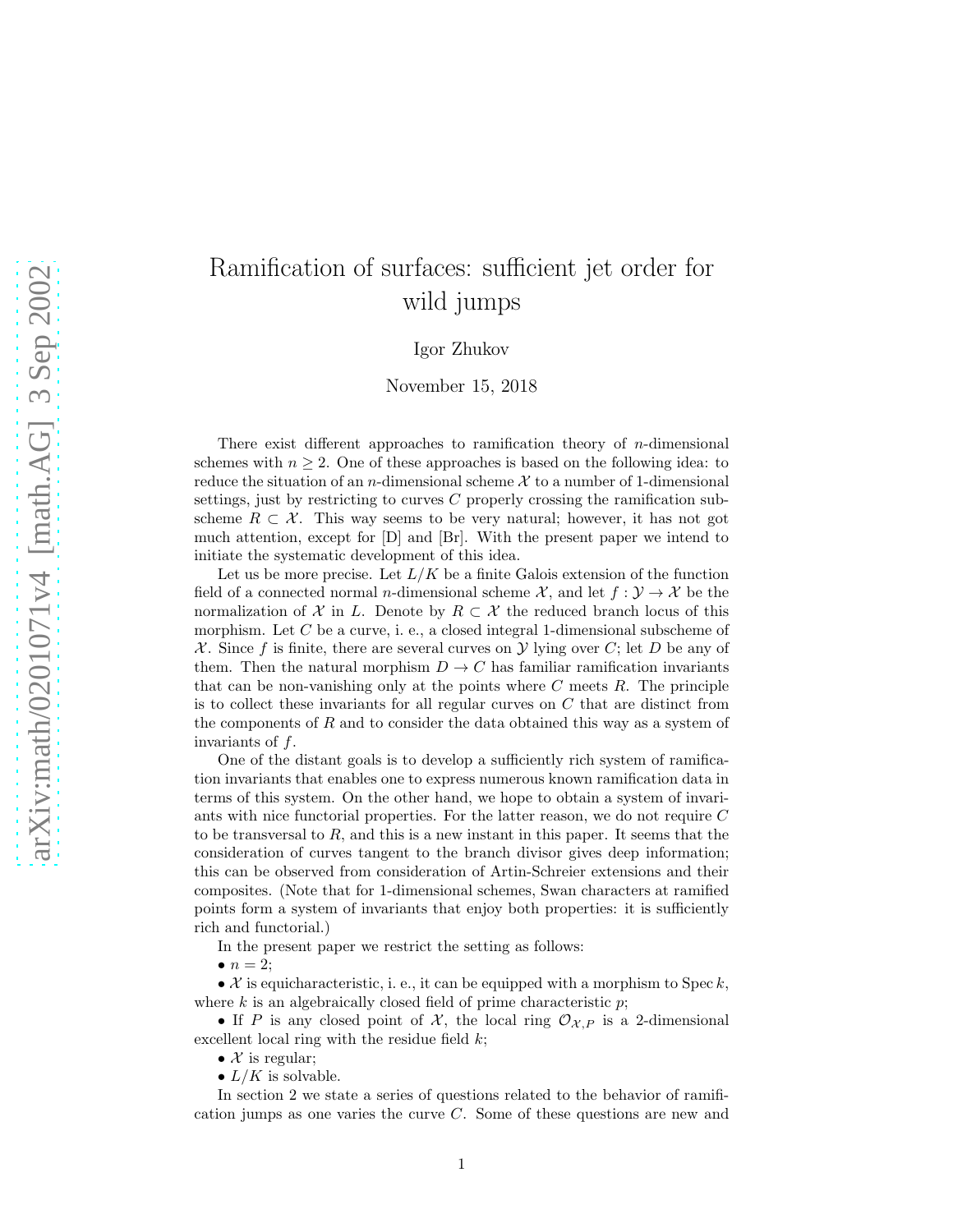some generalize the questions considered in the above-mentioned papers.

In the following sections we answer the first of these questions affirmatively; this is the main result of the paper. Namely, we prove that the wild ramification jumps of the extension of the function field of C determined by  $L/K$  at a point  $P \in C \cap R$  depend only on the jet of C at P of certain order, and we can bound this order in a certain uniform way (see Corollary 4.1.1). Here  $C \subset \mathcal{X}$  is a curve which is regular at  $P$ . Roughly speaking, if two curves  $C$  and  $C'$  have sufficiently high order of tangence at  $P$ , then the wild jumps for  $C$  and  $C'$  are the same. By the wild jumps we mean the usual ramification jumps (in lower numbering) divided by the index of tame ramification.

The proof of the main result is based on the work with arcs (parameterized algebroid curves) on  $\mathcal{X}$ , including the singular ones. One of the central ingredients is a comparison of invariants of singularity of an arc on  $\mathcal X$  and those of an arc on  $\mathcal Y$  above it in the case of cyclic  $L/K$  of prime degree; see Propositions 5.5 and 6.3.

It would be important to prove a stronger fact: not only the jumps but the whole ramification filtration is the same for  $C$  and  $C'$ . This statement (for curves transversal to  $R$ ) is a step in Deligne's program [D] describing how to compute Euler-Poincaré characteristics of constructible étale sheaves on surfaces.

At present, we are able to prove the above fact for some class of Galois groups that includes, in particular, all abelian p-groups, see Theorem 9.1.

As for the other questions from section 2, in the case of Artin-Schreier extensions we can answer most of them affirmatively. This is the subject of another paper [Z].

I would like to thank P. Deligne, L. Illusie, G. Laumon, A. N. Parshin for the discussions that gave me inspiration for this work and for the whole program. I am sincerely grateful to I. B. Fesenko, B. Köck, T. Saito for numerous discussions and also for the fact that they found errors in earlier versions of the paper and gave me many suggestions on the improvement of exposition. I would like to thank M. V. Bondarko, N. L. Gordeev and I. A. Panin who answered my questions in commutative algebra and algebraic geometry that arose in the course of this work. I am deeply thankful to V. P. Snaith for the invitation to Southampton, where a big part of the work was done, as well as for showing me a lot of beautiful mathematics and for his all-embracing help during my visits to Southampton.

I acknowledge the hospitality of Southampton University and of Institut des Hautes Etudes Scientifiques (Bures-sur-Yvette) and the financial support from Royal Society and from RFBR (projects 00-01-00140 and 01-01-00997.)

# 1 Terminology, notation, preliminary facts

## General notation

k is always an algebraically closed field of characteristic  $p > 0$ . For any commutative ring A denote

$$
\operatorname{Spec}_1 A = \{ \mathfrak{p} \in \operatorname{Spec} A | \operatorname{height} \mathfrak{p} = 1 \}.
$$

We denote by  $v_X$  the valuation in the discrete valuation ring  $k[[X]]$ .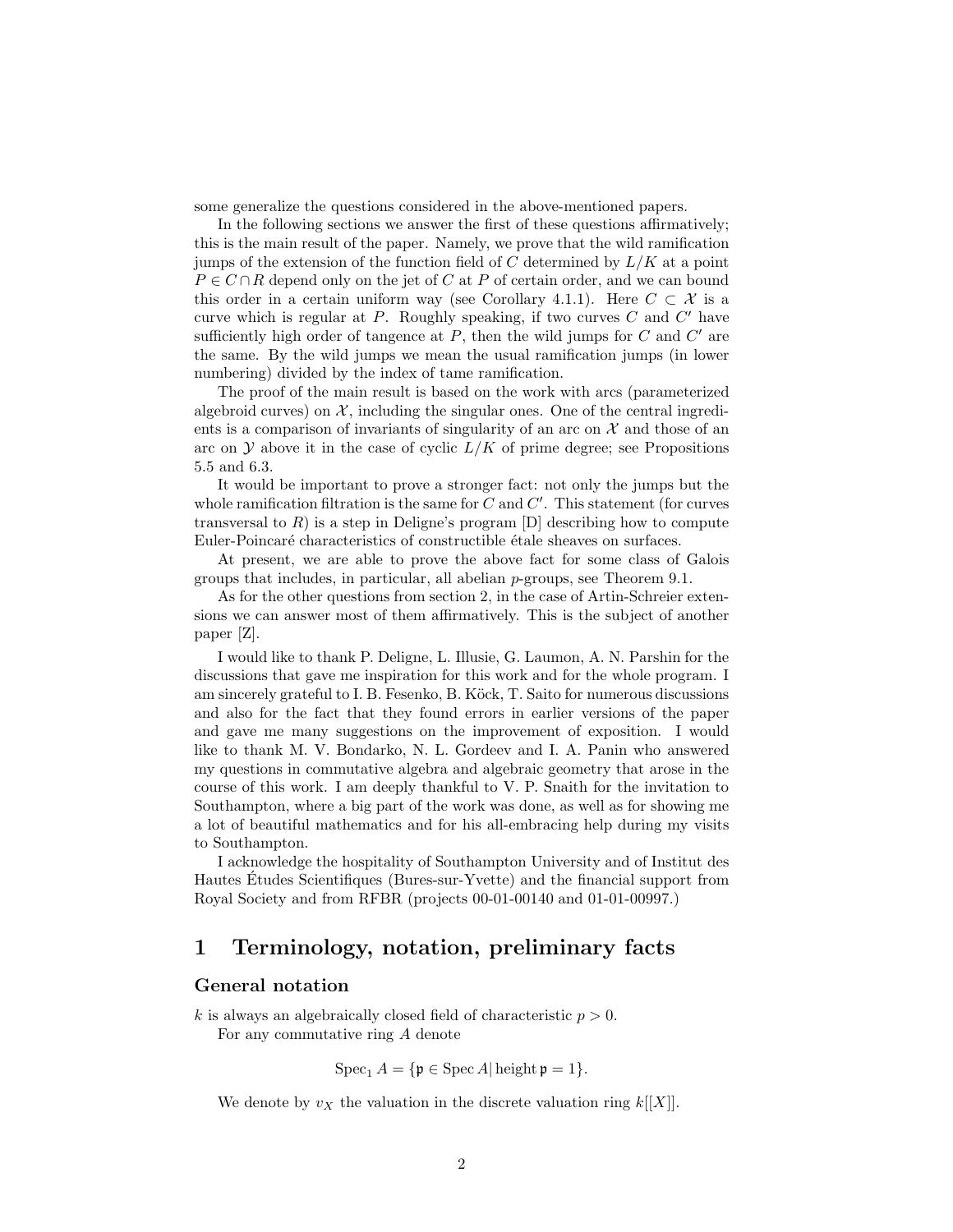For a prime ideal  $\mathfrak{p} \in \text{Spec}_1 A$ , denote by  $F_{\mathfrak{p}}$  the prime divisor  $\text{Spec}(A/\mathfrak{p})$ . If **p** is a principal ideal (*t*), we write  $F_t$  instead of  $F_{(t)}$ .

Let A be an equal characteristic regular 2-dimensional local ring with the maximal ideal  $\mathfrak{m} = (T, U)$  and the residue field k, N a positive integer. We have a canonical isomorphism between the completion of A and  $k[[T, U]]$ . A map  $\lambda : k = A/\mathfrak{m} \to A$  is said to be a section of level N if the diagram

$$
k \xrightarrow{\lambda} A
$$
  
\n
$$
\downarrow \qquad \qquad \downarrow
$$
  
\n
$$
k[[T, U]]/(T, U)^N \xrightarrow{\lambda} A/\mathfrak{m}^N
$$

commutes.

For any local ring A, we denote the completion of A by  $\widehat{A}$ . The field of functions on an integral scheme S is denoted by  $k(S)$ .

#### Invariants of wild ramification

Let  $K$  be a complete discrete valuation field with perfect residue field of characteristic p, and let  $L/K$  be a finite Galois extension. Let v be the valuation on L and  $\mathcal{O}_L = \{a \in L | v_L(a) \geq 0\}.$ 

Recall that for any integral  $i \geq -1$  the *i*th ramification subgroup in the group  $Gal(L/K)$  is defined as

$$
G_i = G_i(L/K) = \{ g \in \text{Gal}(L/K) | \forall a \in \mathcal{O}_L : v(g(a) - a) \geq i + 1 \}.
$$

We have  $|G_0| = e_{L/K}$ , the ramification index, whereas  $|G_1|$  is the wild ramification index, i. e., the maximal power of p dividing  $e_{L/K}$ . One can also define the tame ramification index

$$
e^t(L/K) = (G_0:G_1).
$$

Now we introduce the ramification jumps, numbered from the bigger to the smaller ones. Namely, for any  $i \geq 1$ , denote

$$
h^{(i)} = h^{(i)}(L/K) = \min\{j \ge 1 | p^i \text{ does not divide } |G_j|\} - 1.
$$

This definition takes into account the multiplicities of jumps. For example, if  $G_a = G_1$  is of order  $p^2$  for some  $a \ge 1$  and  $G_j$  is trivial for any  $j > a$ , then  $h^{(1)} = h^{(2)} = a$ , and  $h^{(i)} = 0$  for  $i \geq 3$ . We define also modified ("wild") ramification jumps  $w^{(i)}(L/K) = h^{(i)}(L/K)/e^{t}(L/K), i = 1, 2, \ldots$ . Note that  $w^{(i)}(L/K)$  are non-negative and integral in view of [S, Ch. IV, Cor. 1 to Prop. 9].

Next, we define the modified Hasse-Herbrand function  $W_{L/K} : [1, \infty) \rightarrow$  $[1, \infty)$  as

$$
W_{L/K}(u) = \int_1^u \frac{dt}{(G_1 : G_t)} = \frac{\varphi_{L/K}(u)}{e^t(L/K)},
$$

where  $G_u = G_i$ , i is the minimal integer such that  $i \geq u$ . Here  $\varphi_{L/K}$  is the usual Hasse-Herbrand function as defined in [S, Ch. IV, §3].

[S, Ch. IV, Prop. 15] implies that for a Galois subextension  $M/K$  in  $L/K$ we have  $W_{L/K} = W_{M/K} \circ W_{L/M}$ .

The following obvious property justifies the introduction of modified jumps and modified Hasse-Herbrand function.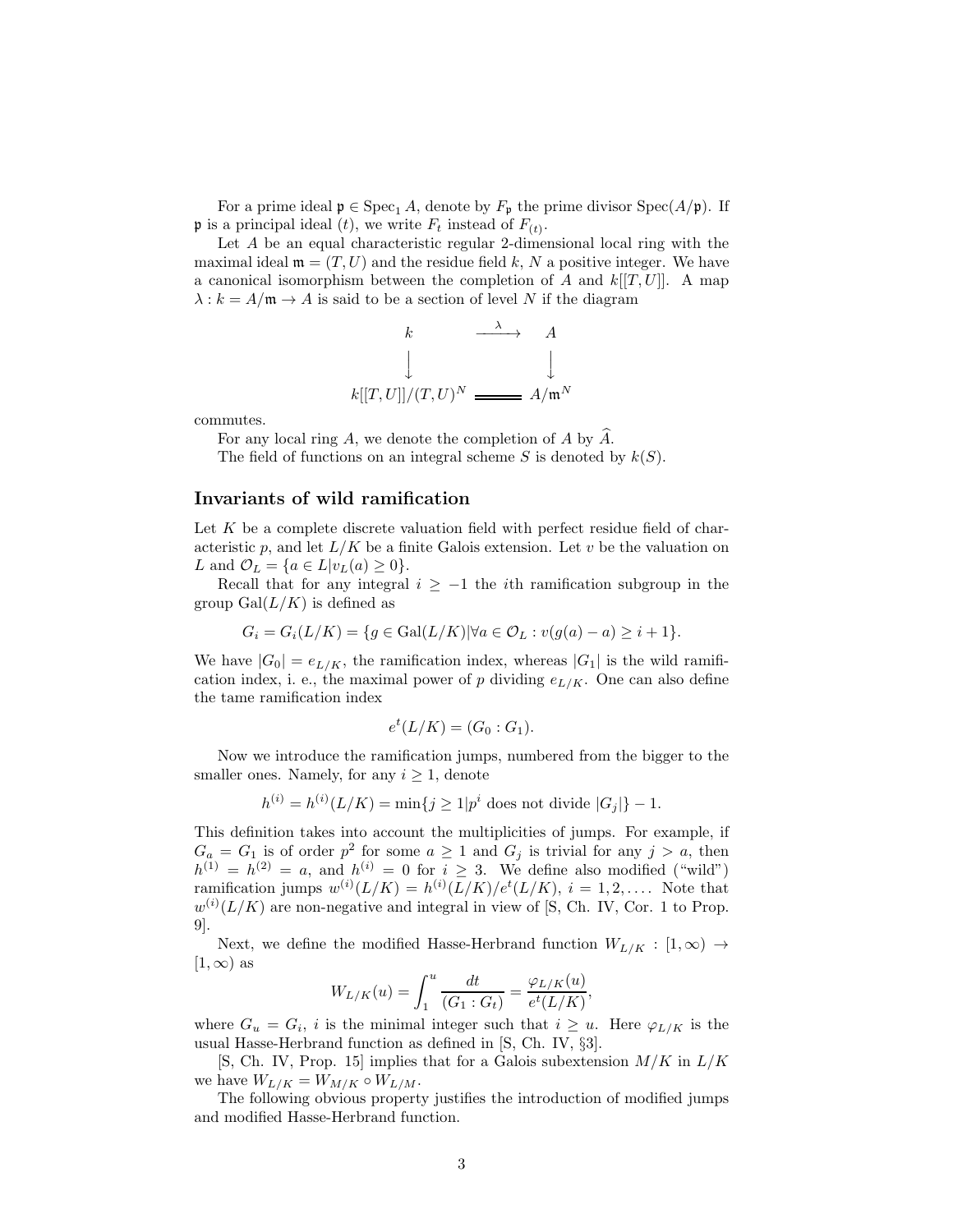**1.1 Lemma.** Let  $K'/K$  be a tamely ramified extension. Then  $w^{(i)}(K'L/K') =$  $w^{(i)}(L/K)$  for any i, and  $W_{K'L/K'} = W_{L/K}$ .

## Ramification of surfaces

A surface over k is a connected normal 2-dimensional scheme  $\mathcal X$  with a morphism  $\mathcal{X} \rightarrow \text{Spec } k$  which induces an isomorphism of residue fields at all points of codimension 2 in  $\mathcal{X}$ .

Let  $C, C'$  be distinct prime divisors on a surface  $\mathcal{X}$ , and let P be a closed point of  $X$ . We define the intersection multiplicity of C and C' at P as

$$
(C.C')_P = \begin{cases} \dim_k \mathcal{O}_{\mathcal{X},P}/(\mathfrak{p} + \mathfrak{p}'), & P \in C \cap C', \\ 0, & P \notin C \cap C', \end{cases}
$$

where **p** and **p**' are the prime ideals of  $\mathcal{O}_{\mathcal{X},P}$  corresponding to C and C'. By linearity this definition can be extended to any two divisors  $C, C'$  with no common components.

Let X be a surface with the function field K. Let  $L/K$  be a finite separable extension, Y the normalization of X in L. We denote by  $R_{L/K,X} \subset \mathcal{X}$  the reduced branch locus of the corresponding finite morphism  $\varphi : \mathcal{Y} \to \mathcal{X}$ , i. e.,  $R_{L/K,\mathcal{X}} = \varphi(\mathrm{Supp}\, \Omega^1_{\mathcal{Y}/\mathcal{X}})$ . If X is regular, then R is of pure dimension 1. This follows from the theorem of the purity of the branch locus in [N, §41].

The extension  $L/K$  is said to be tame (with respect to X) if  $L/K$  is tamely ramified with respect to any extension of any discrete valuation of K associated with a prime divisor of  $X$ . Similarly one defines *unramified* extensions.

A monoidal transformation means blowing up of a closed point. The following fact is not difficult to prove. (Note that  $R_{L/K,\mathcal{X}_n}$  is a part of the total transform of  $R_{L/K,X}$ .) This proposition is believed to be standard, though we have not found a suitable reference.

**1.2 Proposition.** Let X be a regular surface over k,  $L/K$  a finite extension of its fraction field. Then there exists a sequence of monoidal transformations  $\mathcal{X}_n \to \mathcal{X}$  such that  $R_{L/K,\mathcal{X}_n}$  is a simply normal crossing divisor.

From now on, let  $L/K$  be also normal.

Let C be a prime divisor on X such that  $C \not\subset R_{L/K,\mathcal{X}}$ . We can introduce  $D_{C_1}$ , the decomposition subgroup in  $Gal(L/K)$  at  $C_1$ , where  $C_1$  is a component of  $\varphi^{-1}(C)$ . Since  $L/K$  was not ramified at the generic point of C, the group  $D_{C_1}$  can be identified with  $Gal(k(C_1)/k(C)).$ 

Next, let  $P$  be a regular point on  $C$ . Let  $v$  be the corresponding valuation on  $k(C)$ . Fix any extension  $v_1$  of v onto the field  $k(C_1)$ . Let  $K_{C,v}$  be the completion of  $k(C)$  with respect to v, and let  $L_{C_1,v_1}$  be the completion of  $k(C_1)$ with respect to  $v_1$ . Then the decomposition group  $D_{C_1,v_1}$  of  $v_1$  can be identified with Gal $(L_{C_1,v_1}/K_{C,v}).$ 

Now we introduce

$$
w_{C,P}^{(i)} = w_{C,P}^{(i)}(L/K) = w^{(i)}(L_{C_1,v_1}/K_{C,v})
$$

and

$$
W_{C,P,L/K} = W_{L_{C_1,v_1}/K_{C,v}}
$$
.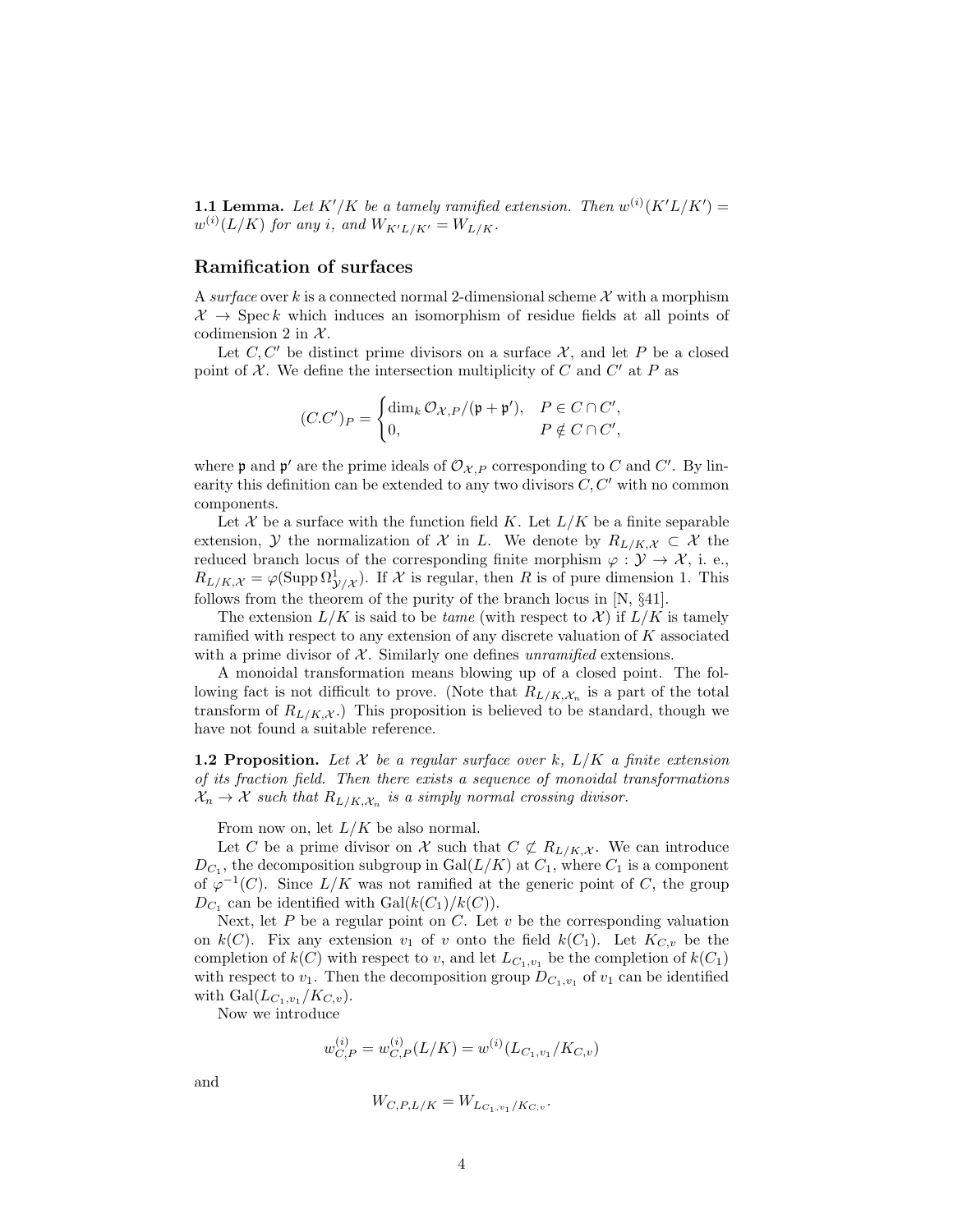These objects do not depend on the choice of  $C_1$  over C and of  $v_1$  since  $Gal(L/K)$ acts transitively on the set of such  $C_1$ , and  $Gal(k(C_1)/k(C))$  acts transitively on the set of possible  $v_1$ .

Let C and C' be prime divisors on a surface  $\mathcal X$  and let P be a closed point in  $C \cap C'$  such that both C and C' are regular at P. We say that  $L/K$  has equal wild jumps with respect to C and C' at P, if  $w_{C,P}^{(i)}(L/K) = w_{C',P}^{(i)}(L/K)$ for any i. We say that  $L/K$  is equally ramified with respect to C and C' at P in the strong sense if for any  $C_1$  and  $v_1$  one can choose  $C'_1$  and  $v'_1$  such that  $G_j(L_{C_1,v_1}/K_{C,v}) = G_j(L_{C'_1,v'_1}/K_{C',v'})$  for any  $j \ge -1$ .

Let M be a finite-dimensional representation of  $Gal(L/K)$  (over any field F, char  $F \neq p$ . Denote by  $\text{Sw}_{C,P}(M)$  the Swan conductor of the restriction of this representation on the subgroup  $D_{C_1,v_1}$ . In other words,

$$
Sw_{C,P}(M) = \sum_{i=1}^{\infty} \frac{\dim_F(M/M^{G_i(L_{C_1,v_1}/K_{C,v})})}{(G_0(L_{C_1,v_1}/K_{C,v}) : G_i(L_{C_1,v_1}/K_{C,v}))}.
$$
 (1)

It is easy to see from this formula that  $\text{Sw}_{C,P}(M)$  does not depend on the choice of  $C_1$  over  $C$  and of  $v_1$ .

# 2 Questions

Let X and  $L/K$  be as in the introduction. Let Y be the normalization of X in L. Denote  $R = R_{L/K, \mathcal{X}}$ .

For a closed point P of X denote by  $U_P$  the set of all prime divisors C of X such that C is regular at P and  $C \not\subset R$ .

**2.1 Question.** (existence of a uniform sufficient jet order) Does there exists an effective divisor  $R_0$  supported at R such that for any  $P \in R$  and any  $C, C' \in U_P$ the condition  $(C.C')_P \geq (C.R_0)_P$  implies that  $L/K$  has equal wild jumps with respect to  $C$  and  $C'$  at  $P$ ?

If the answer is positive, we have  $R_0 = \sum_{i=1}^s m_i C_i$ , where  $C_1 \ldots, C_s$  are all prime components of R. Then we say that  $m_i$  is a uniform sufficient jet order at  $C_i, i = 1, ..., s$ .

To simplify the statements of the other questions, we make two technical assumptions.

(i) X is local, i. e.,  $\mathcal{X} = \text{Spec } A$ , where A is a 2-dimensional local ring. This enables us to write  $(C.C')$  instead of  $(C.C')_{(0)}$ . We shall also abbreviate  $w_{F_n}^{(i)}$  $\binom{v}{F_{\mathfrak{p}}}$  as  $w_{\mathfrak{p}}^{(i)}.$ 

(ii) R is a simply normal crossing divisor in  $\mathcal{X}$ . (In particular, the components of R are regular.)

Since  $R$  is a simply normal crossing divisor, it consists of at most 2 irreducible components. We shall not consider the case  $R = \emptyset$ . If there is 1 component (resp. 2 components), we denote it by  $C_1$  (resp. by  $C_1$  and  $C_2$ ); in the former case choose any regular  $C_2$  with  $(C_1.C_2) = 1$ .

In both cases  $(C_1.C_2) = 1$ ;  $C_1 = F_{\mathfrak{p}_1}$ ,  $C_2 = F_{\mathfrak{p}_2}$ ; we may introduce regular local parameters T and U in A such that  $\mathfrak{p}_1 = (T)$ ,  $\mathfrak{p}_2 = (U)$ .

Denote

$$
U_A = \{ \mathfrak{p} \in \mathrm{Spec}_1 A | A/\mathfrak{p} \text{ is regular, } F_{\mathfrak{p}} \not\subset R \}.
$$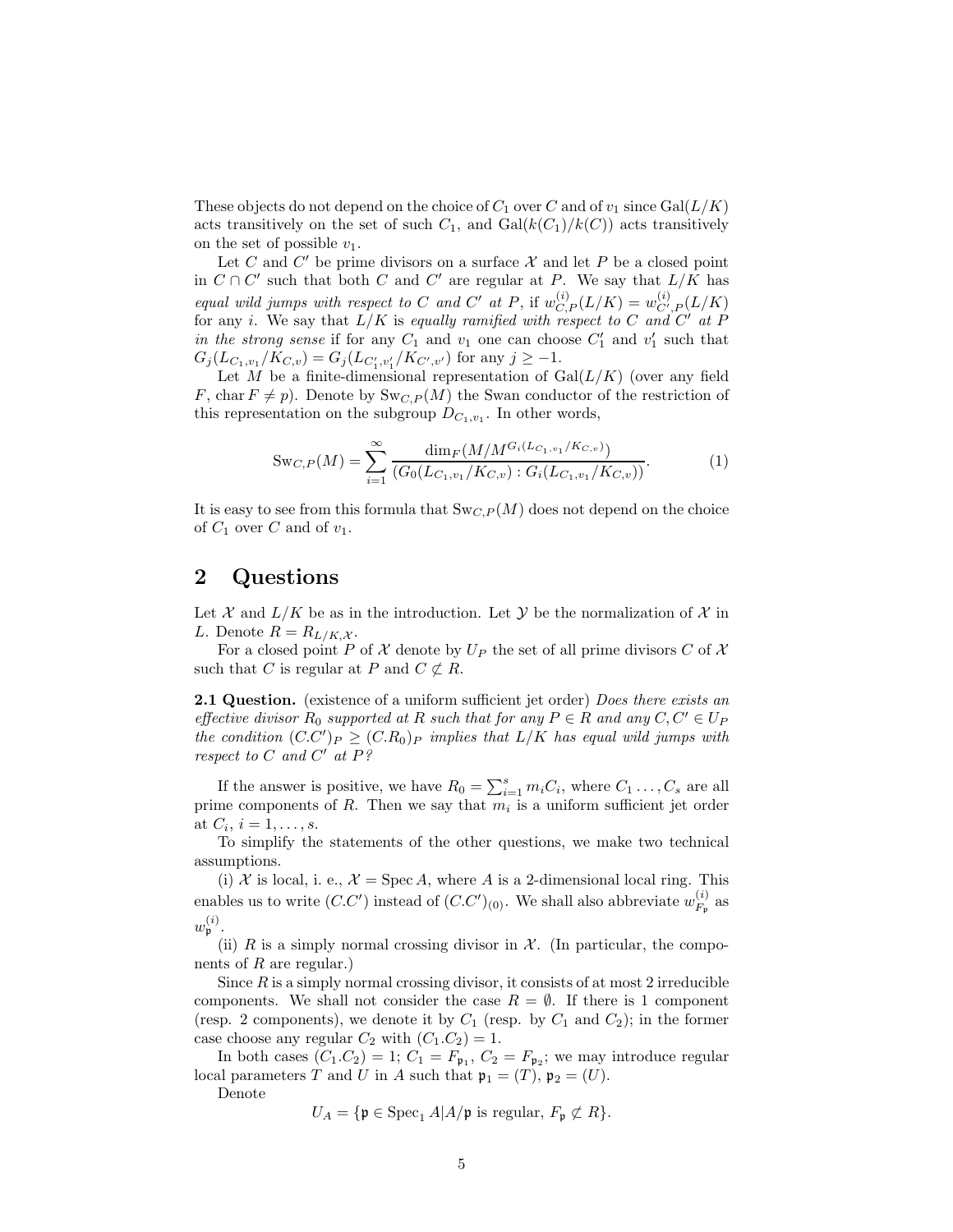Let  $\mathfrak{p} \in U_A$ . The set

$$
J_m(\mathfrak{p})=\{\mathfrak{p}'\in U_A | (F_{\mathfrak{p}}.F_{\mathfrak{p}'})\geq m\}
$$

is said to be the jet of  $\mathfrak p$  of order m. Also we introduce

$$
T_r = \{ \mathfrak{p} \in U_A | (F_{\mathfrak{p}}.C_1) = r, (F_{\mathfrak{p}}.R) \le r + 1 \}
$$

and

$$
T_{r,m}=\{J_m(\mathfrak{p})|\mathfrak{p}\in T_r\}.
$$

**2.1.1 Remark.** We mentioned R in the definition of  $T_r$  in order to exclude the curves tangent to  $C_2$  from  $T_1$  in the case of two-component branch divisor.

For the following question we have to endow the sets  $T_{r,m}$  with the structure of affine varieties.

Fix a positive integer n and a section  $\lambda : A/\mathfrak{m} \to A$  of level n.

Let  $\mathfrak{p} \in T_1$  (i. e., this is the ideal of the germ of a curve transversal to all components of R). Then  $\mathfrak{p} = (f)$ , where  $f \equiv -U \mod (T, U^2)$ . Without loss of generality, we may assume

$$
f \equiv -U + \lambda(\alpha_1)T + \cdots + \lambda(\alpha_n)T^n \mod \deg n + 1,
$$

where  $\alpha_1, \ldots, \alpha_n \in k$  are determined uniquely by p. (This follows from Weierstraß preparation theorem.) Thus, if  $R = C_1$ , we can identify  $T_{1,n}$  with the set of closed points of  $\mathbb{A}_k^n$  via:

$$
(\alpha_1,\ldots,\alpha_n)\mapsto J_n((-U+\lambda(\alpha_1)T+\cdots+\lambda(\alpha_n)T^n)).
$$

In the case  $R = C_1 + C_2$ , the same map identifies  $T_{1,n}$  with the set of the closed points of  $(\mathbb{A}_k^n)_{x_1\neq 0}$  Observe that  $\alpha_1, \alpha_2, \ldots$  are in fact the coefficients in the expansion

$$
u = \alpha_1 t + \alpha_2 t^2 + \dots,
$$

where t and u are the images of T and U in the completion  $(A/\mathfrak{p}) \simeq k[[t]]$ . Therefore,  $\alpha_1, \alpha_2, \ldots$  are independent of n.

Similarly, if  $\mathfrak{p} \in T_r$ ,  $r \geq 2$ , we have  $\mathfrak{p} = (f)$ ,

$$
f \equiv -T + \lambda(\beta_r)U^r + \cdots + \lambda(\beta_n)U^n \mod \deg n + 1.
$$

We have a bijection

$$
\begin{aligned} (\mathbb{A}_k^{n+1-r})_{x_1\neq 0} &\to T_{r,n}, \\ (\beta_r, \dots, \beta_n) &\mapsto J_n((-T+\lambda(\beta_r)U^r + \dots + \lambda(\beta_n)U^n)). \end{aligned}
$$

As in the previous case,  $\beta_1, \beta_2, \ldots$  are independent of *n*.

**2.2 Question.** (semi-continuity of a jump) Let  $m_1, m_2$  be uniform sufficient jet orders at  $C_1, C_2$ , fix any positive integers r, i, and  $m \geq rm_1 + m_2$ . Does the set

$$
\{J_m(\mathfrak{p})|\mathfrak{p}\in T_r;\,w_{\mathfrak{p}}^{(i)}(L/K)\leq s\}
$$

form a closed subset in  $T_{r,m}$  for any  $s \geq 0$ ?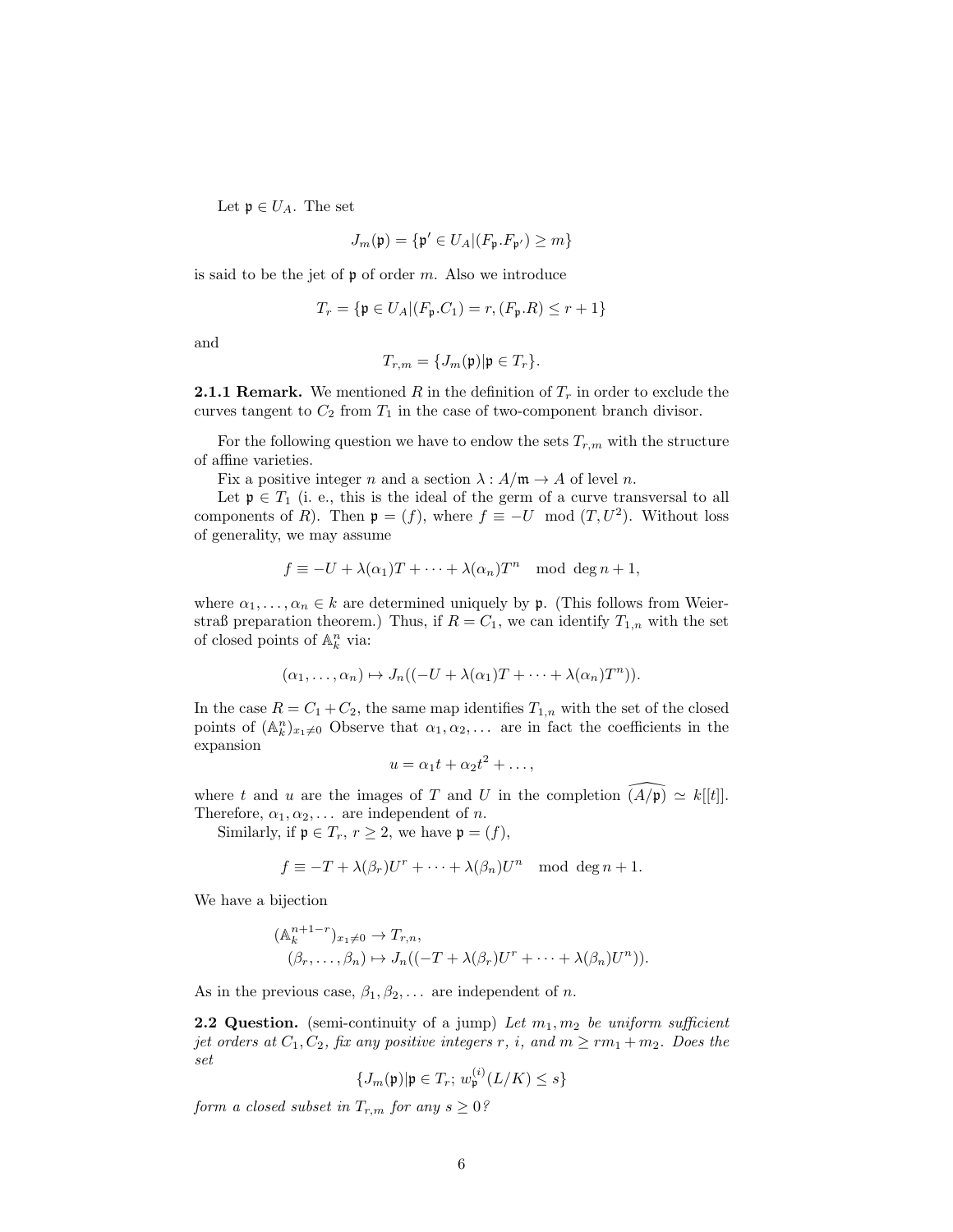**2.3 Question.** (generic value of a jump) Fix any r and i. Is

$$
w_r^{(i)}(L/K) = \sup \{ w_{\mathfrak{p}}^{(i)}(L/K) | \mathfrak{p} \in T_r \}
$$

finite?

**2.4 Question.** (asymptotic of jumps) Is the sequence  $(w_r^{(i)}(L/K)/r)_r$  (for any fixed i) convergent and bounded by its limit?

2.4.1 Remark. Consideration of Artin-Schreier extensions suggests affirmative answers to all these questions, see [Z].

## Representation version

One can state similar questions where  $w_{C,P}^{(i)}(L/K)$  is replaced with  $\text{Sw}_{C,P}(M)$ , starting with

2.5 Question. (existence of a uniform sufficient jet order for Swan conductor) Let M be a finite-dimensional representation of  $Gal(L/K)$  over any field F, char  $F \neq p$ . Does there exists an effective divisor  $R_0$  supported at R such that for any  $P \in R$  and any  $C, C' \in U_P$  the condition  $(C.C')_P \geq (C.R_0)_P$  implies  $\mathrm{Sw}_{C,P}(M) = \mathrm{Sw}_{C',P}(M)$  ?

**2.5.1 Remark.** To answer this question affirmatively, it is sufficient, in view of (1), to prove the existence of uniform sufficient jet order for equal ramification in the strong sense.

2.5.2 Remark. Versions of some of the questions, in terms of Swan (or Artin) conductors, were considered in  $|D|$  and  $|Br|$ . Brylinski gives in  $|Br|$  the affirmative answer to Question 2.5 for cyclic p-extensions under the following assumptions:

- $X$  is a smooth algebraic surface;
- The branch divisor is a regular curve  $D$ ;

• If a character of an extension corresponds to the Witt vector  $(x_0, \ldots, x_{n-1})$ , then all  $x_i$  have neither poles nor zeroes other than D in the neighborhood of P (it follows that  $P$  is a non-exceptional point on the branch divisor in Deligne's terminology);

•  $(C.D)_P = 1$  (i. e., for curves transversal to the branch divisor; Brylinski states that this condition is not necessary).

In the case  $(C.D)_P = 1$  Brylinski computes the sufficient jet order and the generic value of Artin conductor in terms of Kato-Swan conductor.

2.5.3 Remark. A representation version of Question 2.4, after extension to non-local  $X$ , includes the existence of

$$
Sw_{\infty}(M; D) = \lim_{r \to \infty} \frac{Sw_r(M; D)}{r},
$$

where D is any prime component of R, and  $\text{Sw}_r(M; D)$  is the generic value of  $\text{Sw}_{C,P}(M)$  over the  $P \in D$  and  $C \in U_P$  with  $(C.D)_P = r$ .

We expect that  $\text{Sw}_{\infty}(M; D)$  is an important invariant of ramification of M at the place D, generalizing Kato-Swan conductor, in a sense. However, at the moment we cannot suggest a precise statement.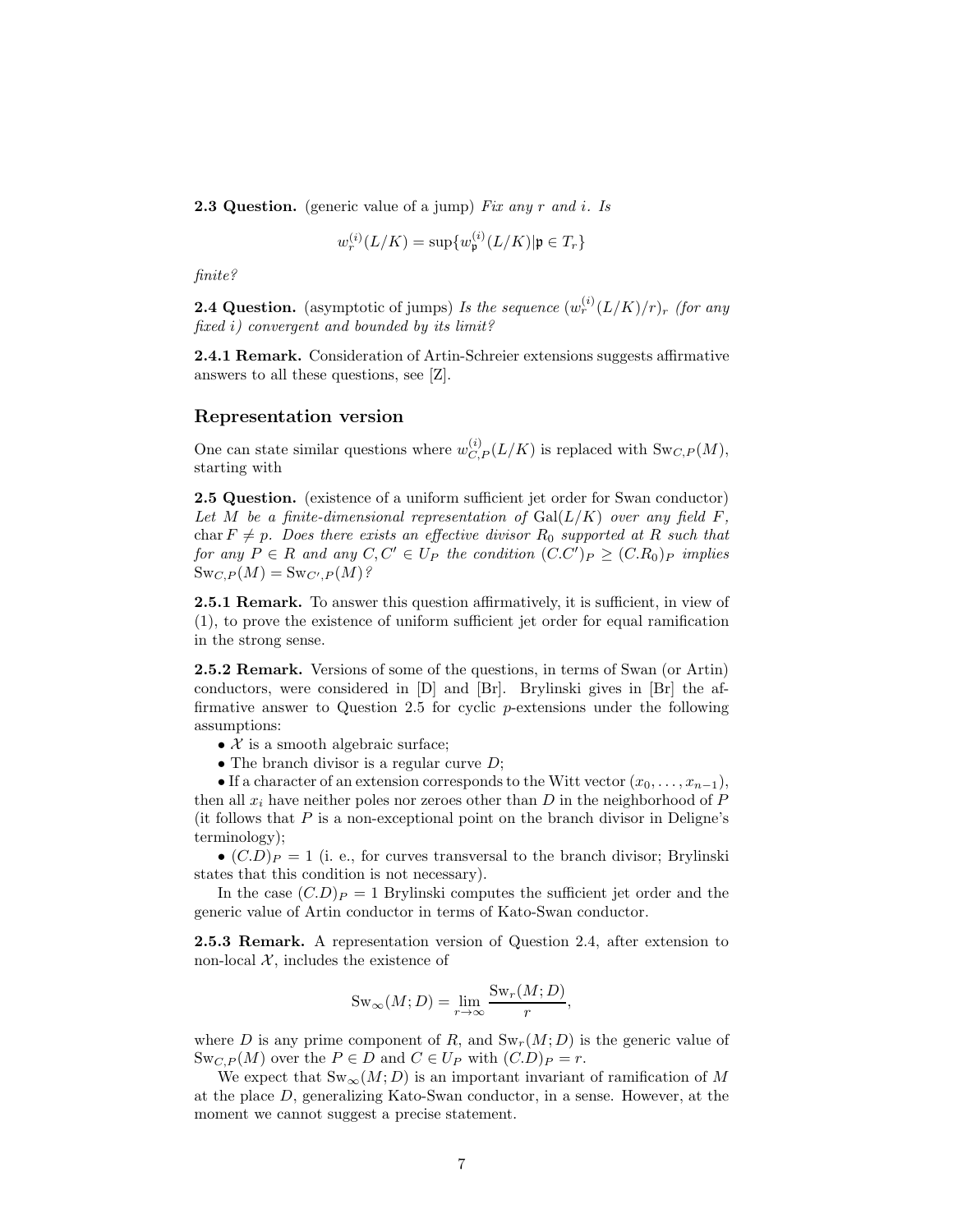## 3 Arcs

Here an arc is a parameterized algebroid curve drawn on a scheme. Consideration of arcs is the main tool to answer Question 2.1. We use [C] as a convenient reference source for basic facts about algebroid curves.

The terminology and notation are partially standard (see [C]) and partially customized for our needs.

## Algebroid curves

An (irreducible) *algebroid curve* over  $k$  is a complete Noetherian 1-dimensional local domain R with a coefficient subfield k. By abuse of language, Spec R is also said to be an algebroid curve.

Let  $\mathcal R$  be an algebroid curve; the integral closure of  $\mathcal R$  is a complete discrete valuation ring. Let  $v$  be the corresponding valuation.

Let m be the maximal ideal of  $\mathcal{R}$ . An element  $x \in \mathfrak{m}$  is said to be a *transversal* parameter of  $\mathcal{R}$ , if  $x + \mathfrak{m}^2$  is not nilpotent in  $\text{gr}_{\mathfrak{m}} \mathcal{R}$ . (According to [C], this is equivalent to the following characterization property:  $v(x)$  is minimal in m.)

The multiplicity of R is the only  $e = e(\mathcal{R})$  such that  $\dim_k(\mathcal{R}/\mathfrak{m}^n) = en + q$  for n large enough. It is known [C, Th. 1.4.7] that  $e(\mathcal{R}) = v(u)$  for any transversal parameter u.

Obviously,  $e(\mathcal{R}) = 1$  iff  $\mathcal R$  is a regular ring.

We recall the definition of (strict) quadratic transform of an algebroid curve from [C].

Let R be an irreducible algebroid curve over k,  $\mathfrak{m}$  the maximal ideal of R. For  $x \in \mathfrak{m}$ ,  $x \neq 0$ , denote

$$
\mathcal{R}_x=\mathcal{R}[x^{-1}z|z\in\mathfrak{m}].
$$

Now, the *quadratic transform* of R is defined as  $\mathcal{R}_1 = \mathcal{R}_x$  for any transversal parameter x of  $\mathcal R$ . (It is known that  $\mathcal R_1$  is well defined.)

Obviously,  $\mathcal{R}_1 \neq \mathcal{R}$  unless  $\mathfrak{m}$  is a principal ideal, i. e.,  $\mathcal{R}$  is regular.

Let  $\overline{\mathcal{R}}$  be the integral closure of  $\mathcal{R}$ . Then  $\mathcal{R} \subset \mathcal{R}_1 \subset \overline{\mathcal{R}}$ . In particular,

$$
e(\mathcal{R}_1) \le e(\mathcal{R}).\tag{2}
$$

Since  $\overline{\mathcal{R}}$  is a Noetherian  $\mathcal{R}$ -module, the chain of quadratic transforms

$$
\mathcal{R} \subset \mathcal{R}_1 \subset \mathcal{R}_2 = (\mathcal{R}_1)_1 \subset \ldots
$$

stabilizes, i. e.,  $\mathcal{R}_i = \overline{\mathcal{R}}$  for some *i*.

The minimal such i is denoted by  $M(\mathcal{R})$ ; we put  $M(\mathcal{R}) = 0$  for a regular R. Thus, if  $M(\mathcal{R}) \geq 1$ , we have  $M(\mathcal{R}_1) = M(\mathcal{R}) - 1$ .

**3.1 Lemma.** If  $\mathcal{R} \subset \mathcal{R}' \subset \overline{\mathcal{R}}$ , then  $M(\mathcal{R}') \leq M(\mathcal{R})$ .

This is obvious.

## Arcs

Let  $\mathcal X$  be any scheme over a field k. By an arc on  $\mathcal X$  we mean a non-constant k-morphism  $\mathcal{C}: \mathrm{Spec} k[[X]] \to \mathcal{X}$  which maps the closed point to a closed point.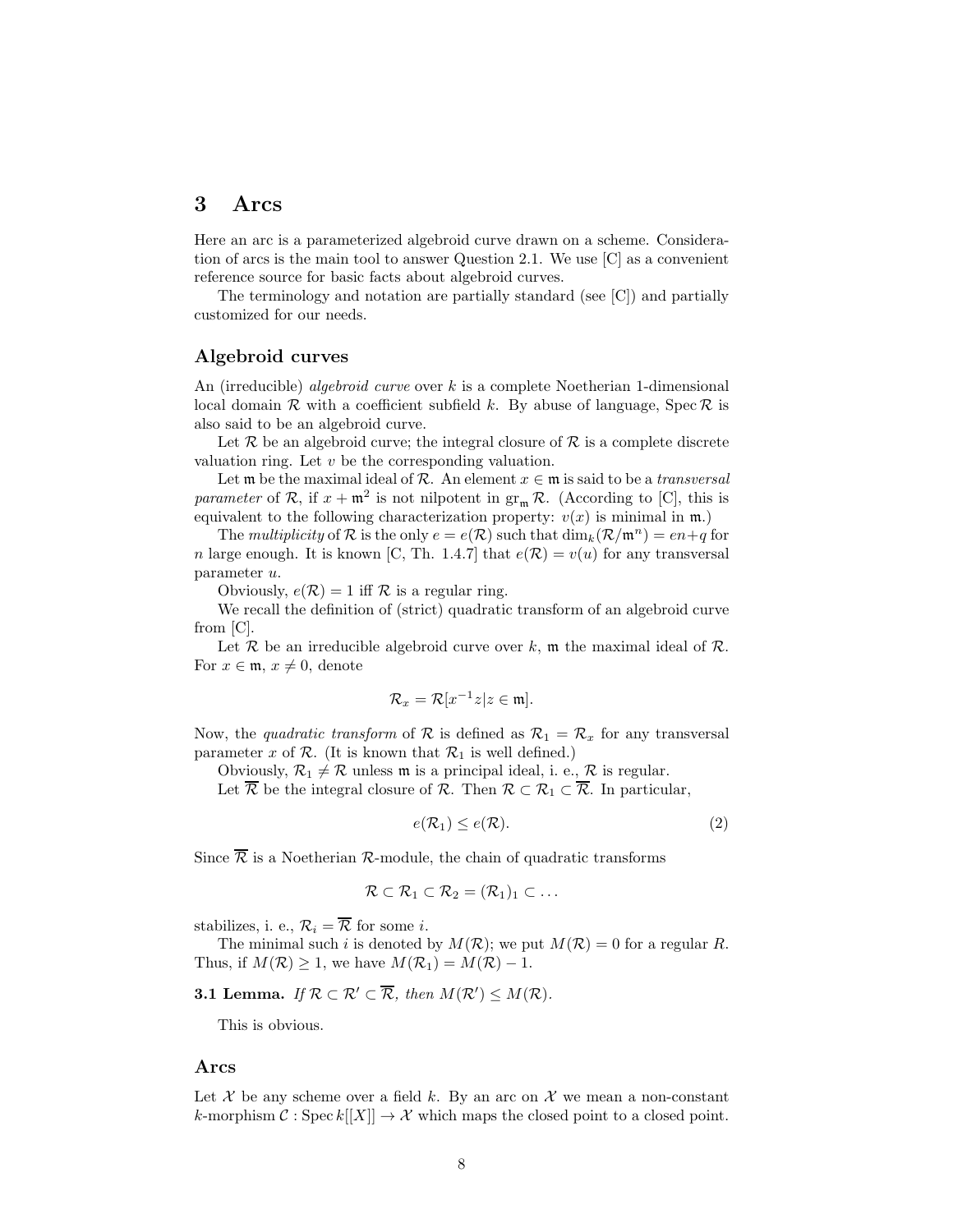If  $\mathcal{X} = \text{Spec } A$ , where A is a local ring, an arc on X can be identified with a local homomorphism of k-algebras  $f^{\mathcal{C}}: A \to k[[X]]$  such that Ker  $f^{\mathcal{C}}$  is not the maximal ideal of A.

The center of C is defined as  $\mathcal{C}((X))$  and will be denoted by  $P_{\mathcal{C}}$ . For a fixed closed point  $P \in \mathcal{X}$ , the set of all arcs such that  $P_{\mathcal{C}} = P$  can be identified with the set of arcs on  $Spec \mathcal{O}_{\mathcal{X},P}$ . This enables us to concentrate on the case of local schemes.

Let  $P = P_c$ . Then  $f^c$  determines a k-algebra homomomorphism  $\widehat{f^c}$ : Let  $P = P_c$ . Then  $f^c$  determines a k-algebra homomomorphism  $f^c$ :<br> $\widehat{\mathcal{O}_{\mathcal{X},P}} \to k[[X]]$  which corresponds to an arc  $\widehat{C}$  on Spec  $\widehat{\mathcal{O}_{\mathcal{X},P}}$ . It is easy to see that if B is a k-subalgebra (with 1) of  $k[[X]]$  and B is complete with respect to induced topology, then either  $B = k$ , or B contains  $k[[t]]$  for some  $t \in Xk[[X]], t \neq 0$ . Since C is non-constant,  $\mathcal{R}^{\mathcal{C}} = \text{Im} \widehat{f^{\mathcal{C}}} \neq k$ . Therefore,  $\mathcal{R}^{\mathcal{C}}$ contains  $k[[t]]$  with t as above. It is easy to see that  $\mathcal{R}^{\mathcal{C}}$  is integral over  $k[[t]]$ , whence dim  $\mathcal{R}^{\mathcal{C}} = 1$ . Thus,  $\mathcal{R}^{\mathcal{C}}$  is an algebroid curve over k.

The *support* of C is defined as the image of  $\hat{C}$  and will be denoted by  $[C]$ . It is the closed subscheme of  $\widehat{Spec\mathcal{O}_{\mathcal{X},P}}$  defined by Ker  $\widehat{f}^{\mathcal{C}}$  and isomorphic to  $\operatorname{Spec} {\mathcal R}^{\mathcal C}.$ 

Now let  $\mathcal{X} = \operatorname{Spec} A$ ; A a two-dimensional Noetherian local ring admitting the coefficient field  $k$ ;  $m$  the maximal ideal of  $A$ .

Let  $x_1, \ldots, x_n$  be a system of generators of m. Then we can write  $\widehat{A} =$  $k[[X_1,\ldots,X_n]]/I$  so that  $x_i = X_i + I$ ,  $i = 1,\ldots,n$ . To determine an arc on X, it is necessary and sufficient to choose  $f_i^{\mathcal{C}} = f^{\mathcal{C}}(x_i) \in Xk[[X]]$  such that  $b(f_1^{\mathcal{C}}, \ldots, f_n^{\mathcal{C}}) = 0$  for all  $b \in I$  and  $f_i^{\mathcal{C}} \neq 0$  for some *i*.

We have  $\mathcal{R}^{\mathcal{C}} = k[[f_1^{\mathcal{C}}, \dots, f_n^{\mathcal{C}}]].$  We can decompose  $f^{\mathcal{C}}$  as

$$
A \xrightarrow{\alpha_A} k[[X_1,\ldots,X_n]]/I \xrightarrow{\beta_c} \mathcal{R}^c \xrightarrow{\gamma_c} k[[t_c]] \xrightarrow{\delta_c} k[[X]],
$$

where  $\alpha_A$  is the completion homomorphism, and  $\delta_c \circ \gamma_c \circ \beta_c = \widehat{f}^c$ . Further,  $\beta_c$ is surjective,  $\gamma_c$  embeds  $\mathcal{R}^c$  into its integral closure in the field of fractions,  $\delta_c$ is injective and makes  $k[[X]]$  into a finite  $k[[t_C]]$ -algebra.

The degree of C is defined as  $d_{\mathcal{C}} = [k((X)) : k((t_{\mathcal{C}}))] = v_X(t_{\mathcal{C}})$ . A primitive arc is an arc of degree 1. The multiplicity of  $\mathcal C$  is defined as

$$
E_{\mathcal{C}}=e(\mathcal{R}^{\mathcal{C}})\cdot d_{\mathcal{C}}.
$$

Finally, we put  $M_c = M(\mathcal{R}^c)$ . An arc is said to be *regular* if  $E_c = 1$ . Obviously, C is regular iff it is primitive and  $M_{\mathcal{C}} = 0$ .

Two arcs  $C, C'$  on a k-scheme X are said to be *weakly equivalent*, if  $P_C =$  $P_{\mathcal{C}}$ , and  $[\mathcal{C}] = [\mathcal{C}']$ . Informally, weakly equivalent arcs are merely different parameterizations of the same algebroid curve on  $X$ . To make this formal, we define a *parameterization* of an embedded algebroid curve  $Spec R \rightarrow X$  as a composition  $Spec k[[X]] \xrightarrow{Spec \alpha} Spec \mathcal{R} \to \mathcal{X}$ , where  $\alpha$  is any injective local homomorphism of k-algebras  $\mathcal{R} \to k[[X]]$ . A parameterization is said to be primitive if it is a primitive arc.

Next, C and C' are said to be *equivalent*, if  $f^{c'} = \lambda \circ f^c$ , where  $\lambda$  is a kalgebra automorphism of  $k[[X]]$ . Obviously, any arc is weakly equivalent to a primitive one which is defined uniquely up to equivalence.

Now we define the intersection multiplicity of two arcs  $\mathcal C$  and  $\mathcal D$  on any surface  $\mathcal X$  such that  $P_{\mathcal C}$  is a regular point on  $\mathcal X$ . This intersection multiplicity is either a non-negative integer or  $\infty$ .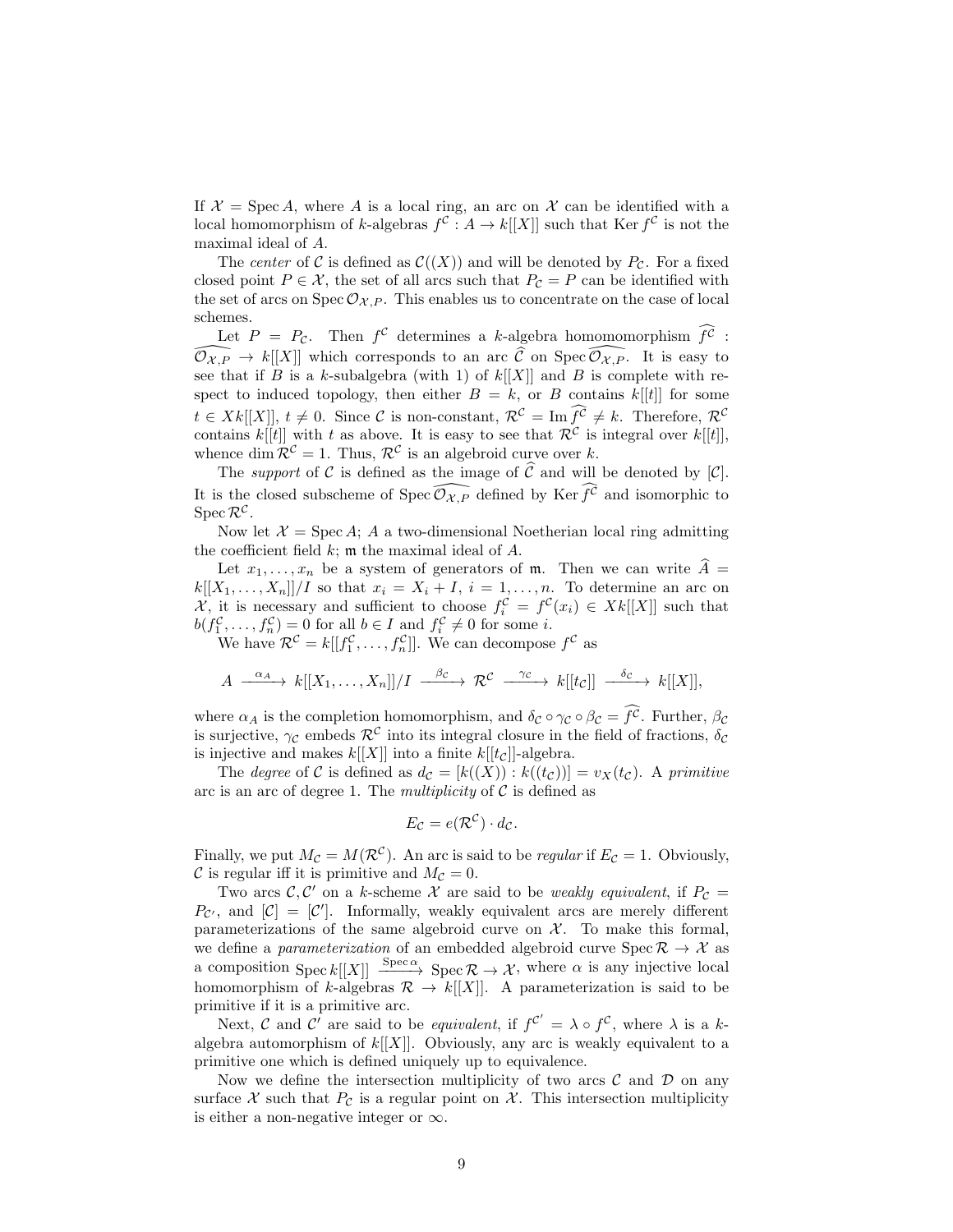First, we put  $(C.D) = 0$  if  $P_{\mathcal{C}} \neq P_{\mathcal{D}}$ . In the remaining case we replace X with Spec  $\mathcal{O}_{\mathcal{X},P_c}$  and assume that  $\mathcal{X} = \text{Spec } A$ , where A is a two-dimensional regular local domain.

Assume that  $\mathcal D$  is primitive. Then we define

$$
(\mathcal{C}.\mathcal{D})=v_X(\overline{f}^{\overline{\mathcal{C}}}(g_{\mathcal{D}})),
$$

where  $g_{\mathcal{D}}$  is a generator of Ker  $\beta_{\mathcal{D}}$ . The definition in [C, 2.3.1] is just a particular case of this one when  $\mathcal C$  is also primitive.

It is easy to see that  $(C.\mathcal{D})$  is unchanged if C or D is replaced with an equivalent arc.

If  $D$  is not necessarily primitive, put

$$
(\mathcal{C}.\mathcal{D})=d_{\mathcal{D}}\cdot(\mathcal{C}.\mathcal{D}),
$$

where  $\mathcal{D}$  is defined by  $f^{\mathcal{D}} = \delta_{\tilde{\mathcal{D}}} \circ \gamma_{\mathcal{D}} \circ \beta_{\mathcal{D}} \circ \alpha_A$ , and  $\delta_{\tilde{\mathcal{D}}}$  maps  $t_{\mathcal{D}}$  to X. In view of the remark in the previous paragraph,  $(C.D)$  is independent of the choice of  $t_{\mathcal{D}}$ . The relation to the intersection multiplicities of "embedded plane curves"  $(\mathcal{R}^{\mathcal{C}}, \mathcal{R}^{\mathcal{D}})$  from [C, 2.3] is as follows:

$$
(\mathcal{C}.\mathcal{D}) = d_{\mathcal{C}}d_{\mathcal{D}}(\mathcal{R}^{\mathcal{C}}, \mathcal{R}^{\mathcal{D}}).
$$

Next, we define  $(C.D)$  where C is an arc on X as above, and D is a Weil divisor on X. Assume first that  $\mathcal{X} = \text{Spec } A$ , where A is a complete local ring. We require linearity on  $D$  and assume, therefore, that  $D$  is a prime divisor:  $D = \text{Spec } A/\mathfrak{p}$ . Note that  $A/\mathfrak{p}$  is an algebroid curve. Then by definition  $(C.D) = (C.D)$ , where D is any primitive parameterization of D. (If  $(C.D) = \infty$ ,  $(C.D)$  is assumed undefined.)

For general X, let  $\mathcal{X}' = \text{Spec } \widehat{\mathcal{O}_{\mathcal{X},P_{\mathcal{C}}}}$ , and let  $f : \mathcal{X}' \to \mathcal{X}$  be the natural morphism. Then by definition  $(C.D) = (C_1.f*D)$ , where  $C_1$  is the unique arc on  $\mathcal{X}'$  such that  $f \circ \mathcal{C}_1 = \mathcal{C}$ .

**3.2 Proposition.** Let P be a regular point of codimension 2 on a surface  $\mathcal{X}$ . Let  $C$  and  $C'$  be any distinct irreducible curves on  $\mathcal X$  such that  $P$  is a regular point on both  $C$  and  $C'$ , and let  $D$  be a divisor on  $\mathcal X$  such that  $C$  is not a component of D. Let  $g_C$  and  $g_{C'}$  be local equations of C and C' at P. Denote by C and  $\mathcal{C}'$  any primitive parameterizations of  $\widehat{\mathcal{O}_{\mathcal{X},P}}/(g_C)$  and  $\widehat{\mathcal{O}_{\mathcal{X},P}}/(g_{C'})$  respectively. Then  $(C.C')_P = (C.C')$ , and  $(C.D)_P = (C.D)$ .

**Proof.** None of  $(C.C')_P$ ,  $(C.C')$ ,  $(C.D)_P$ ,  $(C.D)$  changes, if one replaces X with Spec  $\widehat{\mathcal{O}_{\mathcal{X},P}}$ , replacing C, C', and D with their pullbacks. Therefore, we may assume without loss of generality that  $\mathcal{X} = \text{Spec } A$ , where A is a complete 2dimensional local ring with a coefficient field  $k$ . We may also assume that  $D$ is a prime divisor, and the second equality to prove is reduced to the first one. Since C is regular, and C is primitive,  $f^{\mathcal{C}}$  is surjective. Therefore,

$$
(\mathcal{C}.\mathcal{C}') = v_X(f^{\mathcal{C}}(g_{\mathcal{C}'}))
$$
  
= dim<sub>k</sub> k[[X]]/(f^{\mathcal{C}}(g\_{\mathcal{C}'}))  
= dim<sub>k</sub> A/(Ker f^{\mathcal{C}} + (g\_{\mathcal{C}'}))  
= dim<sub>k</sub> A/(Ker f^{\mathcal{C}} + Ker f^{\mathcal{C}'})  
= dim<sub>k</sub> A/(g\_{\mathcal{C}}, g\_{\mathcal{C}'})  
= (C.C')<sub>P</sub>. \square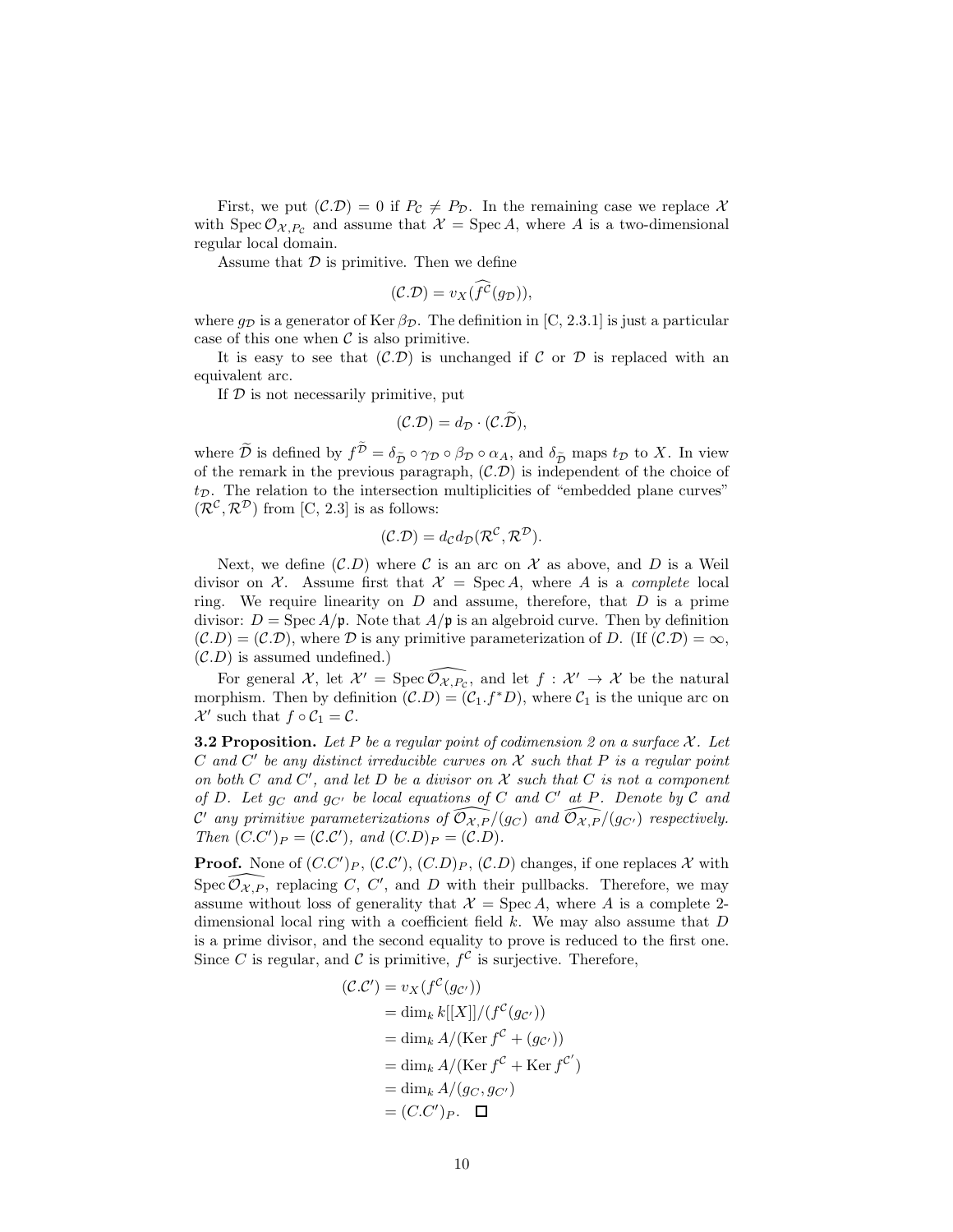**3.3 Lemma.** Let  $C$  be an arc on Spec A, where A is a two-dimensional regular local ring; let T, U be local parameters of A. Then

1.  $E_{\mathcal{C}} = \min((\mathcal{C}.F_T),(\mathcal{C}.F_U))$ .

2. There exist  $\alpha, \beta \in k$  such that  $(C.F_{\alpha T + \beta U}) > E_{\mathcal{C}}$ ;  $[\alpha : \beta]$  is a uniquely defined point on  $\mathbb{P}^1_k$ .

**Proof.** 1. Let  $t = f^{\mathcal{C}}(T)$ ,  $u = f^{\mathcal{C}}(U)$ . We have  $(\mathcal{C}.F_T) = v_X(t)$ , and  $(\mathcal{C}.F_U) =$  $v_X(u)$ . It remains to note that either t or u is a transversal parameter of  $\mathcal{R}^{\mathcal{C}}$ , and  $v_X = d_{\mathcal{C}}v$ , where v is the valuation associated with the integral closure of  $\mathcal{R}^{\mathcal{C}}$ .

2. We have  $v_X(\alpha t + \beta u) > \min(v_X(t), v_X(u))$ , where  $[\alpha : \beta]$  is a uniquely defined point on  $\mathbb{P}_k^1$ . □

#### Monoidal transformations

Consider an arc C : Spec  $k[[X]] \to \mathcal{X}$  on a surface  $\mathcal{X}$ . Assume that  $O = P_{\mathcal{C}}$  is a regular point. Let  $\mathcal{X}_1$  be the blowing up of  $\mathcal X$  at the point O. By the second part of Lemma 3.3,  $\mathcal C$  determines a unique point  $O_1$  in the exceptional divisor, and we denote  $A = \mathcal{O}_{\mathcal{X},O}$ ,  $A_1 = \mathcal{O}_{\mathcal{X}_1,O_1}$ . We can write down a commutative diagram

$$
A \xrightarrow{\alpha_A} k[[X_1, X_2]] \xrightarrow{\beta_C} \mathcal{R}^C \xrightarrow{\gamma_C} k[[t_C]] \xrightarrow{\delta_C} k[[X]]
$$
  

$$
\downarrow \qquad \qquad \downarrow \qquad \qquad \downarrow \qquad \qquad \parallel \qquad \qquad \parallel
$$
  

$$
A_1 \xrightarrow{\alpha_{A_1}} k[[X'_1, X'_2]]/I_1 \xrightarrow{\beta_{C_1}} (\mathcal{R}^C)_1 \xrightarrow{\gamma_{C_1}} k[[t_C]] \xrightarrow{\delta_{C_1}} k[[X]],
$$

where  $(\mathcal{R}^{\mathcal{C}})_1$  is the quadratic transform of  $\mathcal{R}^{\mathcal{C}}$ ,  $\beta_{\mathcal{C}_1}$  comes from the embedding of strict quadratic transform of an embedded algebroid curve  $\beta_C$  into the formal quadratic transformation of Spec  $k[[X_1, X_2]]$  in the direction defined by  $O_1$ , see the discussion in [C, pp. 35–38];  $\gamma_{\mathcal{C}_1}$  is induced by  $\gamma_{\mathcal{C}}$ ;  $\delta_{\mathcal{C}_1} = \delta_{\mathcal{C}}$ . The composition  $\delta_{\mathcal{C}_1} \circ \gamma_{\mathcal{C}_1} \circ \beta_{\mathcal{C}_1} \circ \alpha_{A_1}$  determines an arc  $\mathcal{C}_1$  on Spec  $A_1$  and on  $\mathcal{X}_1$ . This arc is said to be the *strict transform* of C. It follows from (2) that  $E_{C_1} \leq E_C$ .

If  $P_{\mathcal{C}} = P_{\mathcal{D}}$ , then it is immediate from [C, 2.3.2] that

$$
(\mathcal{C}.\mathcal{D}) = (\mathcal{D}.\mathcal{C}) = E_{\mathcal{C}} \cdot E_{\mathcal{D}} + (\mathcal{C}_1.\mathcal{D}_1),
$$
\n(3)

where  $C_1$  and  $D_1$  are the strict transforms of C and D after blowing up X.

The point  $O_1 \in \mathcal{X}_1$  is said to be the first infinitely near point for C. The  $(i+1)$ th infinitely near point for C is defined as the *i*th infinitely near point for  $\mathcal{C}_1$ .

The lemma below follows easily from the definitions.

**3.4 Lemma.** Let C be an arc such that  $P_c$  is a regular point. Then  $E_c = (C_1.E)$ , where  $C_1$  is the strict transform of  $C$ , and  $E$  is the exceptional divisor.

## Hamburger-Noether expansion

Let  $\mathcal C$  be an arc on Spec A, where A is a two-dimensional regular local ring; let T, U be local parameters of A. Let  $t = f^{\mathcal{C}}(T)$  and  $u = f^{\mathcal{C}}(U)$ . Assume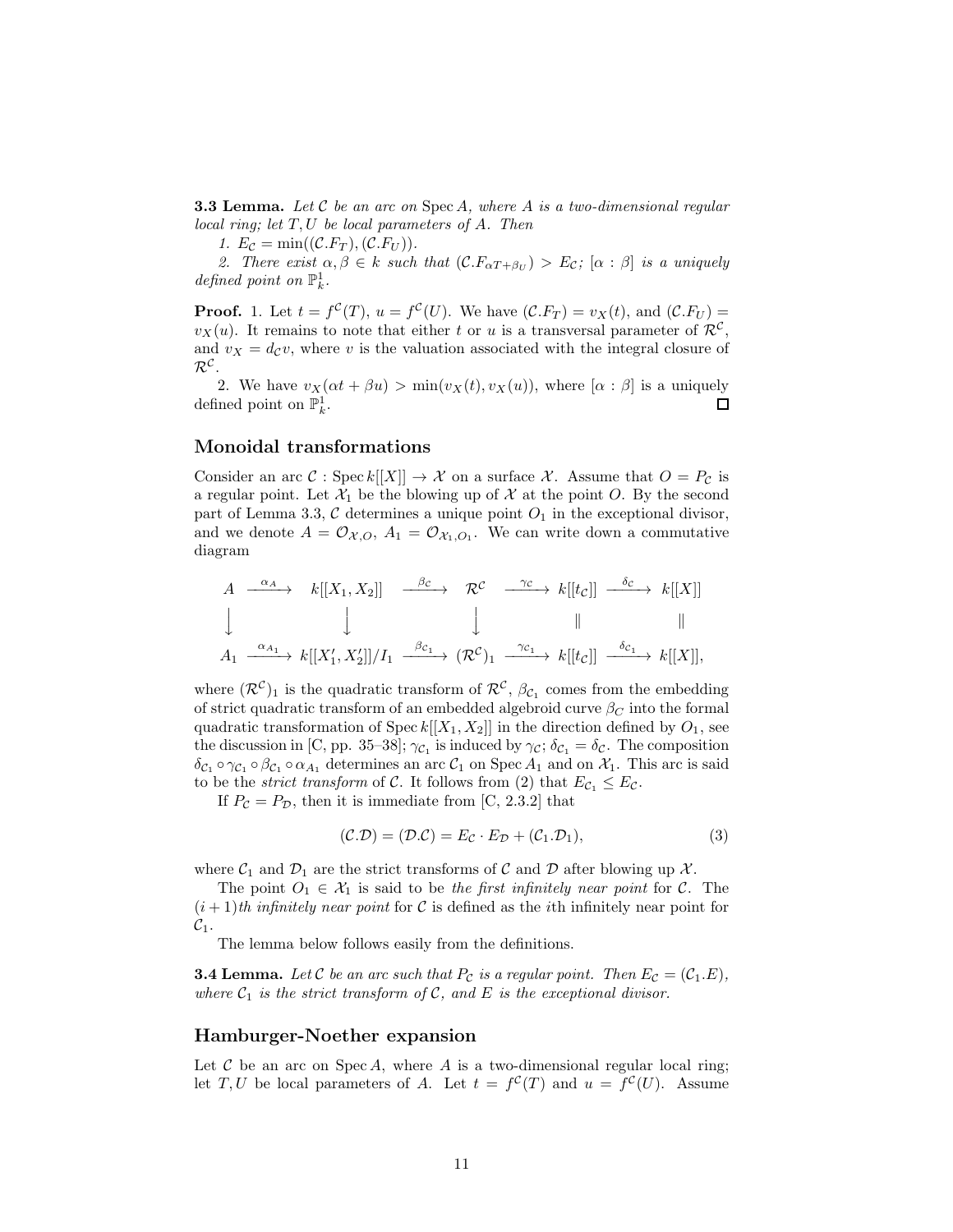$v_X(t) \ge v_X(u)$ . Then one can write, in a unique way,

$$
t = a_{01}u + a_{02}u^{2} + \dots + a_{0h_{0}}u^{h_{0}} + u^{h_{0}}z_{1},
$$
  
\n
$$
u = a_{12}z_{1}^{2} + \dots + a_{1h_{1}}z_{1}^{h_{1}} + z_{1}^{h_{1}}z_{2},
$$
  
\n...  
\n
$$
z_{r-2} = a_{r-1,2}z_{r-1}^{2} + \dots + a_{r-1,h_{r-1}}z_{r-1}^{h_{r-1}} + z_{r-1}^{h_{r-1}}z_{r},
$$
  
\n
$$
z_{r-1} = a_{r2}z_{r}^{2} + a_{r3}z_{r}^{3} + \dots,
$$
  
\n(4)

where  $r \geq 0$ ,  $h_0, \ldots, h_{r-1}$  are positive integers,  $a_{ij} \in k$ ,  $z_i \in k[[X]]$ ,  $E_c =$  $v(u) > v(z_1) > \cdots > v(z_r) = d_{\mathcal{C}}$ , and  $a_{rj} \neq 0$  for some j if  $r > 0$ . This is the Hamburger-Noether expansion of  $\mathcal C$  in parameters  $T, U$ .

Conversely, any system (4) is the Hamburger-Noether expansion of some arc C on A in parameters T, U. The data  $(r; (h_i); (a_{ij}))$  correspond bijectively to the classes of weakly equivalent arcs on Spec A.

We have  $r = 0$  iff  $e(\mathcal{R}^{\mathcal{C}}) = 1$ . In this case the Hamburger-Noether expansion is just an *equation* of  $[\mathcal{C}]$  in parameters  $T, U$ .

If  $r > 0$ , we have  $h_0 + h_1 + \cdots + h_{r-1} = M_c$ .

Let  $\mathcal{C}, \mathcal{D}$  be two arcs on Spec A. Then the length of the "common part" of Hamburger-Noether expansions of  $\mathcal C$  and  $\mathcal D$  is equal to the number of common infinitely near points for  $\mathcal C$  and  $\mathcal D$ .

A detailed discussion of these and related facts on Hamburger-Noether expansions is given in [C].

#### Ramification invariants associated with arcs

Let X be a surface over k;  $L/K$  a finite Galois extension of its function field;  $\mathcal Y$ the normalization of X in L;  $R = R_{L/K, \mathcal{X}}$ .

Let  $U_{\mathcal{X}} = U_{\mathcal{X}, L/K}$  consist of all arcs  $\mathcal C$  on  $\mathcal X$  such that  $(\mathcal C.R)$  is defined, i. e.,  $P_{\mathcal{C}}$  is a regular point, and  $|\mathcal{C}|$  is not a component of the pullback of R to Spec  $\widehat{\mathcal{O}_{\mathcal{X}, P_{\mathcal{C}}}}$ . We shall define wild ramification jumps  $w_{\mathcal{C}}^{(i)}$  $\mathcal{C}^{(i)}(L/K)$  for any  $\mathcal{C} \in \mathbf{U}_{\mathcal{X}},$  $i = 1, 2, \ldots$ .

Let  $C \in U_{\mathcal{X}}$ . Replacing  $\mathcal{X}$  with  $\widehat{\mathcal{O}_{\mathcal{X},P_{C}}}$ , we may assume that  $\mathcal{X} = \text{Spec } A$ , where A is a complete local ring. Then  $[\mathcal{C}]$  is a prime divisor on Spec A. The prime divisors  $D$  of  $Y$  lying over  $|C|$  are associated with all extensions to  $L$  of the valuation on K determined by  $[\mathcal{C}]$ . Therefore,  $Gal(L/K)$  acts transitively on the set of all such D.

Fix any D, and let  $H \subset \text{Gal}(L/K)$  be the stabilizer of D. Then  $H =$  $Gal(k(D)/k(C)))$ . Let  $\mathcal O$  and  $\mathcal O_1$  be the valuation rings in the complete discrete valuation fields  $k(\mathcal{C})$  and  $k(D)$  respectively. Consider a co-Carthesian square

$$
k([C]) \longrightarrow k((X))
$$
  
\n
$$
\downarrow \qquad \qquad \downarrow
$$
  
\n
$$
k(D) \longrightarrow k(D) \otimes_{k([C])} k((X)),
$$

where the upper arrow is induced by  $\delta_{\mathcal{C}}$ . Then  $k(D) \otimes_{k([C])} k((X))$  is an H-Galois algebra over  $k((X))$ . It follows that  $k(D) \otimes_{k([C])} k((X)) \simeq \prod_{i=1}^d L_{\mathcal{C}}$  for some d and some Galois extension  $L_c/k((X))$  of degree  $|H|/d$ .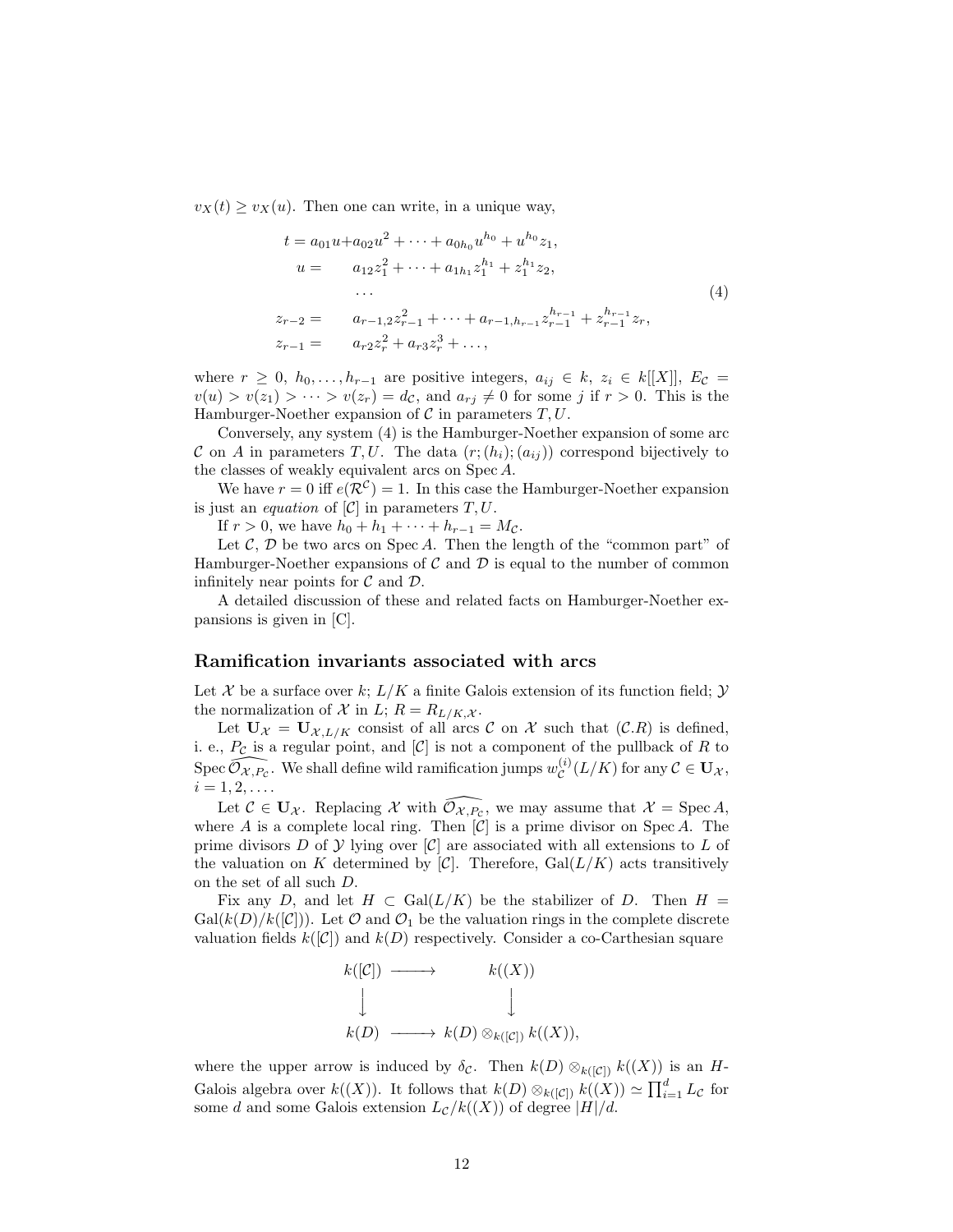We introduce

$$
w_{\mathcal{C}}^{(i)}(L/K) = w^{(i)}(L_{\mathcal{C}}/k((X))), \quad i = 1, 2, ...
$$

and

$$
W_{\mathcal{C},L/K} = W_{L_{\mathcal{C}}/k((X))}.
$$

**3.5 Lemma.** Let C be a prime divisor on  $\mathcal{X}$ , P a regular closed point on C. Let  $g \in \mathcal{O}_{\mathcal{X},P}$  be a local equation of C at P. Denote by C any primitive parameterization of  $\widehat{\mathcal{O}_{\mathcal{X},P}}/(g)$ . Then  $w_{C,P}^{(i)}(L/K) = w_{\mathcal{C}}^{(i)}$  $\mathcal{C}^{(i)}(L/K).$ 

**Proof.** The extension  $L_{C_1, v_1}/K_{C,v}$  from the definition of  $w_{C,P}^{(i)}(L/K)$  coincides with  $k(D)/k([\mathcal{C}])$  from the definition of  $w_{\mathcal{C}}^{(i)}$  $\mathcal{C}^{(i)}(L/K)$ . The latter extension is isomorphic to  $L_{\mathcal{C}}/k((X))$  since  $\mathcal C$  is a primitive arc.  $\Box$ 

## 4 Main theorem

Let  $\mathcal X$  be a surface over k;  $L/K$  a finite solvable Galois extension of its function field; Y the normalization of X in L;  $R = R_{L/K, \mathcal{X}}$ .

We say that  $L/K$  has equal wild jumps at  $\mathcal{C}, \mathcal{D} \in \mathbf{U}_{\mathcal{X}, L/K}$ , if  $w_{\mathcal{C}}^{(i)}$  $\mathcal{C}^{(i)}(L/K) =$  $w_{\mathcal{D}}^{(i)}(L/K)$  for all  $i = 1, 2, \ldots$ . This is equivalent to  $W_{\mathcal{C},L/K} = W_{\mathcal{D},L/K}$ .

4.1 Theorem. In the above setting, there exists a non-decreasing sequence of positive integers  $\Delta_{\mathcal{X}}(L/K,i)$ ,  $i = 1, 2, ...,$  such that  $\Delta_{\mathcal{X}}(L/K,i) \geq i^2$ , and if  $\mathcal{C}, \mathcal{D} \in \mathbf{U}_{\mathcal{X}}, P_{\mathcal{C}} = P_{\mathcal{D}}$  is a regular point on X,  $\mathcal{C}, \mathcal{D}$  are primitive, and

$$
(\mathcal{C}.\mathcal{D}) \ge ((\mathcal{C}.\mathcal{R}) + \max(M_{\mathcal{C}}, M_{\mathcal{D}})) \Delta_{\mathcal{X}} (L/K, \max(E_{\mathcal{C}}, E_{\mathcal{D}})),
$$

then  $L/K$  has equal wild jumps at  $\mathcal C$  and  $\mathcal D$ .

Theorem 4.1 will be proved in the following 4 sections.

4.1.1 Corollary. The answer to Question 2.1 is affirmative.

Proof. It is sufficient to put

$$
R_0 = \Delta_{\mathcal{X}}(L/K, 1)R
$$

and to apply Prop. 3.2 and Lemma 3.5.

**4.1.2 Remark.** If C is a regular curve on a surface  $\mathcal{X}$ , and  $\mathcal{Y}$  is the normalization of  $X$  in a finite extension of its function field, then the irreducible curves on  $Y$  over C ("liftings" of C) are, in general, not regular. This is why we have to introduce  $\Delta_{\mathcal{X}}(L/K, i)$  with  $i > 1$  and to prove Theorem 4.1 which is more general than Corollary 4.1.1.

# 5 Lifting of arcs

Let  $f: \mathcal{Y} \to \mathcal{X}$  be a finite surjective morphism of k-schemes,  $\mathcal{C}$  an arc on  $\mathcal{X}$ . An arc  $\mathcal{C}'$  on  $\mathcal{Y}$  is said to be a *lifting* of  $\mathcal{C}$  onto  $\mathcal{Y}$  if  $\mathcal{C}'$  : Spec  $k[[X]] \to \mathcal{Y}$  can be

 $\Box$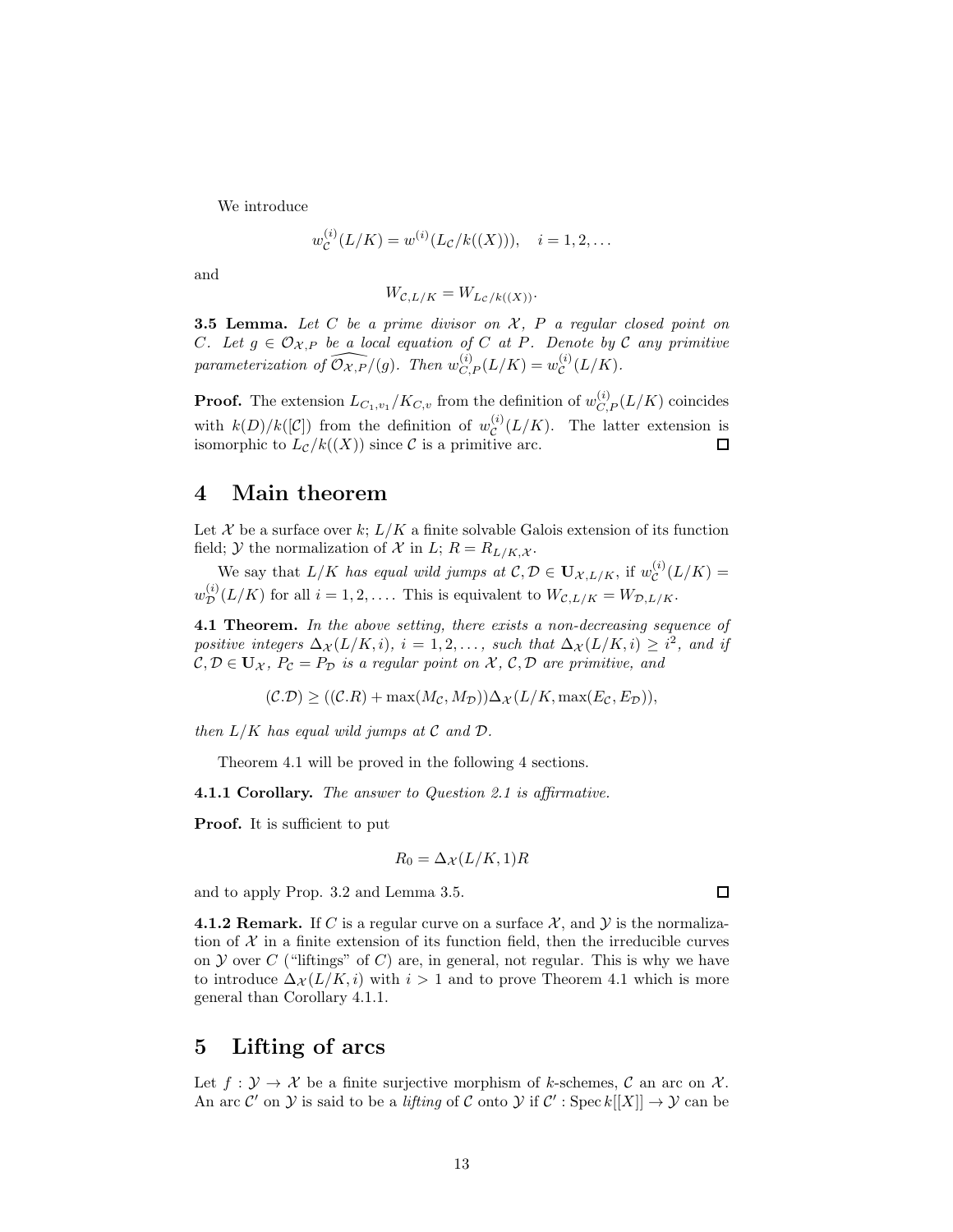factored as  $C' = C_f \circ g$ , where  $C_f$  is determined by a Carthesian square

$$
\operatorname{Spec} k[[X]] \times x \mathcal{Y} \xrightarrow{\mathcal{C}_f} \mathcal{Y}
$$

$$
\downarrow \qquad \qquad f \downarrow
$$

$$
\operatorname{Spec} k[[X]] \xrightarrow{\mathcal{C}} \mathcal{X}
$$

and g is the normalization of an irreducible component of Spec  $k[[X]] \times_{\mathcal{X}} \mathcal{Y}$  with reduced scheme structure.

**5.0.1 Remark.** Let  $\mathcal{C}$  be a primitive arc. Analyzing a more detailed diagram

$$
\operatorname{Spec} k[[X]] \times_{\mathcal{X}} \mathcal{Y} \longrightarrow [C] \times_{\mathcal{X}} \mathcal{Y} \longrightarrow \operatorname{Spec} \widehat{\mathcal{O}_{\mathcal{X}, P_{\mathcal{C}}}} \times_{\mathcal{X}} \mathcal{Y} \longrightarrow \mathcal{Y}
$$
\n
$$
\downarrow \qquad \qquad \downarrow \qquad \qquad \downarrow \qquad \qquad \downarrow \qquad \qquad \downarrow
$$
\n
$$
\operatorname{Spec} k[[X]] \qquad \xrightarrow{\operatorname{Spec} \gamma_{\mathcal{C}}} \qquad [C] \qquad \xrightarrow{\operatorname{Spec} \beta_{\mathcal{C}}} \qquad \operatorname{Spec} \widehat{\mathcal{O}_{\mathcal{X}, P_{\mathcal{C}}}} \qquad \longrightarrow \mathcal{X}
$$

we see that the following numbers coincide:

1) the number of non-equivalent liftings of  $\mathcal C$  onto  $\mathcal Y$ ;

2) the number of non-equivalent liftings of  $\hat{C}$  : Spec  $k[[X]] \to \text{Spec } \widehat{\mathcal{O}_{\mathcal{X},P_{C}}}$ onto Spec  $\overline{\mathcal{O}_{\mathcal{X},P_{\mathcal{C}}}} \times_{\mathcal{X}} \mathcal{Y};$ 

3) the number of irreducible components in  $[\mathcal{C}] \times \mathcal{X} \mathcal{Y}$  (note that  $[\mathcal{C}] \times \mathcal{X} \mathcal{Y}$  is the spectrum of a finite  $\mathcal{R}^{\mathcal{C}}$ -algebra);

4) the number of irreducible components in Spec  $k[[X]] \times_{\mathcal{X}} \mathcal{Y}$ .

(See also proof of Prop. 5.1 below.)

**5.0.2 Remark.** It is also clear from the above diagram that any arc  $\mathcal{D}$  on  $\mathcal{Y}$  is a lifting of the arc  $f \circ \mathcal{D}$  on X. Moreover, if  $\mathcal D$  is primitive, and C is a primitive and arc on X weakly equivalent to  $f \circ \mathcal{D}$ , then  $\mathcal D$  is also a lifting of C. Thus, any primitive arc on  $\mathcal Y$  is a lifting of a primitive arc on  $\mathcal X$ .

We examine liftings in the case of some special finite extensions of twodimensional local rings.

**5.1 Proposition.** Let  $A = k[[T, U]], A_1 = k[[T_1, U]],$  and A is embedded into  $A_1$ by mapping T to  $\xi(T_1, U) \equiv T_1^l \mod (T_1^{l+1}, T_1U)$ , where l is a prime number. Assume also that there exists an A-automorphism  $\sigma$  of  $A_1$  such that  $\sigma^l = 1$ , and  $A_1^{\langle \sigma \rangle} = A.$ 

1. Let C be a primitive arc on Spec A with  $[\mathcal{C}] \neq F_T$ . Then the number  $n_{\mathcal{C}}$ of non-equivalent liftings of  $C$  onto  $Spec A_1$  is either 1 or l, and these liftings are primitive arcs.

2. If  $C'$  is a lifting of a primitive arc  $C$  as above, we have

$$
(C'.F_{T_1}) = (C.F_T)/n_C,
$$
  
\n
$$
(C'.F_U) = l(C.F_U)/n_C,
$$
  
\n
$$
E_{C'} = \min((C.F_T), l(C.F_U))/n_C.
$$

If  $n_{\mathcal{C}} = l$ , we have  $M_{\mathcal{C}'} \leq M_{\mathcal{C}}$ .

3. Let C and D be primitive arcs on Spec A with  $[C], [D] \neq F_T$ . Let C' and D' be their liftings. If  $n_c = 1$  or  $n_p = 1$ , then  $(C'.D') = l(C.D)/(n_c n_p)$ . If  $n_c = n_D = l$ , then  $\sum_{i=1}^{l} (\mathcal{C}_i \cdot \mathcal{D}') = (\mathcal{C} \cdot \mathcal{D})$ , where  $\mathcal{C}_1, \ldots, \mathcal{C}_l$  are all pairwise non-equivalent liftings of C.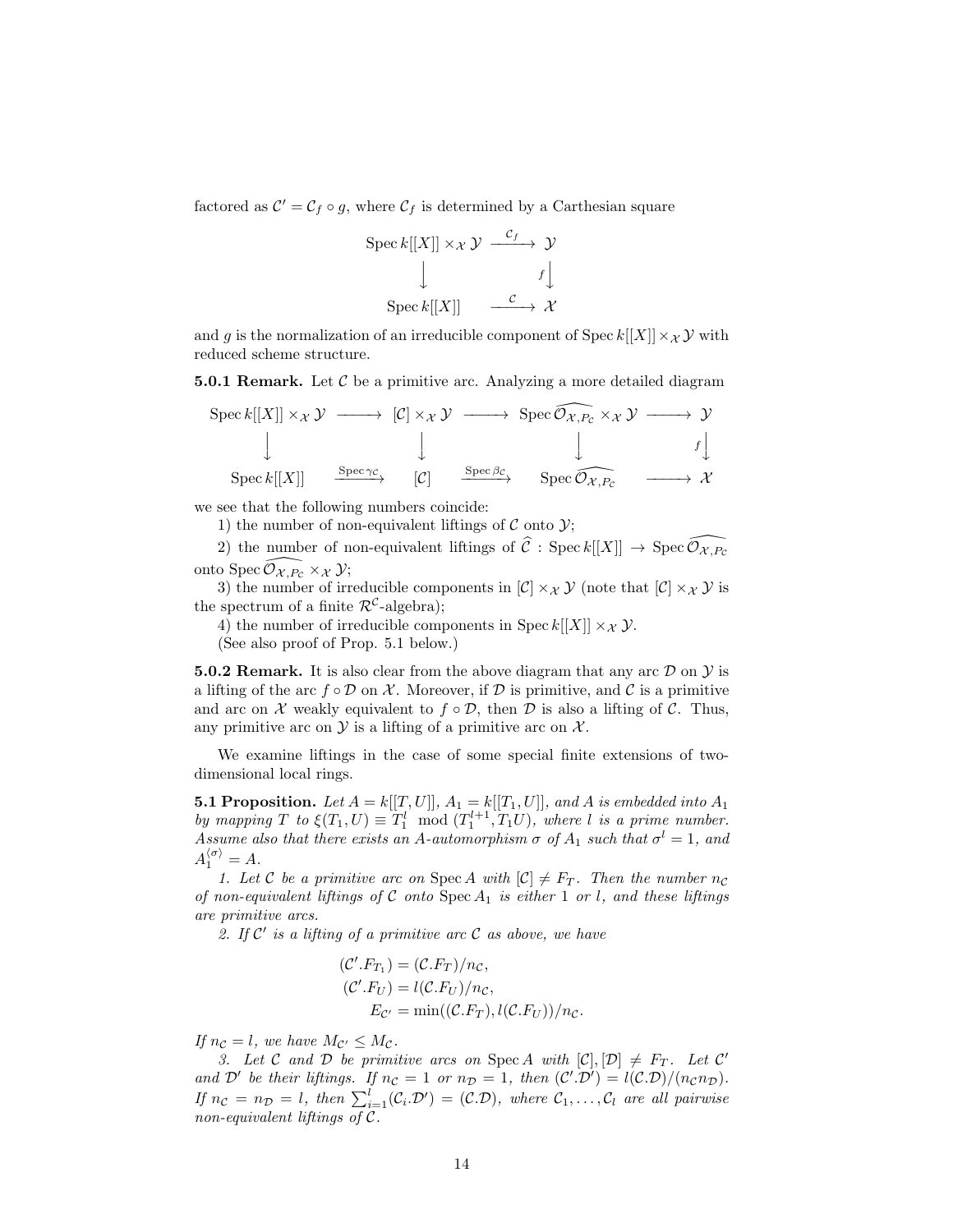**Proof.** Let C be an arc on Spec A with  $|\mathcal{C}| \neq F_T$ . It is clear from Remark 5.0.1 that  $n_c$  coincides with the number of primes in Spec  $A_1$  over the generic point of [C]. By [B, Ch. V, §2, Th. 2],  $\langle \sigma \rangle$  acts transitively on the set of such primes, whence  $n_c$  is either 1 or l. Denote by g any generator of Ker  $f^c$ .

Let first  $n_c = 1$ . Since  $[\mathcal{C}] \neq F_T$ , there are no nilpotents in  $\mathcal{R}^c \otimes_A A_1$ . The unique lifting  $\mathcal{C}'$  of  $\mathcal C$  corresponds to the bottom row of the diagram

$$
A \xrightarrow{\beta c} A/(g) = \mathcal{R}^{\mathcal{C}} \xrightarrow{\gamma c} k[[t_{\mathcal{C}}]] = k[[X]]
$$
  
\n
$$
\downarrow \qquad \qquad \downarrow \qquad \qquad \downarrow \qquad (5)
$$
  
\n
$$
A_1 \longrightarrow A_1/(g) = \mathcal{R}^{\mathcal{C}} \otimes_A A_1 \xrightarrow{\gamma c \otimes_A A_1} B \longrightarrow B/\text{Nil }B
$$

extended to the right with the embedding of  $B/NilB$  into its integral closure  $B' \simeq k[[X]].$ 

Since A' is a free A-module of rank l, it is clear that  $\mathcal{R}^{\mathcal{C}} \otimes_A A_1$  is of finite k-codimension in B and in B', whence C' is a primitive arc. Next, it is obvious that  $g_1 = g(\xi(T_1, U), U) \in k[[T_1, U]]$  is an equation of C'. By the definition and Lemma 3.3 we have

$$
(C'.F_{T_1}) = v_X(g_1(0, X)) = v_X(g(0, X)) = (C.F_T)/n_c,
$$
  
\n
$$
(C'.F_U) = v_X(g_1(X, 0)) = iv_X(g(X, 0)) = l(C.F_U)/n_c,
$$
  
\n
$$
E_{C'} = \min((C.F_{T_1}), (C.F_U)) = \min((C.F_T), l(C.F_U))/n_c.
$$

Next, let  $n_{\mathcal{C}} = l$ . Then  $g(\xi(T_1, U), U) = g_1 \dots g_l$  in  $A_1$ , and  $(g_1), \dots, (g_l)$  are distinct prime ideals. Consider  $(A_1/(g_1 \ldots g_l)) \otimes_{A/(g)} k((t_c))$ . This is a  $k((t_c))$ algebra of dimension  $l$  with  $l$  minimal prime ideals; therefore, it is isomorphic to the direct product of l copies of  $k((t_c))$ . Applying  $\otimes_{A/(g)} k((t_c))$  to the right square of the diagram  $(5)$ , we see that non-equivalent liftings of  $C$  are, up to equivalence, the primitive arcs  $C_1, \ldots, C_l$  with  $\mathcal{R}^{C_i} = A_1/(g_i)$ .

The group  $\langle \sigma \rangle$  acts transitively on  $\{(g_1), \ldots, (g_l)\}\$ , therefore, on  $\{\mathcal{C}_1, \ldots, \mathcal{C}_l\}\$ . It follows that  $(C_i.F_{T_1})$  and  $(C_i.F_U)$  are independent of *i*. On the other hand,

$$
\sum_{i=1}^{l} (\mathcal{C}_i.F_{T_1}) = \sum_{i=1}^{l} v(g_i(0, X)) = v(g(0, X)) = (\mathcal{C}.F_T),
$$
  

$$
\sum_{i=1}^{l} (\mathcal{C}_i.F_U) = \sum_{i=1}^{l} v(g_i(X, 0)) = l v(g(X, 0)) = l(\mathcal{C}.F_U),
$$

and the desired formulae for  $(C'.F_{T_1}), (C'.F_U), E_{C'}$  follow.

Since  $A_1/(g_i) \simeq \mathcal{R}^{\mathcal{C}_i}$  is integral over  $A/(g) \simeq \mathcal{R}^{\mathcal{C}}$  with the same field of fractions, it follows from Lemma 3.1 that  $M_{\mathcal{C}_i} \leq M_{\mathcal{C}}$ .

To prove the remaining assertion, we have to relate  $f^{\mathcal{D}}$  and  $f^{\mathcal{D}'}$ . Let  $\psi$  be the map that makes the diagram

$$
A \xrightarrow{f^{\mathcal{D}}} k[[X]]
$$
  

$$
\downarrow \qquad \psi \downarrow
$$
  

$$
A_1 \xrightarrow{f^{\mathcal{D}'}} k[[X]]
$$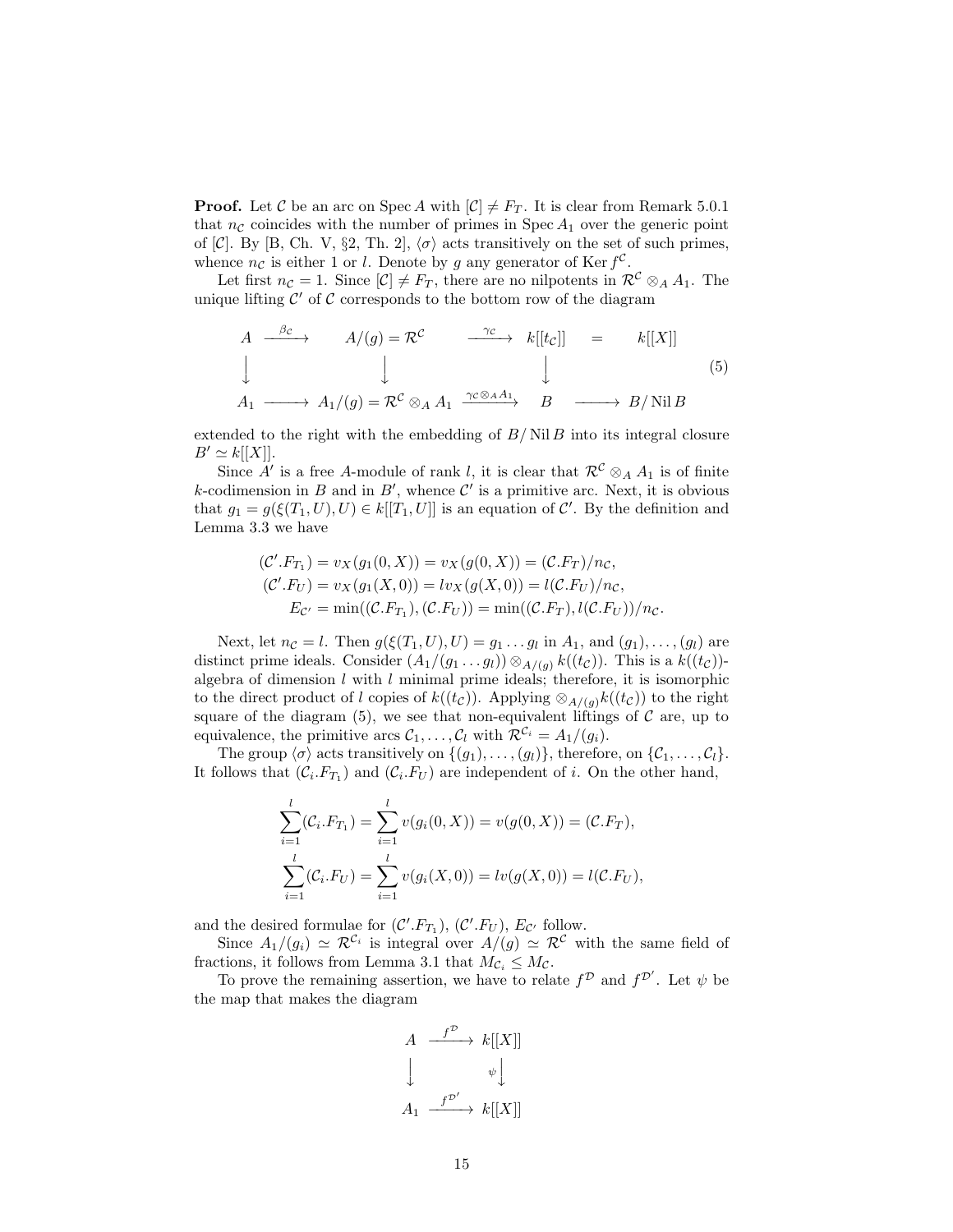commutative. If  $n_{\mathcal{D}} = 1$ ,  $\psi$  is an embedding of k[[X]] into a totally ramified extension of degree l. In particular,

$$
\psi(f^{\mathcal{D}}(T)) = \xi(f^{\mathcal{D}'}(T_1), f^{\mathcal{D}'}(U)),
$$
  

$$
\psi(f^{\mathcal{D}}(U)) = f^{\mathcal{D}'}(U).
$$

In this case  $(C'.\mathcal{D}')$  is computed exactly in the same way as  $(C'.F_U)$ .

If  $n_{\mathcal{D}} = l$ ,  $n_{\mathcal{C}} = 1$ , we change the roles of  $\mathcal{C}$  and  $\mathcal{D}$ .

Finally, if  $n_c = n_D = l$ , then  $\psi$  is the identity map, and

$$
f^{\mathcal{D}}(T) = \xi(f^{\mathcal{D}'}(T_1), f^{\mathcal{D}'}(U)),
$$
  

$$
f^{\mathcal{D}}(U) = f^{\mathcal{D}'}(U).
$$

We obtain

$$
\sum_{i=1}^{l} (\mathcal{C}_i \cdot \mathcal{D}') = \sum_{i=1}^{l} v_X(g_i(f^{\mathcal{D}'}(T_1), f^{\mathcal{D}'}(U)))
$$
  
=  $v_X(g(\xi(f^{\mathcal{D}'}(T_1), f^{\mathcal{D}'}(U)), f^{\mathcal{D}'}(U)))$   
=  $v_X(g(f^{\mathcal{D}}(T), f^{\mathcal{D}}(U))) = (\mathcal{C} \cdot \mathcal{D}) \cdot \square$ 

**5.1.1 Corollary.** In the setting of Proposition we have  $E_{\mathcal{C}'} \leq lE_{\mathcal{C}}$ .

Proof. Use Lemma 3.3.

## Growth of  $M_{\mathcal{C}}$  in cyclic extensions of prime degree

In this subsection  $\mathcal X$  is a regular k-surface with the function field  $K; L/K$  is a cyclic extension of prime degree  $l: \mathcal{Y} \to \mathcal{X}$  is the normalization of  $\mathcal{X}$  in L. For any arc  $\mathcal C$  on  $\mathcal X$  we denote by  $n_{\mathcal C}$  the number of non-equivalent liftings of  $\mathcal C$  onto  $\mathcal{Y}$ .

Up to the end of the section we assume that  $l \neq p$ . Similar statements with  $l = p$  are deferred until the analysis of Artin-Schreier coverings in the section 6.

**5.2 Lemma.** Let  $C \in U_{\mathcal{X}}$  be a primitive arc. Assume that  $L = K(x)$ ,  $x^l = a$ , where  $a \in \mathcal{O}_{\mathcal{X}, P_{\mathcal{C}}}$ . Then  $n_{\mathcal{C}} = 1$  iff  $l \nmid v_X(f^{\mathcal{C}}(a))$ .

**Proof.** In view of Remark 5.0.1, we may assume  $\mathcal{X} = \text{Spec } A$ , where A is a local ring. We have  $\mathcal{Y} = \text{Spec } B$ , where B is the integral closure of  $A[x]$ . Let U be the complement of  $R_{L/K,\mathcal{X}}$  in X. The unramified morphism  $\mathcal{Y} \times_{\mathcal{X}} U \to U$  factors through Spec  $A[x] \times_{\mathcal{X}} U$ , whence Spec  $A[x] \times_{\mathcal{X}} U$  is regular, and  $\mathcal{Y} \times_{\mathcal{X}} U =$ Spec  $A[x] \times_{\mathcal{X}} U$ .

By Remark 5.0.1,  $n_c$  coincides with the number of irreducible components in  $[\mathcal{C}] \times_{\mathcal{X}} \mathcal{Y}$ , i. e., the number of primes in  $B \otimes_A A$  over the generic point p of [C]. Since  $\mathcal{C} \in \mathbf{U}_{\mathcal{X}}$ , we obtain that  $\mathfrak{p}$  is in Spec  $A \times_{\mathcal{X}} U$ , and  $n_{\mathcal{C}}$  is the number of primes in  $A[x] \otimes_A \hat{A}$  over p, i. e., the number of minimal primes in

$$
(\hat{A}/\mathfrak{p})[Y]/(Y^l - a) \simeq k[[X]][Y](Y^l - f^{\mathcal{C}}(a)) \simeq k[[X]][Y](Y^l - X^m),
$$

where  $m = f^{\mathcal{C}}(a)$ . If  $l|m$ , then  $Y^l - X^m$  is a product of l irreducible factors and  $n_c = l$ . If  $l \nmid m$ , it is easy to check that  $Y^l - X^m$  is irreducible, and  $n_c = 1$ . (Indeed, apply induction on  $\max(m, l)$ , and substitute either XZ for Y or YZ for  $X$ .) □

 $\Box$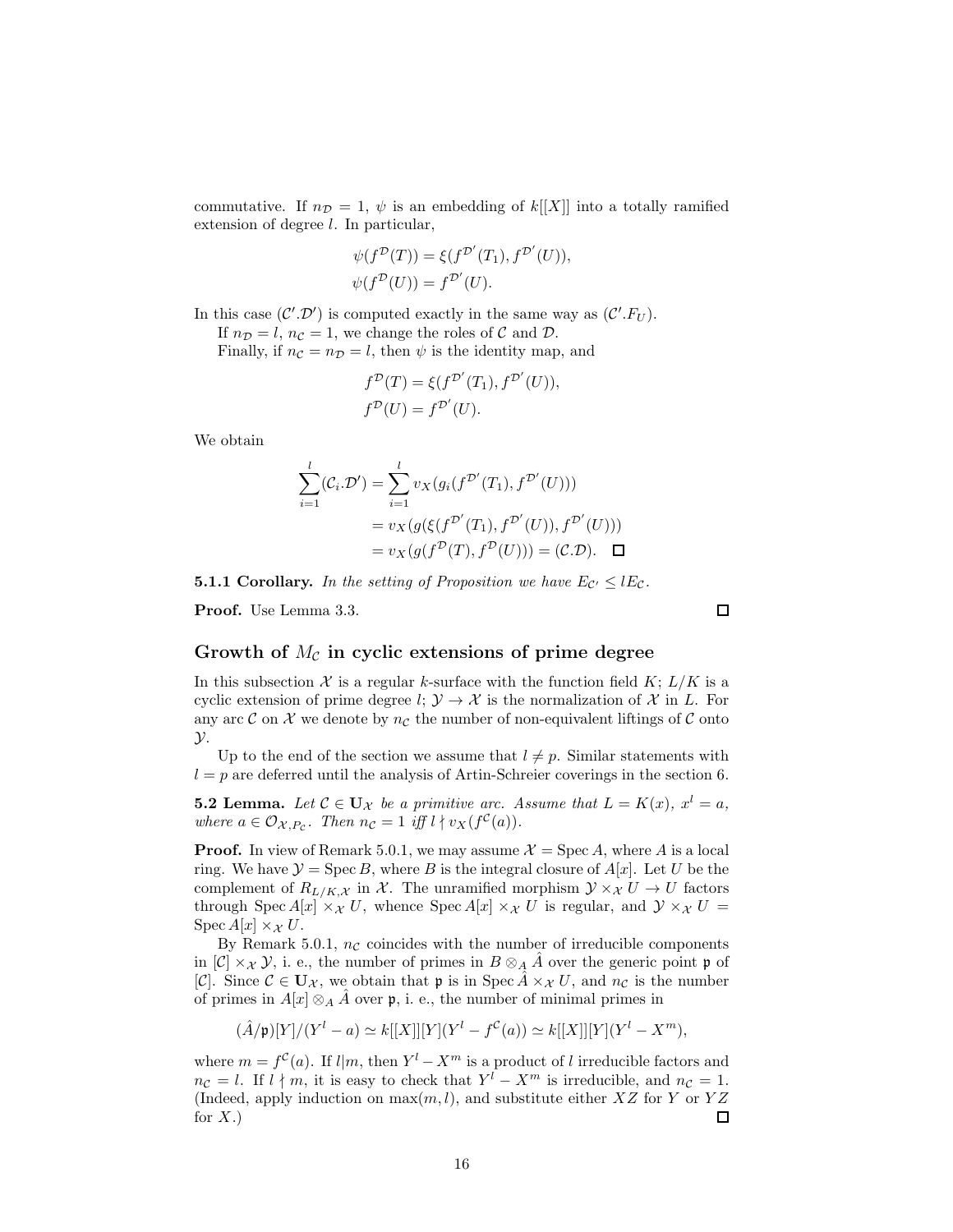**5.3 Lemma.** Assume that  $R_{L/K,X}$  is a simply normal crossing divisor. Let  $\mathcal{C} \in \mathbf{U}_{\mathcal{X}}$  be a primitive arc with  $n_{\mathcal{C}} = 1$ , not regular. Let  $\mathcal{D} \in \mathbf{U}_{\mathcal{X}}$  be a primitive arc such that  $E_{\mathcal{D}} < lE_{\mathcal{C}}$ , and  $(\mathcal{C}.\mathcal{D}) > (M_{\mathcal{C}} + 1)E_{\mathcal{C}}E_{\mathcal{D}}$ . Then

1.  $n_{\mathcal{D}} = 1$ ; 2.  $E_{\mathcal{D}} \geq E_{\mathcal{C}}$ .

**Proof.** Let  $n = M_{\mathcal{C}}$ . Then C and D have at least n common infinitely near points  $O_1, \ldots, O_n$ . Let  $\mathcal{C}_n$  and  $\mathcal{D}_n$  be the *n*th strict transforms of  $\mathcal C$  and  $\mathcal D$ respectively. Then  $\mathcal{C}_n$  is regular and the only line of the Hamburger-Noether expansion of  $\mathcal{C}_n$  (in suitable local parameters t and u at  $O_n$ ) coincides with the last line of the Hamburger-Noether expansion of  $\mathcal C$  (in some local parameters  $t_0, u_0$ :

$$
z_{r-1} = a_{r2}z_r^2 + a_{r3}z_r^3 + \dots,
$$

where  $z_{r-1} = f^{\mathcal{C}_n}(t)$ ,  $z_r = f^{\mathcal{C}_n}(u)$ . Let  $j = \min\{j | a_{rj} \neq 0\}$ . Then  $j =$  $v_X(z_{r-1}) = E_{\mathcal{C}_{n-1}} \leq E_{\mathcal{C}}$ , and

$$
(\mathcal{C}_n.\mathcal{D}_n) \geq (\mathcal{C}.\mathcal{D}) - M_{\mathcal{C}}E_{\mathcal{C}}E_{\mathcal{D}} > E_{\mathcal{C}}E_{\mathcal{D}} \geq jE_{\mathcal{C}_n}E_{\mathcal{D}_n}.
$$

Therefore,  $\mathcal{C}_n$  and  $\mathcal{D}_n$  have at least j common infinitely near points. It follows that the beginning of the first line in the Hamburger-Noether expansion of  $\mathcal{D}_n$ with respect to  $t$  and  $u$  is

$$
f^{\mathcal{D}_n}(t) = a_{rj} f^{\mathcal{D}_n}(u)^j + \dots
$$

Let  $\lambda = v_X(f^{\mathcal{D}_n}(u))$ . Then  $v_X(f^{\mathcal{D}_n}(t)) = \lambda j$ , and, applying the equalities from Hamburger-Noether expansions of  $\mathcal C$  and  $\mathcal D$  from bottom to top, we deduce that  $v_X(f^{\mathcal{D}}(t_0)) = \lambda v_X(f^{\mathcal{C}}(t_0))$  and  $v_X(f^{\mathcal{D}}(u_0)) = \lambda v_X(f^{\mathcal{C}}(u_0))$ . It follows that  $E_{\mathcal{D}} = \lambda E_{\mathcal{C}}$ , whence  $\lambda < l$  and  $E_{\mathcal{D}} \geq E_{\mathcal{C}}$ .

We may choose  $t_0$  and  $u_0$  so that the local equations of the components of  $R_{L/K,\mathcal{X}}$  passing through  $P_{\mathcal{C}}$  are within  $\{t_0, u_0\}$ . Then the same is true for  $R_{L/K,\mathcal{X}_n}$ ,  $O_n$  and  $\{t,u\}$  respectively, where  $\mathcal{X}_n$  is the nth monoidal transformation of X. It follows  $L = K(x)$ ,  $x^l = t^q u^s \varepsilon$ , where  $\varepsilon$  is invertible in a neighborhood of  $O_n$ . We obtain

$$
n_{\mathcal{C}} = 1 \implies n_{\mathcal{C}_n} = 1
$$
  
\n
$$
\implies l \nmid qj + s = qv_X(f^{\mathcal{C}_n}(t)) + sv_X(f^{\mathcal{C}_n}(u))
$$
  
\n
$$
\implies l \nmid \lambda(qj + s) = qv_X(f^{\mathcal{D}_n}(t)) + sv_X(f^{\mathcal{D}_n}(u))
$$
  
\n
$$
\implies n_{\mathcal{D}_n} = 1
$$
  
\n
$$
\implies n_{\mathcal{D}} = 1. \quad \Box
$$

**5.4 Lemma.** Let  $\mathcal{C}, \mathcal{D}$  be primitive arcs on  $\mathcal{X}$ , at least one of them being not regular. Assume that  $(C.\mathcal{D}) > (M_{\mathcal{C}} + 1)E_{\mathcal{C}}E_{\mathcal{D}}$ . Then for any regular arc  $\mathcal F$  on  $\mathcal X$  we have

$$
(\mathcal{D}.\mathcal{F}) = (\mathcal{C}.\mathcal{F}) \cdot \frac{E_{\mathcal{D}}}{E_{\mathcal{C}}}.
$$

**Proof.** Without loss of generality we may assume that  $P_{\mathcal{C}} = P_{\mathcal{D}} = P_{\mathcal{F}} =$ O. Let  $t_0, u_0$  be a system of local parameters in O such that  $t_0$  is a local equation of  $R^{\mathcal{F}}$ . Then  $(C.\mathcal{F}) = v_X(f^{\mathcal{C}}(t_0))$ , and  $(D.\mathcal{F}) = v_X(f^{\mathcal{D}}(t_0))$ . As in the proof of Lemma 5.3, we obtain  $v_X(f^{\mathcal{D}}(t_0)) = \lambda v_X(f^{\mathcal{C}}(t_0))$  and  $v_X(f^{\mathcal{D}}(u_0)) =$  $\lambda v_X(f^{\mathcal{C}}(u_0))$  for some  $\lambda$ . It follows  $E_{\mathcal{D}} = \lambda E_{\mathcal{C}}$ .  $\Box$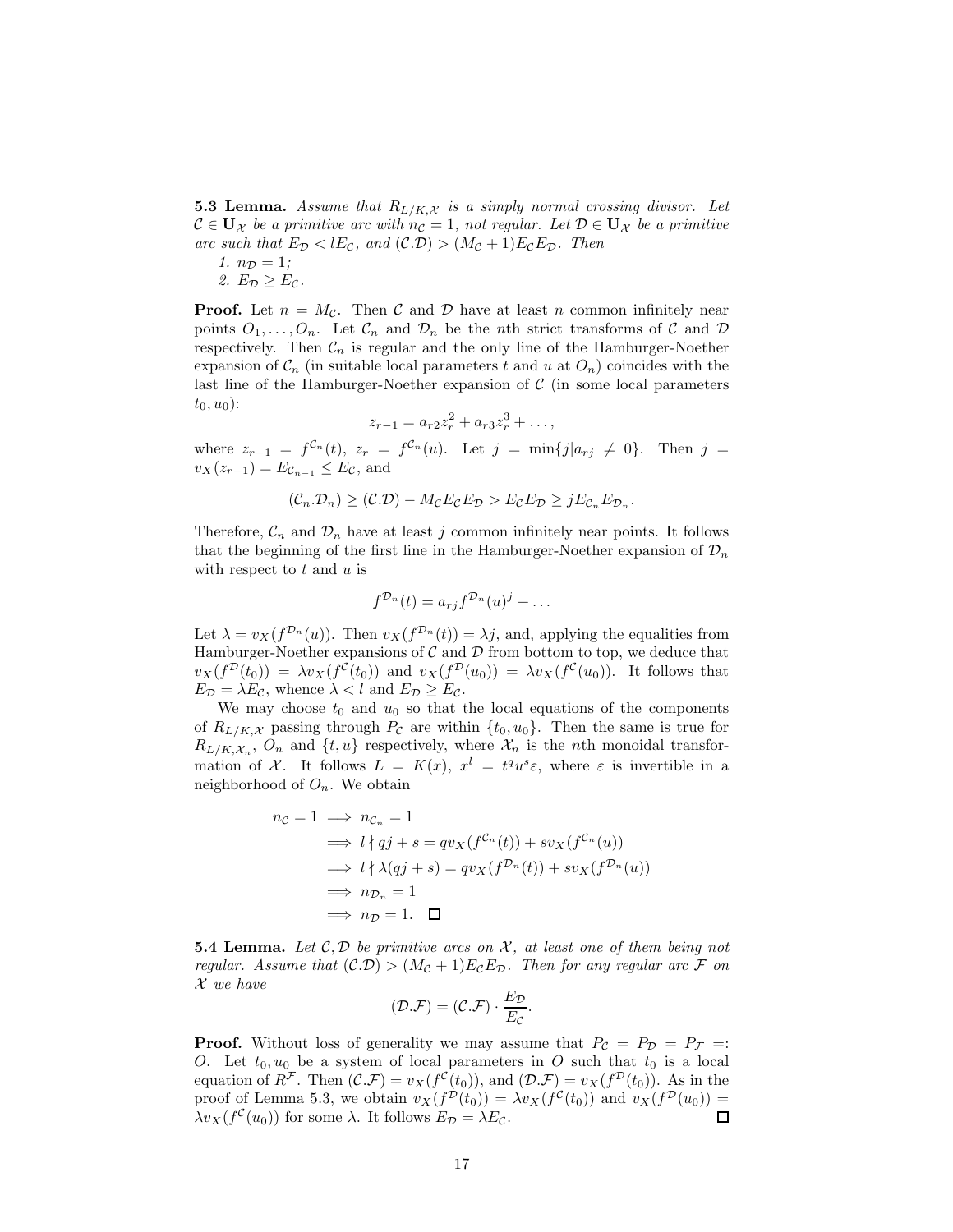**5.5 Proposition.** Let  $X = \text{Spec } A$ ,  $Y = \text{Spec } A_1$ , where A and  $A_1$  are as in Prop. 5.1,  $l \neq p$ . Let C be a primitive arc on X with  $[C] \neq F_T$ , and C' its lifting. Then

$$
M_{\mathcal{C}'} \leq \frac{l}{2}(M_{\mathcal{C}}+1)E_{\mathcal{C}}^2.
$$

**Proof.** If  $n_c = l$ , we have  $M_{c'} \leq M_c$  by Lemma 3.1. We may, therefore, assume that  $n_c = 1$ . Let t, u be local parameters of  $A_1$  such that  $v_X(f^{c'}(t)) >$  $v_X(f^{\mathcal{C}'}(u))$ , namely, t, u are just  $T_1, U$  in a suitable order. Let

$$
f^{C'}(t) = a_{01} f^{C'}(u) + a_{02} f^{C'}(u)^2 + \dots + a_{0h_0} f^{C'}(u)^{h_0} + f^{C'}(u)^{h_0} z_1,
$$
  
\n
$$
f^{C'}(u) = a_{12} z_1^2 + \dots + a_{1h_1} z_1^{h_1} + z_1^{h_1} z_2,
$$
  
\n...  
\n
$$
z_{r-2} = a_{r-1,2} z_{r-1}^2 + \dots + a_{r-1,h_{r-1}} z_{r-1}^{h_{r-1}} + z_{r-1}^{h_{r-1}} z_r,
$$
  
\n
$$
z_{r-1} = a_{r2} z_r^2 + a_{r3} z_r^3 + \dots
$$

be the Hamburger-Noether expansion of  $\mathcal{C}'$  in the basis  $t, u$ . Define a new arc  $\mathcal{D}'$  by means of equalities:

$$
f^{\mathcal{D}'}(t) = a_{01} f^{\mathcal{D}'}(u) + a_{02} f^{\mathcal{D}'}(u)^2 + \cdots + a_{0h_0} f^{\mathcal{D}'}(u)^{h_0} + f^{\mathcal{D}'}(u)^{h_0} y_1,
$$
  
\n
$$
f^{\mathcal{D}'}(u) = a_{12} y_1^2 + \cdots + a_{1h_1} y_1^{h_1} + y_1^{h_1} y_2,
$$
  
\n...  
\n
$$
y_{r-3} = a_{r-2,2} y_{r-2}^2 + \cdots + a_{r-2,h_{r-1}} y_{r-2}^{h_{r-2}} + y_{r-2}^{h_{r-2}} y_{r-1},
$$
  
\n
$$
y_{r-2} = a_{r-1,2} y_{r-1}^2 + \cdots + a_{r-1,h_{r-1}} y_{r-1}^{h_{r-1}} + y_{r-1}^{h_{r-1}+1},
$$
  
\n
$$
y_{r-1} = X.
$$

We see immediately that  $\mathcal{C}'$  and  $\mathcal{D}'$  have exactly  $h_0 + \cdots + h_{r-1} = M_{\mathcal{C}'}$  common infinitely near points, whence  $(C'.D') \ge 2M_{C'}$ . Next, we see that  $v_X(y_{r-1})$  <  $v_X(z_{r-1}), v_X(y_{r-1}) < v_X(z_{r-1}),$  whence

$$
v_X(f^{\mathcal{D}'}(u)) < v_X(f^{C'}(u)),
$$
  
\n
$$
v_X(f^{\mathcal{D}'}(t)) < v_X(f^{C'}(t)).
$$
\n(6)

It follows  $E_{\mathcal{D}'} < E_{\mathcal{C}'}$ .

By Remark 5.0.2,  $\mathcal{D}'$  is a lifting of a primitive arc  $\mathcal D$  on  $\mathcal X$ . By Prop. 5.1 it follows from (6) that  $E_{\mathcal{D}}/n_D < E_{\mathcal{C}}/n_{\mathcal{C}} = E_{\mathcal{C}}$ .

Let first  $n_{\mathcal{D}} = 1$ . Then  $E_{\mathcal{C}} > E_{\mathcal{D}}$ , in particular,  $\mathcal{C}$  is not regular. Then by Prop. 5.1 we have  $(C'.\mathcal{D}') = l(C.\mathcal{D})$ . Assume that Proposition does not hold for  $\mathcal C$  and  $\mathcal C'$ , then

$$
(\mathcal{C}.\mathcal{D}) > (M_{\mathcal{C}} + 1)E_{\mathcal{C}}^2 > (M_{\mathcal{C}} + 1)E_{\mathcal{C}}E_{\mathcal{D}}.
$$

It follows from Lemma 5.3 that  $E_{\mathcal{D}} \geq E_{\mathcal{C}}$ , a contradiction.

Let finally  $n_{\mathcal{D}} = l$ . Then by Prop. 5.1 we have  $(\mathcal{C}', \mathcal{D}') = (\mathcal{C}, \mathcal{D})$ . We have  $E_{\mathcal{D}} < lE_{\mathcal{C}}$ , and by Lemma 5.3 we obtain

$$
(\mathcal{C}.\mathcal{D}) \le (M_{\mathcal{C}} + 1)E_{\mathcal{C}}E_{\mathcal{D}} < l(M_{\mathcal{C}} + 1)E_{\mathcal{C}}^2,
$$

and

$$
M_{\mathcal{C}'} < \frac{l}{2}(M_{\mathcal{C}} + 1)E_{\mathcal{C}}^2. \quad \Box
$$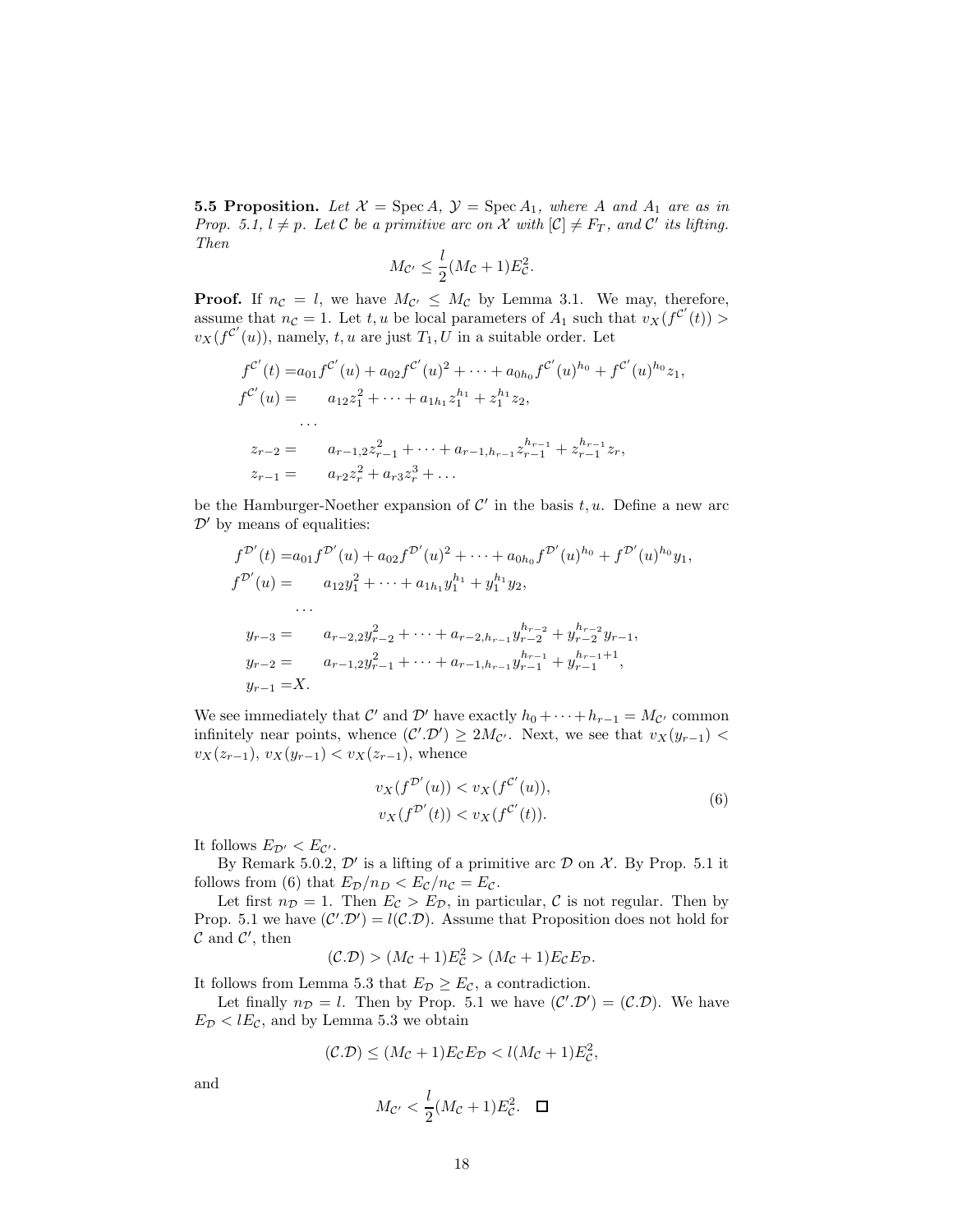# 6 Artin-Schreier extension

In this section we give an explicit shape of a uniform sufficient jet order in the case of a cyclic extension of degree p.

**6.1 Proposition.** Let X be a regular k-surface with the function field K,  $L =$  $K(x)$ , where  $x^p - x = a \in K$ . Assume that  $R = R_{L/K, \mathcal{X}}$  is a simply normal crossing divisor. Let  $F_1, \ldots, F_s$  be the components of R. Put

$$
m_i = -v_i(a),
$$

where  $v_i$  is the valuation on K associated with  $F_i$ ,  $i = 1, \ldots, s$ . Put

$$
R_0 = R_0(\mathcal{X}, L/K) = (m_1 + 1)F_1 + \cdots + (m_s + 1)F_s.
$$

Let  $\mathcal{C}, \mathcal{D} \in \mathbf{U}_{\mathcal{X}}$  be such that  $P_{\mathcal{C}} = P_{\mathcal{D}}$ , and

$$
(\mathcal{C}.\mathcal{D}) \geq (\mathcal{C}.R_0)E_{\mathcal{D}} + E_{\mathcal{C}}E_{\mathcal{D}}\max(M_{\mathcal{C}},M_{\mathcal{D}}).
$$

Then  $L/K$  has equal wild jumps at  $\mathcal C$  and  $\mathcal D$ .

**Proof.** Throughout the proof, we denote  $O = P_c = P_p$ .

Apply induction on  $\max(M_{\mathcal{C}}, M_{\mathcal{D}})$ . Let  $M_{\mathcal{C}} = M_{\mathcal{D}} = 0$ . If none of the components of R passes through O, we have  $w_{\mathcal{C}}^{(i)} = 0 = w_{\mathcal{D}}^{(i)}$  for any *i*.

If 1 component of R passes through  $O$ , we may assume that this is  $F_1$ . Let  $t = 0$  be a local equation of  $F_1$  at O. Choose any  $u \in \mathcal{O}_{\mathcal{X},O}$  such that  $t, u$  are local parameters at O.

If there are 2 components of R through  $O$ , we may assume that these are  $F_1$ and  $F_2$ . Let  $t = 0$ ,  $u = 0$  be their local equations at O.

Since  $F_i$  are components of R, each of the valuations  $v_i$  must be totally or fiercely ramified in  $L/K$ ; therefore,  $m_i > 0$ . We have  $(C.R_0) \geq m_1 + 1 \geq 2$ , whence  $N := (\mathcal{C}.\mathcal{D}) \geq 2$ . Assume first that C is not tangent to the curve locally defined as  $u = 0$ . Applying Weierstraß preparation theorem, we can write  $\mathcal{R}^{\mathcal{C}} = k[[t, u]]/(f), \mathcal{R}^{\mathcal{D}} = k[[t, u]]/(g),$  where

$$
f = -t + \beta_1 u + \beta_2 u^2 + \dots,
$$
  
\n
$$
g = -t + \beta'_1 u + \beta'_2 u^2 + \dots,
$$

with  $\beta_i, \beta'_i \in k, i = 1, 2, \ldots$ . We have  $\min\{i | \beta_i \neq \beta'_i\} = N$ . If  $F_2$  passes through  $O$ , we have

$$
a = t^{-m_1} u^{-m_2} \varepsilon(t, u),
$$

in the completion of  $\mathcal{O}_{\mathcal{X},O}$ , where  $\varepsilon \in k[[T,U]]$ . Now,  $w_{\mathcal{C}}^{(1)}$  $\mathcal{C}^{(1)}$  and  $w_{\mathcal{D}}^{(1)}$  are exactly the jump of the Artin-Schreier equation

$$
x^{p} - x = (\beta_{1}u + \beta_{2}u^{2} + ...)^{-m_{1}}u^{-m_{2}}\varepsilon(\beta_{1}u + \beta_{2}u^{2} + ..., u),
$$
 (7)

and that of

$$
x^{p} - x = (\beta'_{1}u + \beta'_{2}u^{2} + \dots)^{-m_{1}}u^{-m_{2}}\varepsilon(\beta'_{1}u + \beta'_{2}u^{2} + \dots, u).
$$
 (8)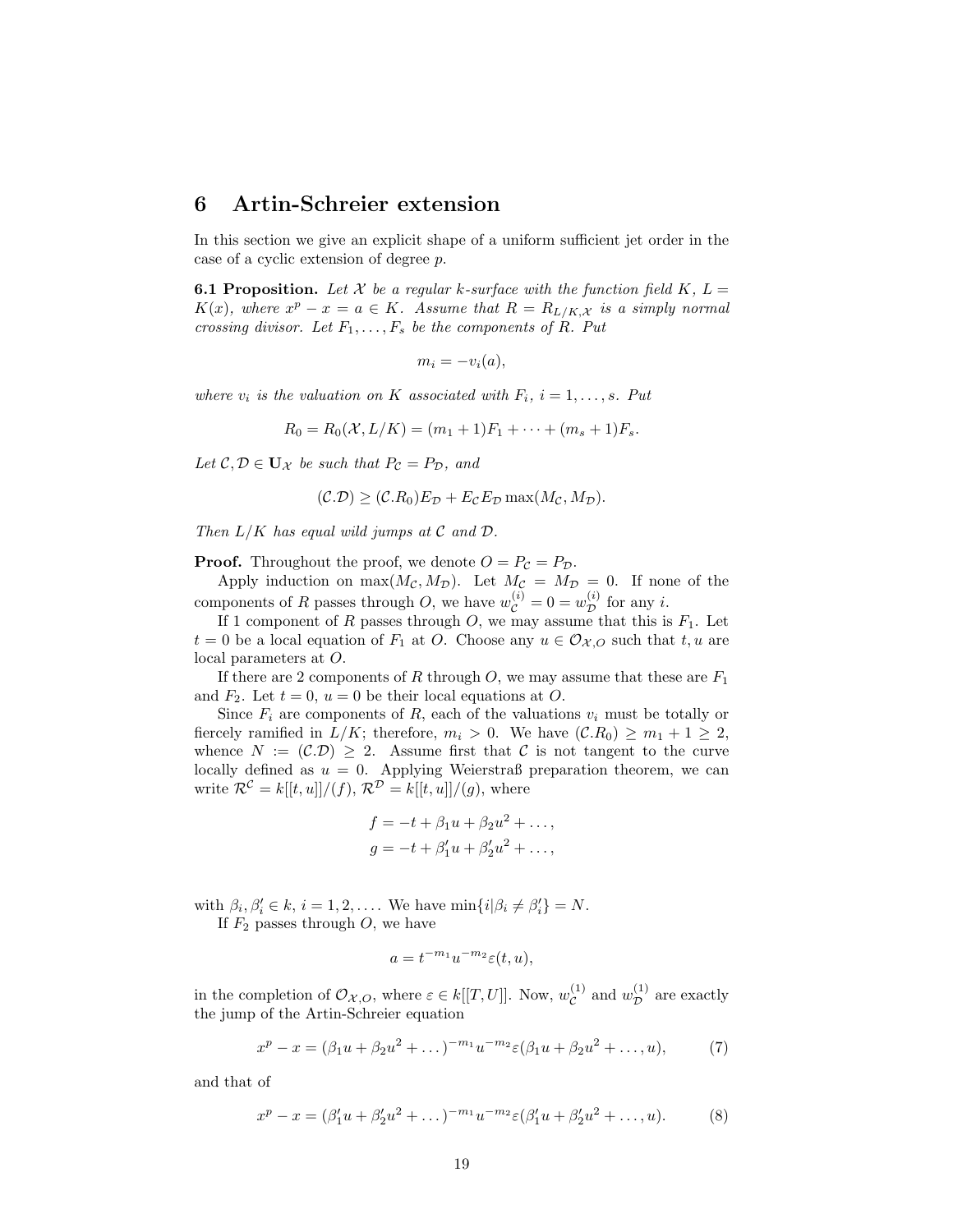Let  $j = (\mathcal{C}.F_1)$ . Then  $j = \min\{i | \beta_i \neq 0\}$ . We have

$$
(\beta_1 u + \beta_2 u^2 + \dots)^{-m_1} u^{-m_2} \equiv
$$
  
\n
$$
\equiv u^{-m_1 j - m_2} (\beta_j + \dots + \beta_{j+m_1 j + m_2 - 1} u^{m_1 j + m_2 - 1})^{-m_1} \mod k[[u]],
$$

and we see that the RHS of (7) is congruent to that of  $(8) \mod k[[u]]$ , provided that  $N \geq j + m_1j + m_2$ . This condition holds in view of  $(C.D) \geq (C.R_0)$  $(m_1 + 1)j + m_2 + 1$ . It follows  $w_C^{(1)} = w_D^{(1)}$ .

If  $F_2$  does not pass through  $\tilde{O}$ , the argument is the same; we have only to omit the factor  $u^{-m_2}$  in all the formulae.

Finally, let C be tangent to the curve  $u = 0$ . If  $u = 0$  is the local equation of  $F_2$ , this case is reduced to the previous one by changing the roles of  $F_1$  and  $F_2$ . If there is no component of R passing through O except for  $F_1$ , this case can be also reduced to the previous one by a substitution  $u := u + t$ .

Next, let  $\max(M_{\mathcal{C}}, M_{\mathcal{D}}) > 0$ . Let  $\mathcal{X}' \to \mathcal{X}$  be the blowing up at O. Let  $\mathcal{C}', \mathcal{D}'$ be the strict transforms of C and D respectively. Let  $F_i'$  be the strict transform of  $F_i$ ,  $i = 1, \ldots, s$ , and let E be the exceptional divisor.

Assume first that two components of R (say,  $F_1$  and  $F_2$ ) pass through O. The formula

$$
(\mathcal{C}.\mathcal{D}) \ge ((m_1 + 1)(\mathcal{C}.F_1) + (m_2 + 1)(\mathcal{C}.F_2))E_{\mathcal{D}} + E_{\mathcal{C}}E_{\mathcal{D}}\max(M_{\mathcal{C}},M_{\mathcal{D}})
$$

implies

$$
(\mathcal{C}', \mathcal{D}') + E_{\mathcal{C}} E_{\mathcal{D}} \ge ((m_1 + 1)((\mathcal{C}', F'_1) + E_{\mathcal{C}}) + (m_2 + 1)((\mathcal{C}', F'_2) + E_{\mathcal{C}}))E_{\mathcal{D}} + E_{\mathcal{C}} E_{\mathcal{D}}(\max(M_{\mathcal{C}'}, M_{\mathcal{D}'}) + 1).
$$

and

$$
(\mathcal{C}', \mathcal{D}') \ge ((m_1 + 1)(\mathcal{C}', F'_1) + (m_2 + 1)(\mathcal{C}', F'_2) + (m_1 + m_2 + 1)(\mathcal{C}', E))E_{\mathcal{D}} + E_{\mathcal{C}} E_{\mathcal{D}}(\max(M_{\mathcal{C}'}, M_{\mathcal{D}'}) + 1).
$$

Notice that  $-v_E(a) \leq m_1 + m_2$ , where  $v_E$  is the valuation associated with E. We obtain

$$
(\mathcal{C}',\mathcal{D}') \geq (\mathcal{C}',R_0(\mathcal{X}',L/K))E_{\mathcal{D}'} + E_{\mathcal{C}'}E_{\mathcal{D}'}(\max(M_{\mathcal{C}'},M_{\mathcal{D}'})+1).
$$

Therefore, by the induction hypothesis,  $L/K$  has equal wild jumps at  $\mathcal{C}'$  and  $\mathcal{D}'$ . Since  $W_{\mathcal{C},L/K} = W_{\mathcal{C}',L/K}$ , and  $W_{\mathcal{D},L/K} = W_{\mathcal{D}',L/K}$ ,  $L/K$  has equal wild jumps at  $\mathcal C$  and  $\mathcal D$  as well.

In the case when only one component of R (say,  $F_1$ ) passes through O the argument is similar. □

**6.1.1 Corollary.** If  $L/K$  is a cyclic extension of degree p, Theorem 4.1 holds for  $\mathcal X$  and  $L/K$ .

Proof. Take

$$
\Delta_{\mathcal{X}}(L/K, i) = i \max(m_1 + 1, \dots, m_s + 1, i). \quad \Box
$$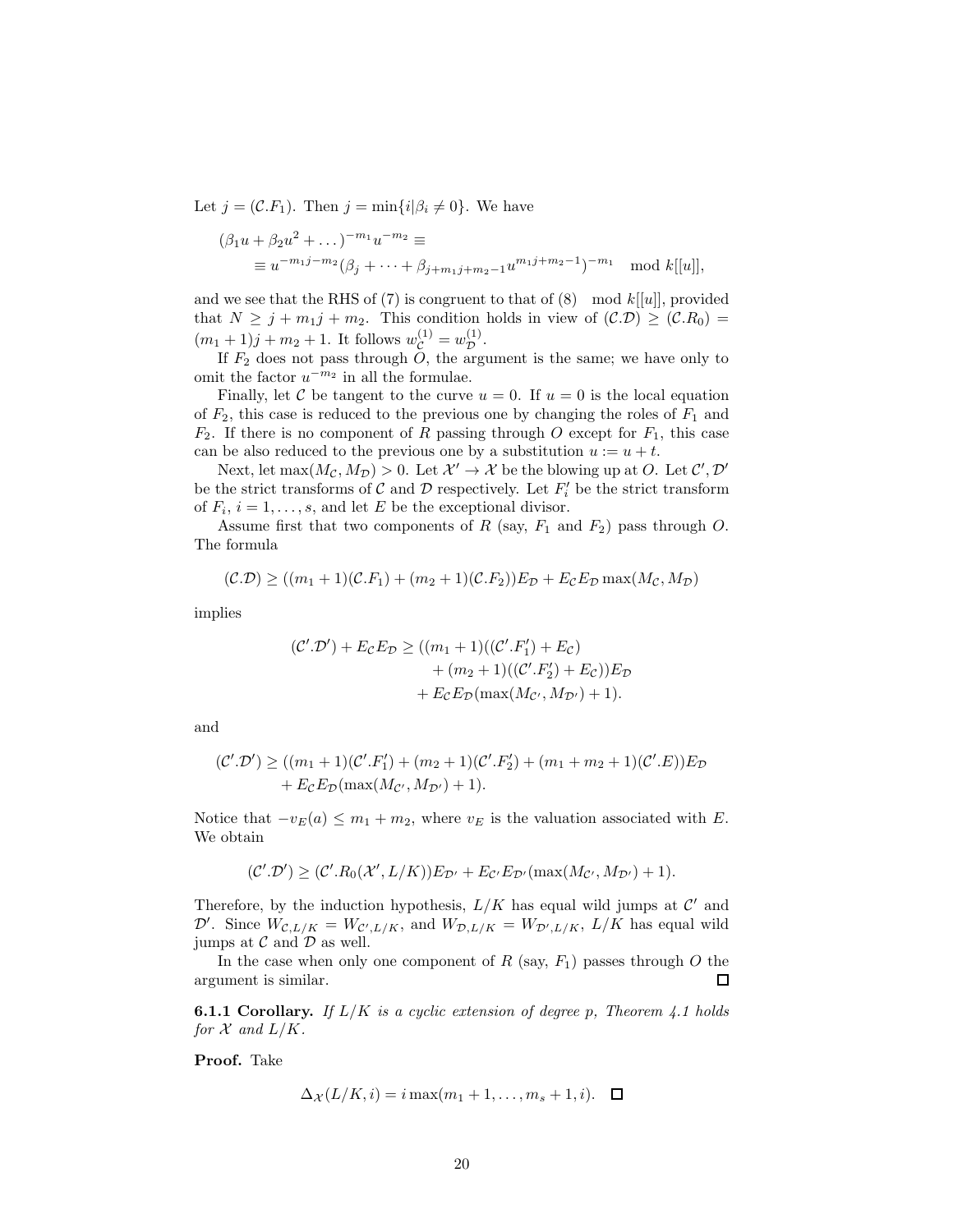A slight modification of the above argument enables us to prove the following analog of Lemma 5.3. The assumptions about X and  $L/K$  are as in Prop. 6.1;  $n_{\mathcal{C}}$  denotes the number of non-equivalent liftings of  $\mathcal{C}$ .

**6.2 Lemma.** Let C be a primitive arc on X with  $n_c = 1$ . Let D be a primitive arc on  $X$  such that  $E_{\mathcal{D}} < pE_{\mathcal{C}}$ , and

$$
(\mathcal{C}.\mathcal{D}) > (\mathcal{C}.R_0(\mathcal{X}, L/K))E_{\mathcal{D}} + E_{\mathcal{C}}E_{\mathcal{D}}M_{\mathcal{C}},
$$

where  $R_0(\mathcal{X}, L/K)$  is as in Prop. 6.1. Then

1.  $n_{\cal D} = 1$ ;

2.  $E_{\mathcal{D}} \geq E_{\mathcal{C}}$ .

**Proof.** Let  $n = M_{\mathcal{C}}$ . Then  $\mathcal{C}$  and  $\mathcal{D}$  have at least n common infinitely near points  $O_1, \ldots, O_n$ . Choose any basis of local parameters at  $O_0 = P_{\mathcal{C}} = P_{\mathcal{D}}$  such that local equations of all components of  $R_{L/K,\mathcal{X}}$  passing through  $O_0$  are within this basis. This choice determines the choice of a distinguished basis of local parameters with the same property at each of the  $O_i$ . Let  $\mathcal{X}_i$  be the blowing up of  $\mathcal{X}_{i-1}$  at  $O_{i-1}$ ,  $\mathcal{X}_0 = \mathcal{X}$ . Let r be the number of lines in the Hamburger-Noether expansion of C. Considering Hamburger-Noether expansions in the chosen basis, we see from  $(C.\mathcal{D}) > E_{\mathcal{C}}E_{\mathcal{D}}M_{\mathcal{C}}$  that the first  $r-1$  lines in the expansions of  $\mathcal C$  and  $\mathcal D$  are identical.

Let  $\mathcal{C}_n$  and  $\mathcal{D}_n$  be the arcs which are the *n*th strict transforms in  $\mathcal{X}_n$  of  $\mathcal{C}$ and D respectively. Since  $n_c = 1$ , we see that  $w_{\mathcal{C}_n}^{(1)}$  $\mathcal{C}_n^{(1)} = w_{\mathcal{C}}^{(1)} > 0$ . In particular, at least one component of  $R_{L/K, \mathcal{X}_n}$  (say,  $F_1$ ) passes through  $O_n$ . Let  $t, u$  be the distinguished basis at  $O_n$ . Then we may assume without loss of generality that t is the local equation of  $F_1$ , and u is the local equation of  $F_2$ , if there exists another component  $F_2$  of  $R_{L/K,\mathcal{X}_n}$  passing through  $O_n$ .

An argument similar to the step of induction in the previous proof shows that

$$
(\mathcal{C}_n \cdot \mathcal{D}_n) > (\mathcal{C}_n \cdot R_0(\mathcal{X}_n, L/K)) E_{\mathcal{D}}.\tag{9}
$$

Consider the Hamburger-Noether expansion of the regular arc  $\mathcal{C}_n$  in  $t, u$ .

$$
f^{\mathcal{C}_n}(t) = \beta_1 f^{\mathcal{C}_n}(u) + \beta_2 f^{\mathcal{C}_n}(u)^2 + \dots
$$

Let

$$
j = \min\{i|\beta_i \neq 0\} = (\mathcal{C}_n.F_1).
$$

We see from (9) that  $(C_n \mathcal{D}_n) > jE_{\mathcal{C}_n}E_{\mathcal{D}_n}$ , whence  $\mathcal{C}_n$  and  $\mathcal{D}_n$  have at least j common infinitely near points. In particular, the first line of the Hamburger-Noether expansion of  $\mathcal{D}_n$  in t, u begins as

$$
f^{\mathcal{D}_n}(t) = \beta_j f^{\mathcal{D}_n}(u)^j + \dots,
$$

and

$$
v_X(f^{\mathcal{D}_n}(t)) = jv_X(f^{\mathcal{D}_n}(u)).
$$

Looking at the first  $r-1$  lines of the Hamburger-Noether expansion of  $\mathcal C$  and  $\mathcal D$ , we conclude that  $E_{\mathcal{D}} = E_{\mathcal{C}} v_X(f^{\mathcal{D}_n}(u))$ , whence  $E_{\mathcal{D}} \geq E_{\mathcal{C}}$ , and  $v_X(f^{\mathcal{D}_n}(u)) < p$ .

Note that  $R^{\mathcal{C}_n} = k[[T, U]]/(-T + B_0(U))$ , where

$$
B_0(U) = \beta_j U^j + \beta_{j+1} U^{j+1} + \dots
$$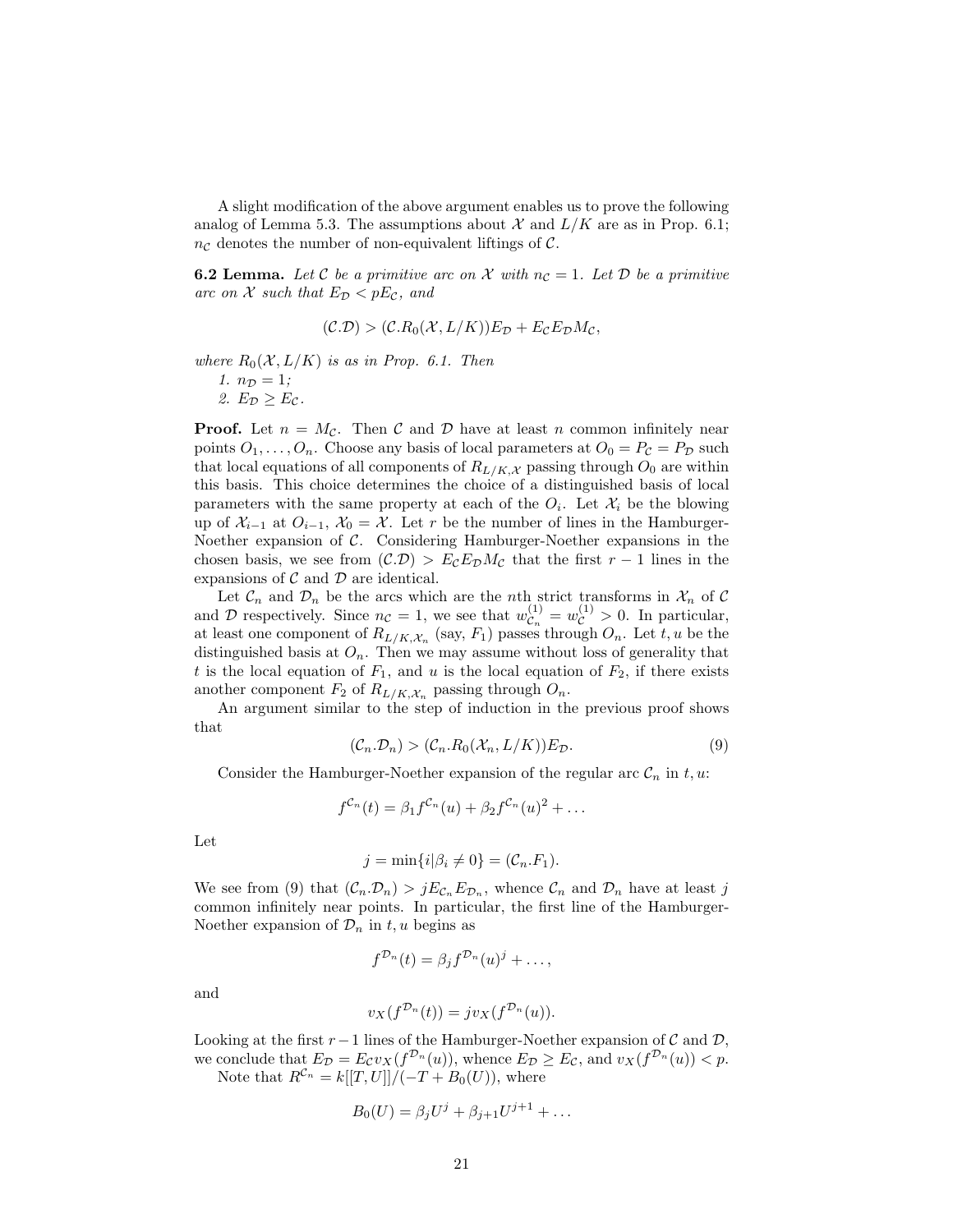By the definition,

$$
(\mathcal{C}_n \cdot \mathcal{D}_n) = v_X(-f^{\mathcal{D}_n}(t) + B_0(f^{\mathcal{D}_n}(u))),
$$

and we can write

$$
f^{\mathcal{D}_n}(t) = B_0(f^{\mathcal{D}_n}(u)) + \delta,
$$

where  $v_X(\delta) > (\mathcal{C}_n.R_0(\mathcal{X}_n, L/K))E_{\mathcal{D}}$ .

Assume that both  $F_1$  and  $F_2$  pass through  $O_n$ . (The case when only  $F_1$ passes through  $O_n$  is similar.) Then  $L/K$  corresponds to an Artin-Schreier equation

$$
x^p - x = t^{-m_1} u^{-m_2} \varepsilon(t, u),
$$

in the completion of  $\mathcal{O}_{\mathcal{X}_n, O_n}$ , where  $\varepsilon \in k[[T, U]]$ . Then  $w_{\mathcal{C}_n}^{(1)}$  $\overset{(1)}{\mathcal{C}_n}$  and  $w_{\mathcal{D}_n}^{(1)}$  $\mathcal{D}_n^{(1)}$  are the ramification jumps of the equations

$$
x^{p} - x = B_0^{-m_1} X^{-m_2} \varepsilon(B_0, X),
$$

and

$$
x^{p}-x=f^{\mathcal{D}_{n}}(t)^{-m_{1}}f^{\mathcal{D}_{n}}(u)^{-m_{2}}\varepsilon(f^{\mathcal{D}_{n}}(t),f^{\mathcal{D}_{n}}(u)),
$$

respectively. Note that

 $\overline{a}$ 

$$
f^{\mathcal{D}_n}(t)^{-m_1} f^{\mathcal{D}_n}(u)^{-m_2} \varepsilon(f^{\mathcal{D}_n}(t), f^{\mathcal{D}_n}(u)) =
$$
  
=  $(B_0(f^{\mathcal{D}_n}(u)) + \delta)^{-m_1} f^{\mathcal{D}_n}(u)^{-m_2} \varepsilon(B_0(f^{\mathcal{D}_n}(u)) + \delta, f^{\mathcal{D}_n}(u))$   
 $\equiv B_0(f^{\mathcal{D}_n}(u))^{-m_1} f^{\mathcal{D}_n}(u)^{-m_2} \varepsilon(B_0(f^{\mathcal{D}_n}(u)), f^{\mathcal{D}_n}(u)) \mod k[[X]].$ 

It follows that  $w_{\mathcal{D}_n}^{(1)}$  $\mathcal{D}_n$  is equal to the ramification jump of

$$
x^p - x = \Lambda(f^{\mathcal{D}_n(u)}),
$$

where  $\Lambda = B_0^{-m_1} X^{-m_2} \varepsilon(B_0, X)$ . Taking into account that  $v_X(f^{\mathcal{D}_n(u)}) < p$ , we conclude that  $w_{\mathcal{D}_n}^{(1)}$  $\mathcal{D}_n^{(1)}$  is exactly  $v_X(f^{\mathcal{D}_n(u)})$  times the ramification jump of  $x^p - x = \Lambda$ , which is  $w_{\mathcal{C}_n}^{(1)}$  $\mathcal{C}_n^{(1)}$ . In particular,  $w_{\mathcal{D}_n}^{(1)} > 0$ .

Now we prove an analog of Prop. 5.5.

**6.3 Proposition.** Let  $\mathcal{X} = \text{Spec } A$ ,  $\mathcal{X}' = \text{Spec } A_1$ , where A and  $A_1$  are as in Prop. 5.1,  $l = p$ . Let C be a primitive arc on X with  $[\mathcal{C}] \neq F_T$ , and C' its lifting. Then

$$
M_{\mathcal{C}'} < \frac{p}{2}(\mathcal{C}.R_0(\mathcal{X}, L/K))E_{\mathcal{C}} + \frac{p}{2}M_{\mathcal{C}}E_{\mathcal{C}}^2.
$$

**Proof.** If  $n_c = p$ , we have  $M_{\mathcal{C}'} \leq M_{\mathcal{C}}$  by Prop. 5.1. We may, therefore, assume that  $n_{\mathcal{C}} = 1$ . Introduce  $\mathcal{D}'$  and  $\mathcal{D}$  exactly as in the proof of 5.5. Again, we have  $E_{\mathcal{D}}/n_{\mathcal{D}} < E_{\mathcal{C}}$ .

Let first  $n_{\mathcal{D}} = 1$ . Then  $E_{\mathcal{C}} > E_{\mathcal{D}}$ . By Lemma 6.2, we have

$$
(\mathcal{C}.\mathcal{D}) \leq (\mathcal{C}.R_0(\mathcal{X}, L/K))E_{\mathcal{D}} + M_{\mathcal{C}}E_{\mathcal{C}}E_{\mathcal{D}}.
$$

Next, by Prop. 5.1 we have  $(C'.\mathcal{D}') = p(C.\mathcal{D})$ , whence

$$
M_{\mathcal{C}'} \le \frac{1}{2}(\mathcal{C}', \mathcal{D}') < \frac{p}{2}(\mathcal{C}.R_0(\mathcal{X}, L/K))E_{\mathcal{C}} + \frac{p}{2}M_{\mathcal{C}}E_{\mathcal{C}}^2. \tag{10}
$$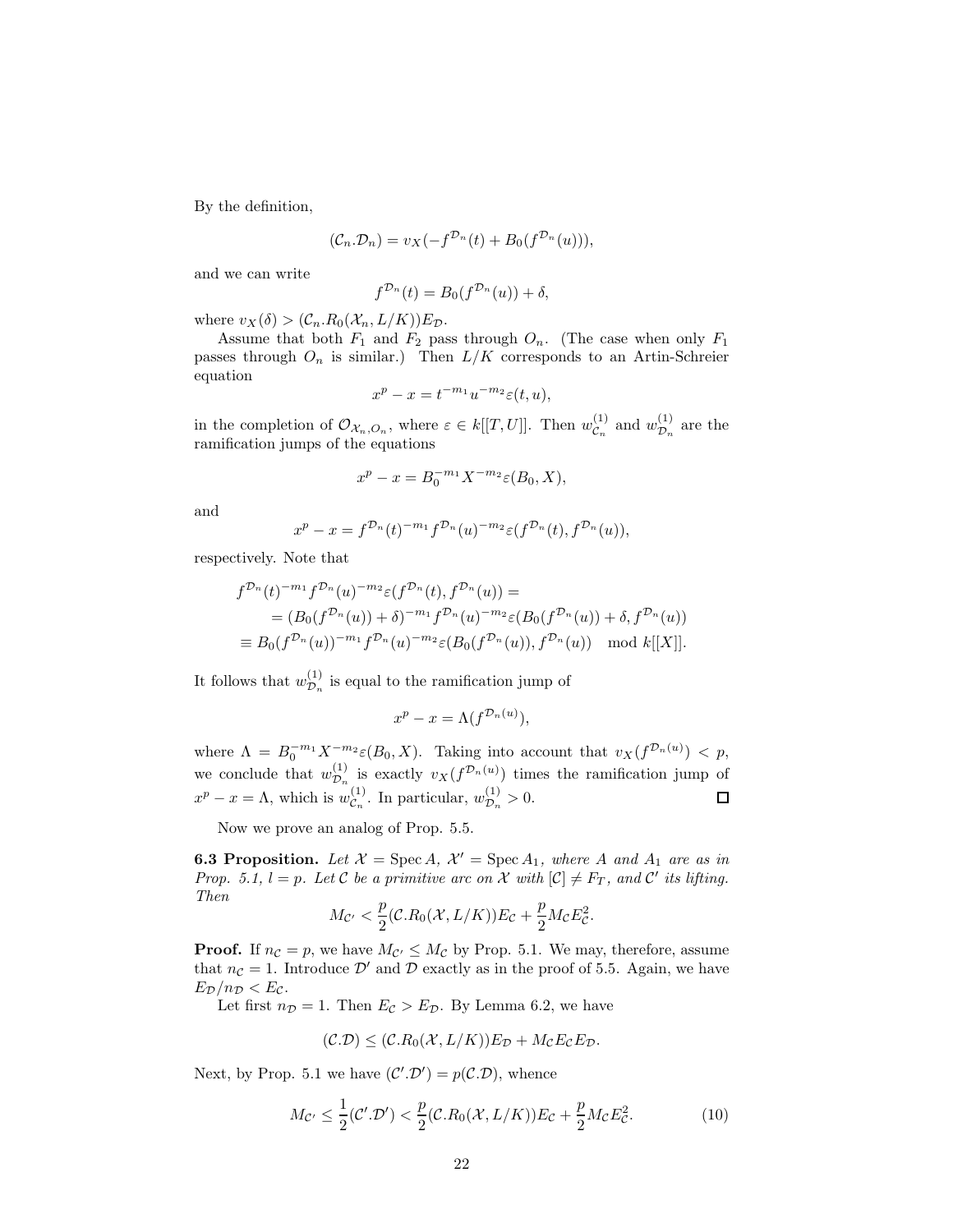Let finally  $n_{\mathcal{D}} = p$ . Then by Prop. 5.1 we have  $(\mathcal{C}', \mathcal{D}') = (\mathcal{C}, \mathcal{D})$ . On the other hand,  $E_{\mathcal{D}} < pE_{\mathcal{C}}$ , and Lemma 6.2 implies

$$
(\mathcal{C}.\mathcal{D}) \leq (\mathcal{C}.R_0(\mathcal{X}, L/K))E_{\mathcal{D}} + M_{\mathcal{C}}E_{\mathcal{C}}E_{\mathcal{D}} < p(\mathcal{C}.R_0(\mathcal{X}, L/K))E_{\mathcal{C}} + pM_{\mathcal{C}}E_{\mathcal{C}}^2,
$$

and we have (10) again.

 $\Box$ 

# 7 Some reductions

In this section we show that Theorem 4.1 holds for  $\mathcal X$  if it holds for some natural modifications of  $X$ .

Throughout this section  $\mathcal X$  is a surface over k, and  $L/K$  is a finite solvable Galois extension of the field of functions on  $\mathcal{X}$ .

## Zariski covering

**7.1 Proposition.** Let  $\mathcal{X} = \mathcal{X}_1 \cup \mathcal{X}_2$ , where  $\mathcal{X}_1$ ,  $\mathcal{X}_2$  are open subschemes in  $\mathcal{X}$ . Then Theorem 4.1 holds for X and  $L/K$  if it holds for  $\mathcal{X}_1$  and  $L/K$  as well as for  $\mathcal{X}_2$  and  $L/K$ .

7.1.1 Remark. If, say,  $\mathcal{X}_1$  is not 2-dimensional, there are no arcs on it. We agree that Theorem 4.1 is satisfied for  $\mathcal{X}_1$  in this case.

Proof. It is sufficient to put

$$
\Delta_{\mathcal{X}}(L/K, i) = \max(\Delta_{\mathcal{X}_1}(L/K, i), \Delta_{\mathcal{X}_2}(L/K, i))
$$

for any *i*. If, say,  $\mathcal{X}_1$  is not 2-dimensional, we assume  $\Delta_{\mathcal{X}_1}(L/K, i) = 0$ .  $\Box$ 

### Monoidal transformation

Here we shall deduce the existence of a uniform sufficient jet order for a surface X from that for its monoidal transformation,  $\mathcal{X}_1$ .

**7.2 Proposition.** Let  $X_1 \rightarrow X$  be a monoidal transformation. Then Theorem 4.1 holds for X and  $L/K$  if it holds for  $\mathcal{X}_1$  and  $L/K$ .

**Proof.** Denote by  $O \in \mathcal{X}$  the closed point being blown up and by E the exceptional curve. Let  $F_1, \ldots, F_n$  be all irreducible components of  $R_{L/K,\mathcal{X}}$ . Then, obviously, the irreducible components of  $R_{L/K, \mathcal{X}_1}$  are  $F_1^1, \ldots, F_n^1$  and, possibly, E, where  $F_j^1$  is the strict transform of  $F_j$ ,  $j = 1, \ldots, n$ .

Assume that Theorem 4.1 holds for  $\mathcal{X}_1$ , and  $\Delta_{\mathcal{X}_1}(L/K,-)$  is as in Theorem 4.1. Assume first that O lies on at least one of  $F_i$ , say, on  $F_1$ . Introduce

$$
\Delta_{\mathcal{X}}(L/K, i) = 2\Delta_{\mathcal{X}_1}(L/K, i) + i^2.
$$

Now let  $\mathcal{C}, \mathcal{D} \in \mathbf{U}_{\mathcal{X}}$  be such that

$$
(\mathcal{C}.\mathcal{D}) \ge ((\mathcal{C}.\mathcal{R}) + \max(M_{\mathcal{C}}, M_{\mathcal{D}})) \Delta_{\mathcal{X}}(L/K, \max(E_{\mathcal{C}}, E_{\mathcal{D}})),
$$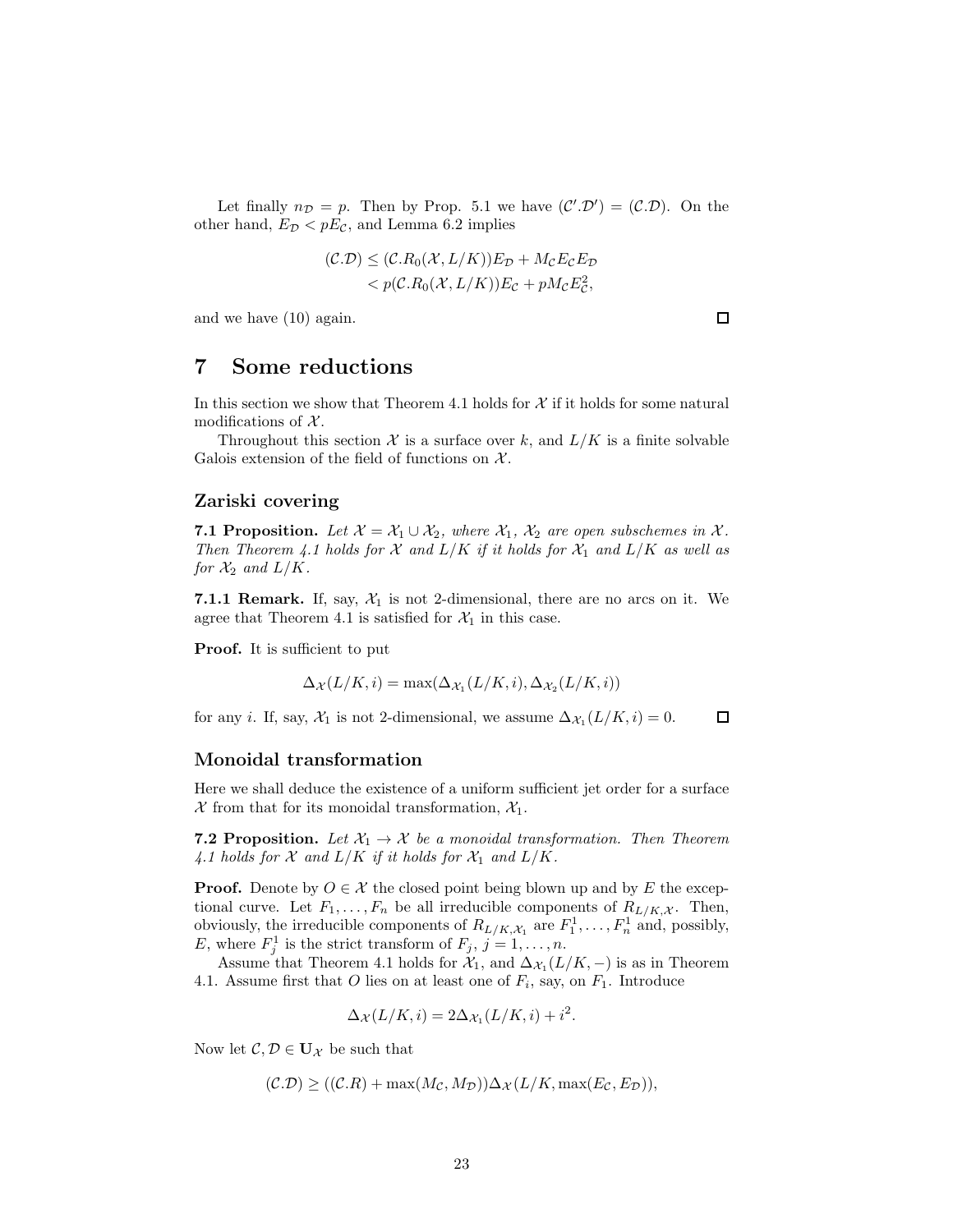and  $P_{\mathcal{C}} = P_{\mathcal{D}} =: P$ . Let  $\mathcal{C}'$  and  $\mathcal{D}'$  be the strict transforms of  $\mathcal{C}$  and  $\mathcal{D}$  respectively. If  $P \neq O$ , we have

$$
(C'.\mathcal{D}') = (C.\mathcal{D})
$$
  
> ((C.R) + max(M<sub>C</sub>, M<sub>D</sub>)) $\Delta_{\mathcal{X}}(L/K, \max(E_{C}, E_{D}))$   
 $\geq ((C.R_{L/K,X_1}) + \max(M_{C'}, M_{D'}))\Delta_{\mathcal{X}_1}(L/K, \max(E_{C'}, E_{D'})).$ 

Let  $P = O$ . Then it follows from (3) that

$$
(\mathcal{C}', \mathcal{D}') \ge ((\mathcal{C}.R) + \max(M_{\mathcal{C}}, M_{\mathcal{D}}))\Delta_{\mathcal{X}}(L/K, \max(E_{\mathcal{C}}, E_{\mathcal{D}})) - E_{\mathcal{C}}E_{\mathcal{D}}.
$$

We have (e. g., also by (3)) that  $(C.F_1) \geq E_{\mathcal{C}}$ , and  $E_{\mathcal{C}} = (C'.E)$  by Lemma 3.4. Next,

$$
(\mathcal{C}.R)\Delta_{\mathcal{X}}(L/K, \max(E_{\mathcal{C}}, E_{\mathcal{D}}))
$$
  
 
$$
\geq 2(\mathcal{C}.R)\Delta_{\mathcal{X}_1}(L/K, \max(E_{\mathcal{C}}, E_{\mathcal{D}})) + E_{\mathcal{C}}E_{\mathcal{D}},
$$

whence

$$
(\mathcal{C}', \mathcal{D}') > 2((\mathcal{C}.R) + \max(M_{\mathcal{C}}, M_{\mathcal{D}}))\Delta_{\mathcal{X}_1}(L/K, \max(E_{\mathcal{C}}, E_{\mathcal{D}}))
$$
  
\n
$$
\geq ((\mathcal{C}.F_1) + \cdots + (\mathcal{C}.F_n) + E_{\mathcal{C}} + \max(M_{\mathcal{C}}, M_{\mathcal{D}}))
$$
  
\n
$$
\times \Delta_{\mathcal{X}_1}(L/K, \max(E_{\mathcal{C}}, E_{\mathcal{D}}))
$$
  
\n
$$
\geq ((\mathcal{C}'.R_{L/K, \mathcal{X}_1}) + \max(M_{\mathcal{C}'}, M_{\mathcal{D}'}))
$$
  
\n
$$
\times \Delta_{\mathcal{X}_1}(L/K, \max(E_{\mathcal{C}'}, E_{\mathcal{D}'})).
$$

Since Theorem 4.1 holds for  $\mathcal{X}_1$  and  $L/K$ , we conclude

$$
w_{\mathcal{C}}^{(i)} = w_{\mathcal{C}'}^{(i)} = w_{\mathcal{D}'}^{(i)} = w_{\mathcal{D}}^{(i)}
$$

for all  $i = 1, 2, \ldots$ 

Consider the remaining case, when O lies on none of  $F_i$ . In this case introduce

$$
\Delta_{\mathcal{X}}(L/K, i) = \Delta_{\mathcal{X}_1}(L/K, i).
$$

If  $P \neq O$ , we proceed as in the former case. Finally, if  $P = O$ , both  $C$  and  $D$  do not meet the branch locus, whence  $w_c^{(i)} = 0 = w_{\mathcal{D}}^{(i)}$  for  $i = 1, 2, ...$ do not meet the branch locus, whence  $w_{\mathcal{C}}^{(i)} = 0 = w_{\mathcal{D}}^{(i)}$  for  $i = 1, 2, ...$ 

## Unramified extension

**7.3 Proposition.** Let X be a surface over k,  $L/K$  a finite Galois extension of the fraction field of  $X, K'/K$  an unramified extension, and  $X'$  the normalization of  $X$  in  $K'$ . Then Theorem 4.1 holds for  $X$  and  $L/K$  iff it holds for  $X'$  and K'L/K' (with  $\Delta_{\mathcal{X}}(L/K,-) = \Delta_{\mathcal{X}'}(K'L/K',-)).$ 

**Proof.** Denote by  $f: \mathcal{X}' \to \mathcal{X}$  the normalization morphism. Then  $f^*R_{L/K, \mathcal{X}} =$  $R_{K'L/K',\mathcal{X}'}$ . Let  $\mathcal{C}, \mathcal{D}$  be arcs on  $\mathcal{X}'$  with  $P_{\mathcal{C}} = P_{\mathcal{D}} =: P'$ , and let  $P = f(P')$  be a regular point. The ring  $\mathcal{O}_{\mathcal{X}',P'}$  is unramified over  $\mathcal{O}_{\mathcal{X},P}$ , whence  $\widehat{\mathcal{O}_{\mathcal{X}',P'}} = \widehat{\mathcal{O}_{\mathcal{X},P}}$ ,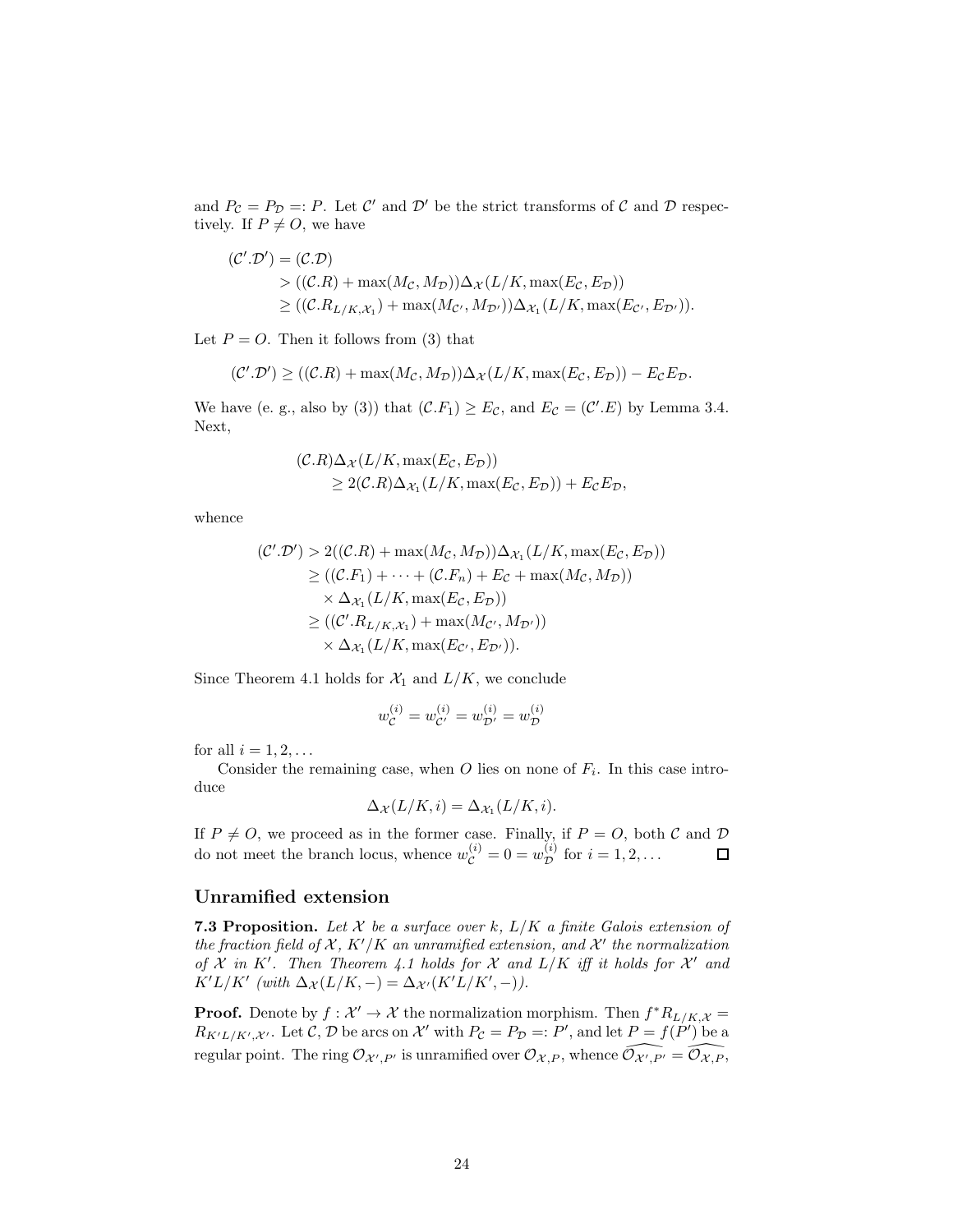and

$$
(\mathcal{C}.\mathcal{D}) = (f \circ \mathcal{C}.f \circ \mathcal{D}),
$$
  
\n
$$
E_{\mathcal{C}} = E_{f \circ \mathcal{C}},
$$
  
\n
$$
M_{\mathcal{C}} = M_{f \circ \mathcal{C}},
$$
  
\n
$$
w_{\mathcal{C}}^{(i)}(K'L/K') = w_{f \circ \mathcal{C}}^{(i)}(L/K),
$$
  
\n
$$
w_{\mathcal{D}}^{(i)}(K'L/K') = w_{f \circ \mathcal{D}}^{(i)}(L/K).
$$

Note that for any component F of  $R_{L/K,\mathcal{X}}, f^*F$  is the sum of  $[K':K]$  distinct prime divisors with no common points. Then  $(f \circ C.R_{L/K,\mathcal{X}}) = (C.R_{K'L/K',\mathcal{X}'})$ for any arc  $\mathcal C$  on  $\mathcal X'.$ 

Let Theorem 4.1 hold for  $\mathcal X$  and  $L/K$ . Put

$$
\Delta_{\mathcal{X}'}(K'L/K',i) = \Delta_{\mathcal{X}}(L/K,i),
$$

and we see that Theorem 4.1 holds for  $\mathcal{X}'$  and  $K'L/K'$ .

Conversely, let Theorem 4.1 be true for  $\mathcal{X}'$  and  $L/K.$  Introduce

$$
\Delta_{\mathcal{X}}(L/K, i) = \Delta_{\mathcal{X}'}(K'L/K', i).
$$

Any arc C on  $\mathcal X$  can be written as  $\mathcal C = f \circ \mathcal C'$ , where  $\mathcal C'$  is an arc on  $\mathcal X'$ . We conclude that Theorem 4.1 holds for  $\mathcal X$  and  $L/K$ . □

# 8 Proof of main theorem

**8.1 Lemma.** Let X be a surface over k and  $L/K$  a finite tame extension of the fraction field of  $\mathcal X$ . Then Theorem 4.1 holds for  $\mathcal X$  and  $L/K$ .

**Proof.** In this case we have  $w_{\mathcal{C}}^{(i)} = 0$  for any i and any suitable  $\mathcal{C}$ .

 $\Box$ 

A morphism of k-surfaces  $\mathcal{X}_2 \to \mathcal{X}_1$  is said to be tame if it is dominant and proper and the corresponding extension of function fields is tame. (Such morphisms are in fact compositions of normalizations in tame extensions and birational morphisms.)

**8.2 Lemma.** Let  $\mathcal{X}_2 \to \mathcal{X}_1$  be a tame morphism, and let  $L/k(\mathcal{X}_1)$  be a finite extension. Denote by  $\mathcal{X}'_1$  (resp.,  $\mathcal{X}'_2$ ) the normalization of  $\mathcal{X}_1$  (resp.,  $\mathcal{X}_2$ ) in L (resp.,  $Lk(\mathcal{X}_2)$ ). Then there exists a tame morphism  $\mathcal{X}'_2 \to \mathcal{X}'_1$  such that the corresponding field extension is  $Lk(\mathcal{X}_2)/L$ .

**Proof.** Since  $\mathcal{X}'_1 \to \mathcal{X}_1$  is finite, any valuation associated with a prime divisor on  $\mathcal{X}'_1$  is an extension of a valuation associated with a prime divisor on  $\mathcal{X}_1$ . Therefore,  $Lk(\mathcal{X}_2)/L$  is tame with respect to  $\mathcal{X}'_1$ . It remains to note that the composition  $\mathcal{X}'_2 \to \mathcal{X}_2 \to \mathcal{X}_1$  factors through  $\mathcal{X}'_1$ . □

**8.3 Proposition.** Let X be a surface over k and  $L/K$  a finite solvable Galois extension of the fraction field of  $X$ . Let  $X'$  be the normalization of  $X$  in a finite solvable Galois extension  $K'$  of  $K$ . Assume that for any tame morphism of k-surfaces  $\mathcal{X}'' \to \mathcal{X}'$ , Theorem 4.1 holds for  $\mathcal{X}''$  and  $k(\mathcal{X}'')L/k(\mathcal{X}'')$ . Then Theorem 4.1 holds for  $\mathcal X$  and  $L/K$ .

**Proof.** The proof consists of 3 steps.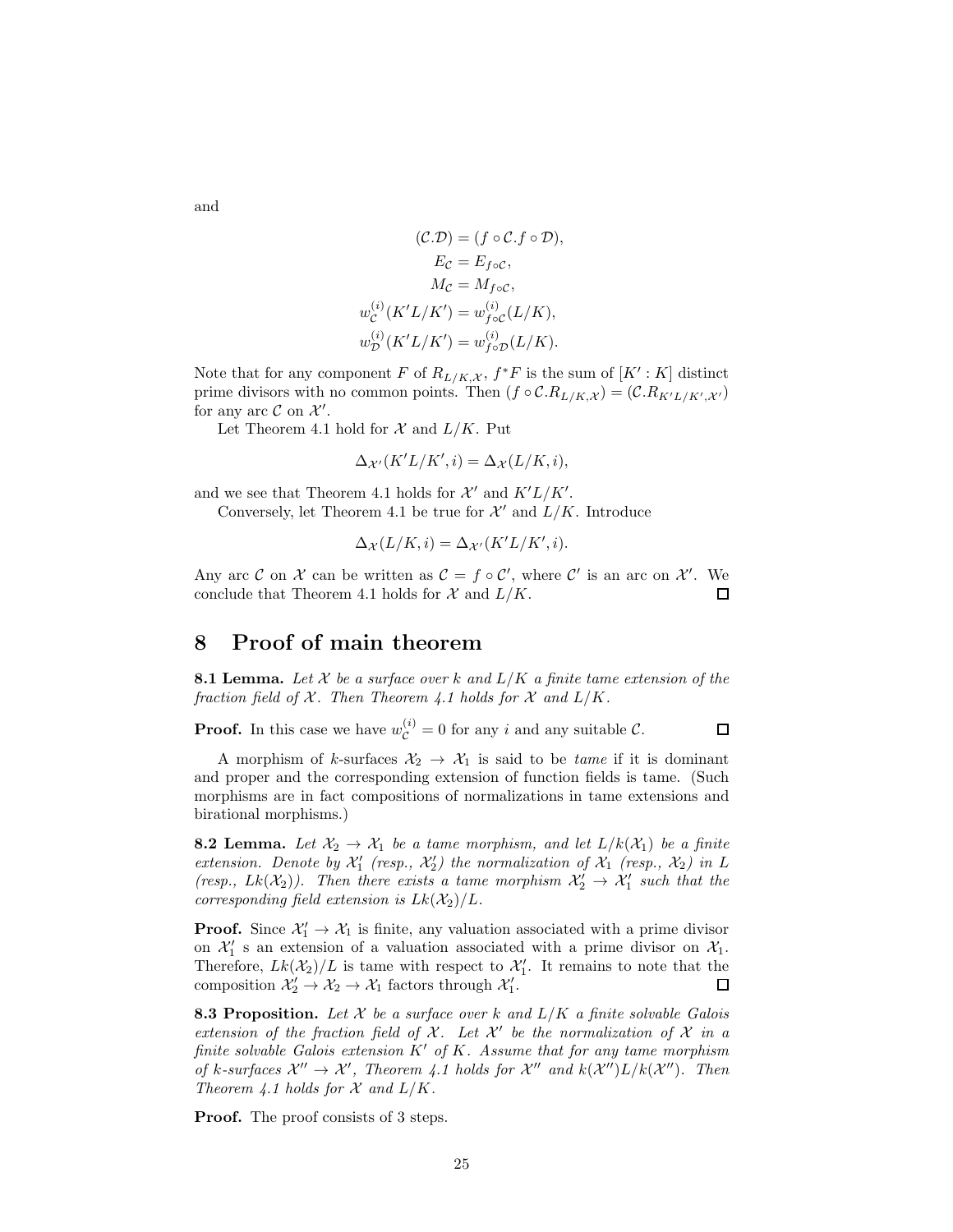**1** We apply induction on  $[K':K]$ .

Proposition is trivial for  $[K' : K] = 1$ . Take  $N > 1$ , and assume that Proposition holds for all extensions of degree smaller than N.

Denote by  $K_1/K$  any cyclic subextension in  $K'/K$  of prime degree and by  $\mathcal{X}_1$  the normalization of  $\mathcal X$  in  $K_1$ . By the induction hypothesis, Theorem 4.1 holds for  $\mathcal{X}_1$  and  $K_1L/K_1$ . In view of Lemma 8.2, the same is true if one replaces  $\mathcal{X}_1$  with any  $\mathcal{X}_1''$  such that there exists a tame morphism  $\mathcal{X}_1'' \to \mathcal{X}_1$ .

Thus, we have reduced Proposition to the following case:  $K'/K$  is a cyclic extension of prime degree l. We may also assume that  $\mathcal X$  is regular just removing all singular points from it.

#### **2** Assume first that  $l \neq p$ .

First of all, we may assume without loss of generality that

$$
R_{L/K,\mathcal{X}} \cup R_{K'/K,\mathcal{X}} = R_{K'L/K,\mathcal{X}} =: R
$$

is a simply normal crossing divisor. Indeed, let  $\mathcal{X}_n$  be as in Proposition 1.2, and  $\mathcal{X}'_n$  be the normalization of  $\mathcal{X}_n$  in K'. Then the proper morphism  $\mathcal{X}'_n \to \mathcal{X}$ factors through a proper birational morphism  $\mathcal{X}'_n \to \mathcal{X}'$ . If  $\mathcal{X}'' \to \mathcal{X}'_n$  is a proper dominant morphism of k-surfaces such that  $k(\mathcal{X}'') = K''$  is a finite tame extension of K' with respect to  $\mathcal{X}'_n$ , then  $\mathcal{X}'' \to \mathcal{X}'$  is also a proper dominant morphism of k-surfaces, and  $K''/K'$  is obviously tame with respect to  $\mathcal{X}'$ . If Proposition holds for  $\mathcal{X}_n$ , it holds also for  $\mathcal X$  by Proposition 7.2.

In view of 7.1, we may assume that all the components of  $R_{K^{\prime}L/K,\mathcal{X}}$  pass through some  $P \in \mathcal{X}$ , and  $\mathcal{X} = \text{Spec } A$  is a sufficiently small affine neighborhood of P. Let  $t, u \in A$  be a system of local parameters at P which includes the local equations of all components of  $R_{K^{\prime}L/K,\mathcal{X}}$ . Taking X small, we may also assume that t and u are prime elements in  $A$ , i. e., the Cartier divisor of t (resp., u) is a prime divisor  $F_t$  (resp.,  $F_u$ ).

If  $R_{K'/K,\mathcal{X}}$  is empty, Proposition follows immediately from Prop. 7.3. Next, consider the case when  $R_{K'/K,\mathcal{X}}$  consists of one component, and let  $t \in A \subset$  $\mathcal{O}_{\mathcal{X},P}$  be the local equation of this component. By Kummer theory,  $K' = K(\sqrt[n]{a})$ for some  $a \in K^*$ . Let

$$
a=\varepsilon t^{n_0}p_1^{n_1}\dots p_s^{n_s}
$$

be the canonical factorization of a in  $\mathcal{O}_{\mathcal{X},P}$ , where  $\varepsilon$  is invertible. The extension  $K'/K$  is ramified at (t) and unramified at all  $(p_i)$ , whence p divides (resp., does not divide)  $n_i$  for  $i > 0$  (resp.,  $i = 0$ ). Choosing another generator of the subgroup  $\langle a \rangle (K^*)^p / (K^*)^p$  and another generator of the prime ideal  $(t)$ , we may assume that  $a = t$ .

Let  $t_1^l = t$ . It is easy to see that all the singular points of Spec  $A[t_1]$  lie over singular points of the curve  $Spec A/(t)$ . Note that this curve coincides locally with  $R_{K'/K,\mathcal{X}}$  and is therefore regular at P. If we replace X with a smaller affine neighborhood of P, we may assume that  $Spec A[t_1]$  is regular, whence  $\mathcal{X}' = \operatorname{Spec} A[t_1]$  is the normalization of  $\mathcal X$  in  $K'$ . We may also assume that  $t_1$ is a prime element of  $A[t_1]$ , i. e., the Cartier divisor of  $t_1$  is a prime divisor  $F_{t_1}$ .

Denote by  $f: \mathcal{X}' \to \mathcal{X}$  the normalization morphism. Then

$$
f^*R\supset R_{K'L/K',\mathcal{X}'}.
$$

Let Q be a point on R, and let  $Q' \in \mathcal{X}'$  be a point above Q. One of the components of R passing through  $Q$  has t as a local equation. If there is another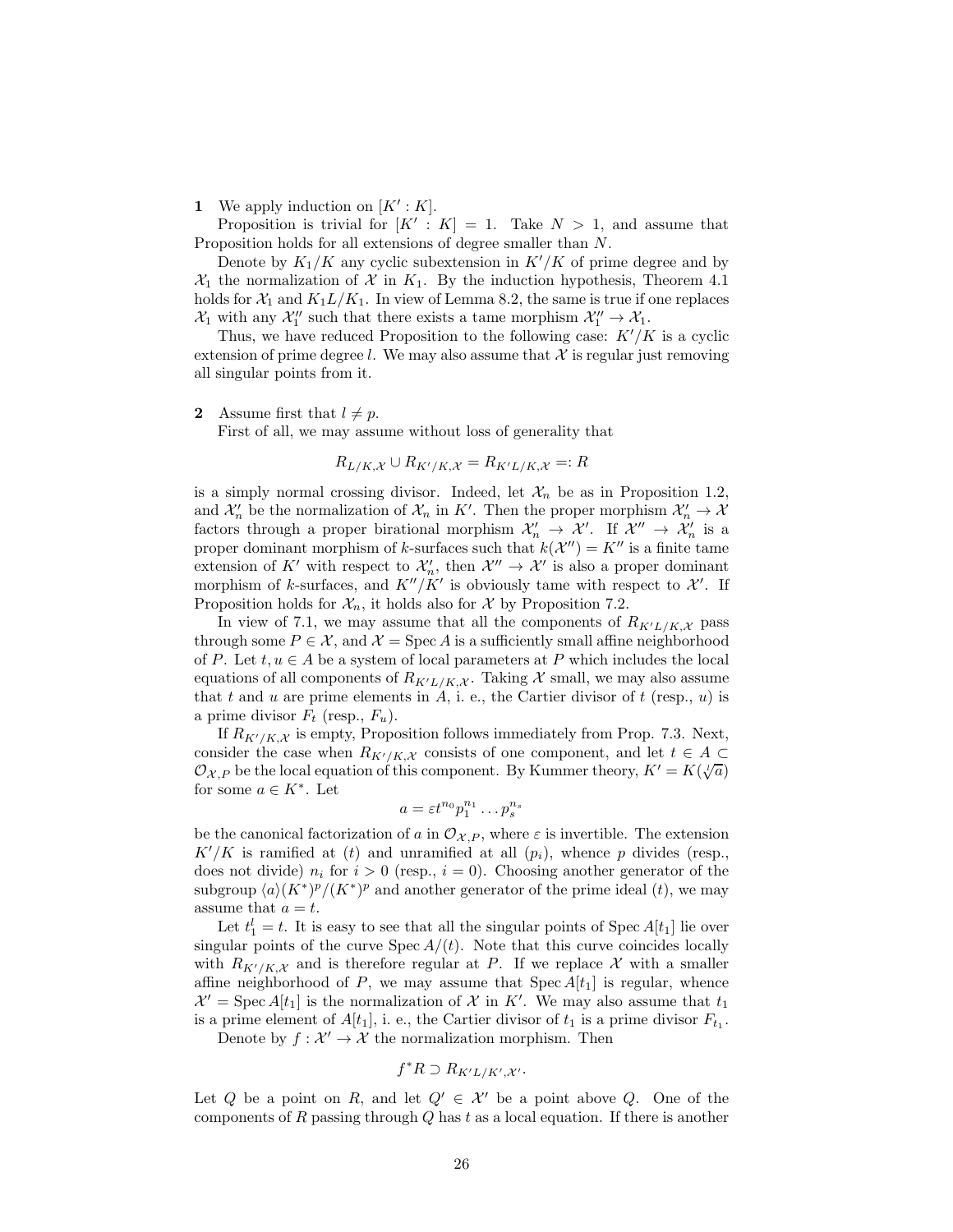component of R through Q, let  $u_Q = u$  be its local equation (we have  $Q = P$ in this case); otherwise choose any  $u_Q \in A$  such that  $t, u_Q$  are local parameters at Q. It follows that  $t_1, u_Q$  are local parameters at  $Q'$ . Since  $f^*R$  is locally the zero locus of either  $t_1$  or  $t_1u_Q$ , we conclude that  $R_{K^{\prime}L/L,\mathcal{X}^{\prime}}$  is a simply normal crossing divisor.

Since Theorem 4.1 holds for  $\mathcal{X}'$  and  $K'L/K'$ , there exist some integers  $\Delta_{\mathcal{X}'}(K'L/K', i), i = 1, 2, ...,$  such that if  $\mathcal{C}', \mathcal{D}' \in U_{\mathcal{X}'}$  are primitive arcs with  $P_{\mathcal{C}'} = P_{\mathcal{D}'}$  and

$$
(\mathcal{C}', \mathcal{D}') \ge ((\mathcal{C}', F_{t_1}) + (\mathcal{C}', F_u) + \max(M_{\mathcal{C}'}, M_{\mathcal{D}'}))
$$
  
 
$$
\times \Delta_{\mathcal{X}'}(K'L/K', \max(E_{\mathcal{C}}, E_{\mathcal{D}})),
$$
 (11)

then  $w_{\mathcal{C}'}^{(i)}(K'L/K') = w_{\mathcal{D}'}^{(i)}(K'L/K')$  for any *i*. (If, say,  $R_{K'L/K',\mathcal{X}'}$  is just  $F_{t_1}$ , we omit the term  $(C'.F_u)$ .)

Now introduce

$$
\Delta_{\mathcal{X}}(L/K,i) = l^2 i^2 \Delta_{\mathcal{X}'}(K'L/K',li)
$$

for all positive integers  $i$ .

Let  $\mathcal{C}, \mathcal{D} \in \mathbf{U}_{\mathcal{X}}$  be primitive arcs such that

$$
(\mathcal{C}.\mathcal{D}) \ge ((\mathcal{C}.\mathcal{R}) + \max(M_{\mathcal{C}}, M_{\mathcal{D}})) \Delta_{\mathcal{X}}(L/K, \max(E_{\mathcal{C}}, E_{\mathcal{D}})).
$$

Let  $Q = P_{\mathcal{C}} = P_{\mathcal{D}}, Q' \in \mathcal{X}'$  be such that  $Q = f(Q')$ . Let  $Q \in F_t$ . (We omit the trivial case  $Q \notin F_t$ .) Localization and completion at  $Q$  and  $Q'$  respectively make f into the morphism  $\text{Spec } k[[T_1, U]] \to \text{Spec } k[[T, U]]$  from Prop. 5.1. It follows from Prop. 5.1 that there exist primitive arcs  $\mathcal{C}', \mathcal{D}'$  which are liftings of C, D respectively, and  $P_{\mathcal{C}'} = P_{\mathcal{D}'} = Q'$ . Fix D' and choose such lifting C' of C that  $(C'.\mathcal{D}')$  is maximal. We have  $(C'.F_u) = l(C.F_u)$ . (This is Prop. 5.1 if  $Q = P$ , and  $0 = 0$  if  $Q \neq P$ .)

Applying further Prop. 5.1, we obtain

$$
n_{\mathcal{C}}n_{\mathcal{D}}(\mathcal{C}',\mathcal{D}') \ge l(\mathcal{C}.\mathcal{D})
$$
  
\n
$$
\ge l((\mathcal{C}.\mathcal{R}) + \max(M_{\mathcal{C}}, M_{\mathcal{D}}))\Delta_{\mathcal{X}}(L/K, \max(E_{\mathcal{C}}, E_{\mathcal{D}}))
$$
  
\n
$$
\ge (n_{\mathcal{C}}(\mathcal{C}'.R(K'L/K', \mathcal{X}')) + l \max(M_{\mathcal{C}}, M_{\mathcal{D}}))l^2 \max(E_{\mathcal{C}}, E_{\mathcal{D}})^2
$$
  
\n
$$
\times \Delta_{\mathcal{X}'}(K'L/K', l \max(E_{\mathcal{C}}, E_{\mathcal{D}}))
$$
  
\n
$$
\ge (n_{\mathcal{C}}(\mathcal{C}'.R(K'L/K', \mathcal{X}')) + l \max(M_{\mathcal{C}}, M_{\mathcal{D}}))l^2 \max(E_{\mathcal{C}}, E_{\mathcal{D}})^2
$$
  
\n
$$
\times \Delta_{\mathcal{X}'}(K'L/K', \max(E_{\mathcal{C}'}, E_{\mathcal{D}'})),
$$

whence

$$
(C'.\mathcal{D}') \ge ((C'.R(K'L/K', \mathcal{X}')) + \max(M_C, M_{\mathcal{D}}))
$$
  
\n
$$
\times l \max(E_C, E_{\mathcal{D}})^2 \Delta_{\mathcal{X}'}(K'L/K', \max(E_{C'}, E_{\mathcal{D}'}))
$$
  
\n
$$
\ge (l(C'.R(K'L/K', \mathcal{X}')) + l \max(M_C, M_{\mathcal{D}}) \max(E_C, E_{\mathcal{D}})^2)
$$
  
\n
$$
\times \Delta_{\mathcal{X}'}(K'L/K', \max(E_{C'}, E_{\mathcal{D}'})).
$$

By Prop. 5.5,

$$
M_{\mathcal{C}'} \le \frac{l}{2}(M_{\mathcal{C}} + 1)E_{\mathcal{C}}^2 \le lM_{\mathcal{C}}E_{\mathcal{C}}^2,
$$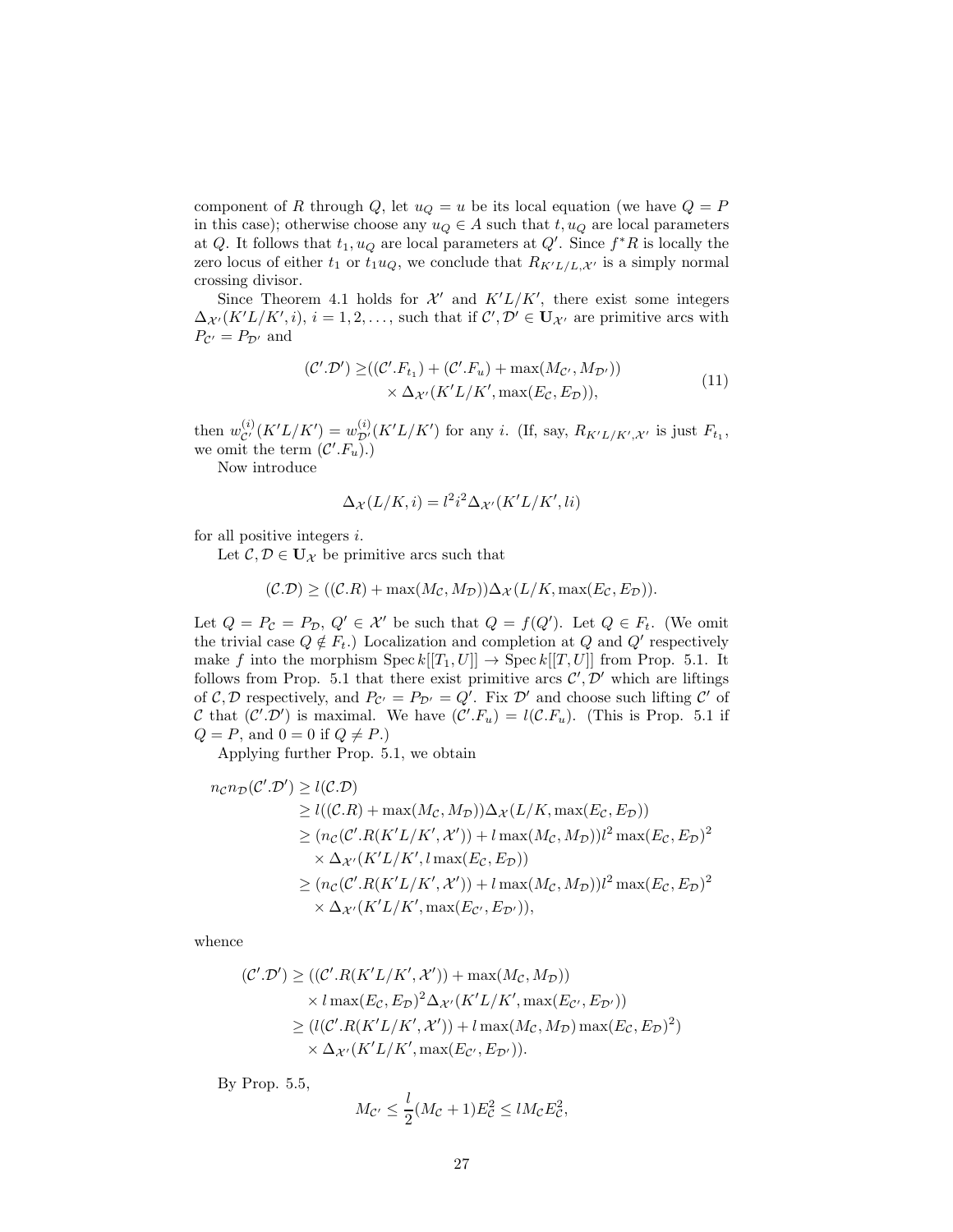if  $E_c \neq 1$ , and  $M_{c'} \leq \frac{l}{2}$  otherwise. Therefore,

$$
\max(M_{\mathcal{C}'}, M_{\mathcal{D}'}) \le l \max(M_{\mathcal{C}}, M_{\mathcal{D}}) \max(E_{\mathcal{C}}, E_{\mathcal{D}})^2,
$$

if  $E_c \neq 1$  or  $E_p \neq 1$ , and

$$
\max(M_{\mathcal{C}'}, M_{\mathcal{D}'}) \le \frac{l}{2},
$$

if  $E_c = E_D = 1$ . In both cases we conclude that (11) is valid. It follows

$$
w_C^{(i)}(L/K) = w_{C'}^{(i)}(K'L/K') = w_{D'}^{(i)}(K'L/K') = w_{D}^{(i)}(L/K)
$$

for any  $i$ .

It remains to consider the case when  $R_{K'/K,\mathcal{X}}$  consists of two components. Consider  $K_1 = K(t_1)$  and  $K_2 = K(t_1, u_1)$ , where  $t_1^l = t$ ,  $u_1^l = u$ . Let  $\mathcal{X}_1$  and  $\mathcal{X}_2$  be the normalizations of  $\mathcal X$  in  $K_1$  and  $K_2$  respectively. Then  $K_2$  is a tame extension of K', whence Theorem 4.1 is true for  $\mathcal{X}_2$  and  $K_2L/K_2$ . Applying the already considered case twice, we conclude that Theorem 4.1 holds for  $\mathcal{X}_1$  and  $K_1L/K_1$ , as well as for X and  $L/K$ .

3 Let now  $l = p$ .

Let  $K'/K$  be given by Artin–Schreier equation

 $x^p - x = a$ ,

 $a \in K$ . An argument as in the case  $l \neq p$  shows that we may replace X with its monoidal transformation. After a suitable sequence of monoidal transformations, we may assume that  $R \cup \text{div } a$  is a normal crossing divisor, where div a is the divisor of  $a$ . It follows that in the neighborhood of any point  $P$  we have  $a = \varepsilon t^i u^j$  in  $\mathcal{O}_{\mathcal{X},P}$ , where  $\varepsilon \in \mathcal{O}_{\mathcal{X},P}^*$ , and  $t, u$  are local parameters at P. Moreover,  $L/K$  is unramified with respect to any prime p of  $\mathcal{O}_{\mathcal{X},P}$  unless  $\mathfrak{p} = (t)$  or  $\mathfrak{p} = (u)$ . Choosing a particular Artin-Schreier equation, we may require that either i or j is prime to p. Changing the respective local parameter, we may assume  $\varepsilon = 1$ .

In view of 7.1, we may assume that all the components of  $R \cup \text{div } a$  pass through some  $P \in \mathcal{X}$ , and  $\mathcal{X} = \text{Spec } A$  is a sufficiently small affine neighborhood of P. Taking  $\mathcal X$  small, we may also assume that the divisor of t (resp., u) is a prime divisor  $F_t$  (resp.,  $F_u$ ).

Thus, we have

$$
\operatorname{div} a = iF_t + jF_u.
$$

We may also assume that at least one of  $i, j$  is negative. (Otherwise,  $K'/K$  is unramified, and we argue as in the case  $l \neq p$ .) We shall assume  $i < 0$ . If  $j > 0$ , we blow up at  $P$  and obtain a scheme with

$$
\operatorname{div} a = iF_1 + (i+j)E + jF_2,
$$

where  $F_1$  is the strict transform of  $F_t$ , E is the exceptional divisor,  $F_2$  is the strict transform of  $F_u$ . Note that  $|i + j| < \max(|i|, |j|)$ . If  $i + j > 0$  (resp.,  $i + j < 0$ , blow up at  $F_1 \cap E$  (resp., at  $E \cap F_2$ ) and so on. We obtain a scheme with

$$
\operatorname{div} a = n_0 E_0 + \cdots + n_s E_s,
$$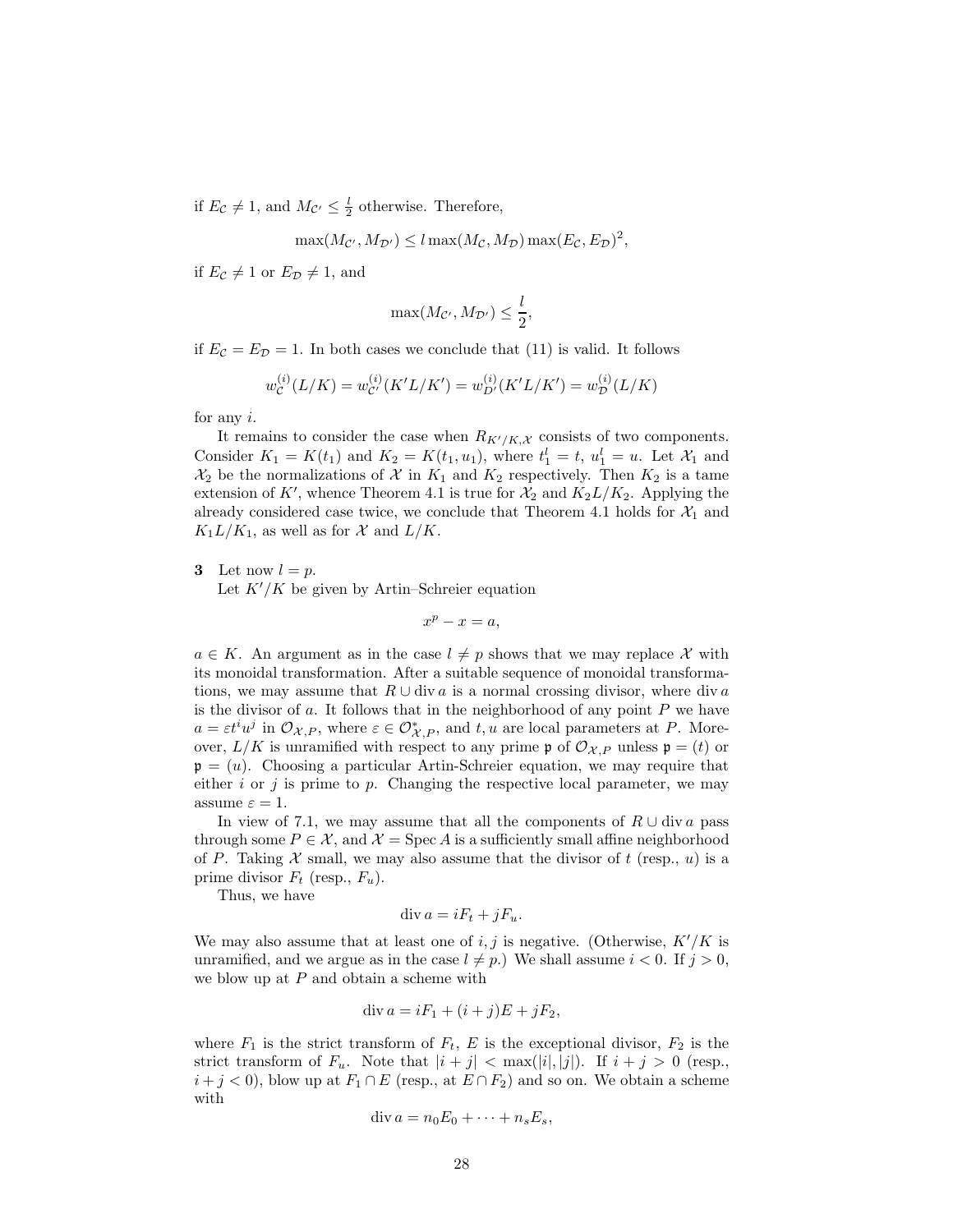where  $E_{\alpha}$  does not meet  $E_{\beta}$  unless  $\alpha = \beta \pm 1, n_0, \ldots, n_{r-1} < 0, n_r = 0$ ,  $n_{r+1}, \ldots, n_s > 0$  for some r. Locally we have the situation as before, with  $j \leq 0$ .

We may assume that  $(p, i) = 1$ . (Change the roles of t and u if necessary. Note that we have already excluded the case  $p|i, p|j$ .) Next, making a tame base change of type  $t = t_1^{\alpha}$ ,  $u = u_1^{\beta}$ , where  $\alpha < p$ ,  $\beta < p$ , we may assume that  $i \equiv 1 \mod p$ , and either  $j \equiv 0 \mod p$  or  $j \equiv -1 \mod p$ . In the latter case, blow up the point  $P$ . We get a scheme with

$$
\operatorname{div} a = iF_1 + (i+j)E + jF_2,
$$

where  $F_1$  (resp.,  $F_2$ ) is the strict transform of  $F_t$  (resp.,  $F_u$ ), E is the exceptional divisor. We have  $i + j \equiv 0 \mod p$ .

Thus, it remains to consider the case

$$
x^p - x = t^{-mp+1}u^{-np},
$$

where  $m > 0$  and  $n \geq 0$ . Put  $t_1 = t^m u^n x$ . We have

$$
t_1^p - t^{m(p-1)}u^{n(p-1)}t_1 = t,
$$

whence  $t_1$  is integral over A, and  $A[t_1]$  is regular. Therefore,  $\mathcal{X}_1 = \text{Spec } A[t_1]$ . We may also assume that the divisor of  $t_1$  (resp., of u) on  $\mathcal{X}_1$  is a prime divisor  $F_{t_1}$  (resp.,  $F_u$ ).

Denote by  $f: \mathcal{X}' \to \mathcal{X}$  the normalization morphism. Then

$$
f^*R \supset R_{K'L/K',\mathcal{X}'}.
$$

Let Q be a point on R, and let  $Q' \in \mathcal{X}'$  be a point above Q. Assume that  $F_t$ passes through Q. If there is another component of R through Q, let  $u<sub>O</sub> = 0$ be its local equation (we have  $Q = P$  in this case); otherwise choose any  $u_Q \in$ A such that  $t, u_Q$  are local parameters at Q. It follows that  $t_1, u_Q$  are local parameters at  $Q'$ .

Since Theorem 4.1 holds for  $\mathcal{X}'$  and  $K'L/K'$ , there exist some integers  $\Delta_{\mathcal{X}'}(K'L/K', i), i = 1, 2, \dots$  such that if  $\mathcal{C}', D' \in \mathbf{U}_{\mathcal{X}'}$  are primitive arcs with  $P_{\mathcal{C}'} = P_{\mathcal{D}'}$  and

$$
(\mathcal{C}', \mathcal{D}') \ge ((\mathcal{C}', F_{t_1}) + (\mathcal{C}', F_u) + \max(M_{\mathcal{C}'}, M_{\mathcal{D}'}))
$$
  
 
$$
\times \Delta_{\mathcal{X}'}(K'L/K', \max E_{\mathcal{C}}, E_{\mathcal{D}}),
$$
 (12)

then  $w_{\mathcal{C}'}^{(i)}(K'L/K') = w_{\mathcal{D}'}^{(i)}(K'L/K')$  for any *i*. Now introduce

$$
\Delta^{\circ}_{\mathcal{X}}(L/K, i) = p^2(i^2 + \mu i^2) \Delta_{\mathcal{X}'}(K'L/K', pi)
$$

for all positive integers i, where  $\mu = \max(m_1 + 1, \ldots, m_s + 1), m_1, \ldots, m_s$  are associated with the extension  $K'/K$  as in Proposition 6.1.

Let  $\mathcal{C}, \mathcal{D} \in \mathbf{U}_{\mathcal{X}}$  be primitive arcs such that

$$
(\mathcal{C}.\mathcal{D}) \ge ((\mathcal{C}.\mathcal{R}) + \max(M_{\mathcal{C}}, M_{\mathcal{D}}))\Delta_{\mathcal{X}}^{\circ}(L/K, \max(E_{\mathcal{C}}, E_{\mathcal{D}})).
$$
 (13)

Assume that the common closed point Q of C and D lies on  $F_t$ .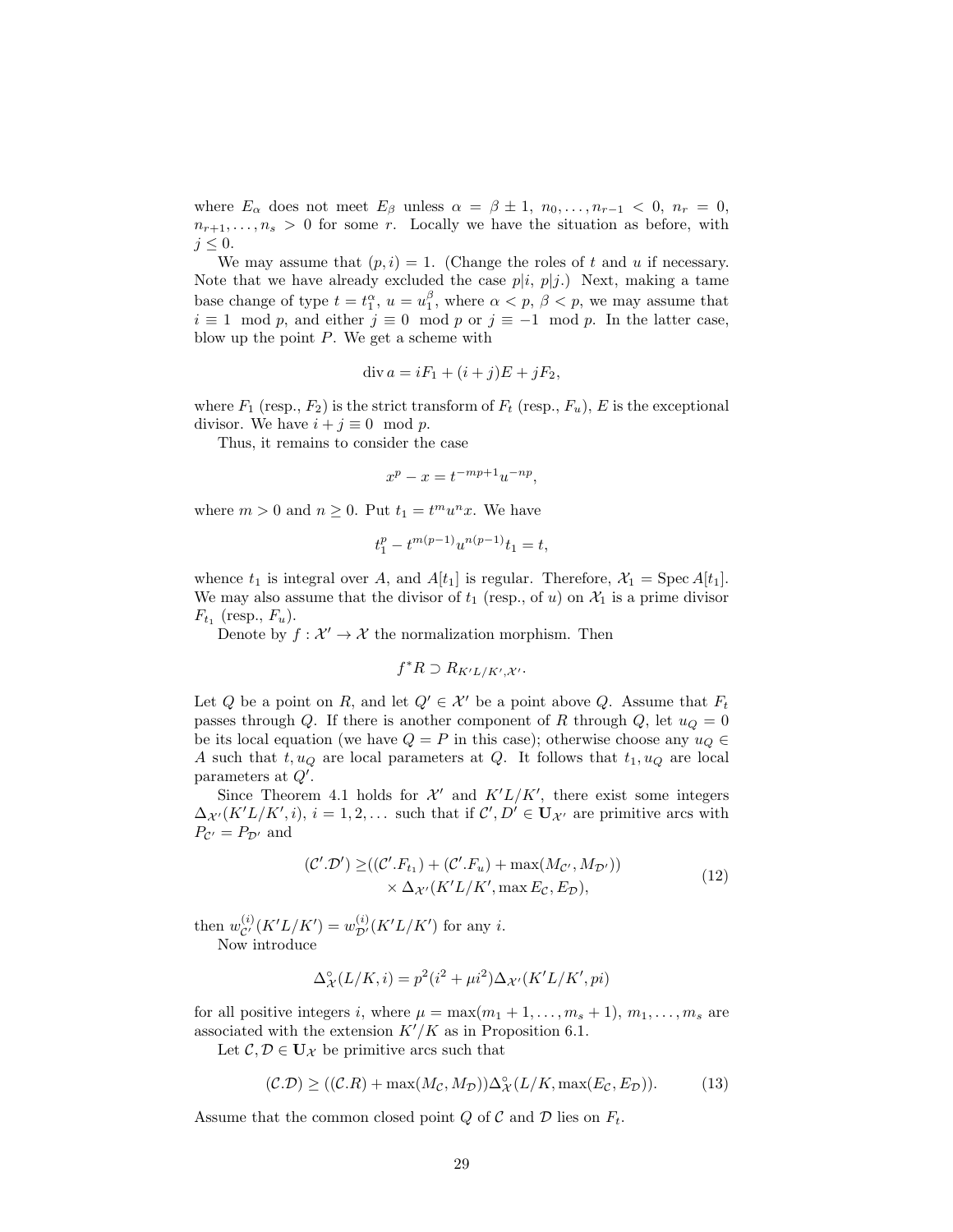Similarly to the case  $l \neq p$ , we can construct liftings  $\mathcal{C}'$  and  $\mathcal{D}'$  of  $\mathcal{C}$  and  $\mathcal{D}$ such that

$$
n_{\mathcal{C}}n_{\mathcal{D}}(C_1.D') \geq p(\mathcal{C}.D)
$$
  
\n
$$
\geq p((\mathcal{C}.R) + \max(M_{\mathcal{C}}, M_{\mathcal{D}}))\Delta_{\mathcal{X}}(L/K, \max(E_{\mathcal{C}}, E_{\mathcal{D}}))
$$
  
\n
$$
\geq p((\mathcal{C}.R) + \max(M_{\mathcal{C}}, M_{\mathcal{D}}))p^2(\max(E_{\mathcal{C}}, E_{\mathcal{D}})^2 + \mu \max(E_{\mathcal{C}}, E_{\mathcal{D}})^2)
$$
  
\n
$$
\times \Delta_{\mathcal{X}'}(K'L/K', p \max(E_{\mathcal{C}}, E_{\mathcal{D}}))
$$
  
\n
$$
\geq ((n_{\mathcal{C}}(\mathcal{C}'.R_{K'L/K',\mathcal{X}'}) + p \max(M_{\mathcal{C}}, M_{\mathcal{D}}))p^2 \max(E_{\mathcal{C}}, E_{\mathcal{D}})^2
$$
  
\n
$$
\times \Delta_{\mathcal{X}'}(K'L/K', p \max(E_{\mathcal{C}}, E_{\mathcal{D}}))
$$
  
\n
$$
\geq (n_{\mathcal{C}}(\mathcal{C}'.R_{K'L/K',\mathcal{X}'}) + p \max(M_{\mathcal{C}}, M_{\mathcal{D}}))p^2 \max(E_{\mathcal{C}}, E_{\mathcal{D}})^2
$$
  
\n
$$
+ p(\mathcal{C}.R)p^2\mu \max(E_{\mathcal{C}}, E_{\mathcal{D}})^2)
$$
  
\n
$$
\times \Delta_{\mathcal{X}'}(K'L/K', \max(E_{\mathcal{C}'}, E_{\mathcal{D}'})),
$$

whence

$$
(C'.\mathcal{D}') \ge ((C'.R_{K'L/K',\mathcal{X}'}) + \max(M_{\mathcal{C}}, M_{\mathcal{D}}))p(\max(E_{\mathcal{C}}, E_{\mathcal{D}})^2
$$
  
+  $p(C.R)\mu \max(E_{\mathcal{C}}, E_{\mathcal{D}})^2)$   
×  $\Delta_{\mathcal{X}'}(K'L/K', \max(E_{\mathcal{C}'}, E_{\mathcal{D}'}))$   
≥  $(p(C'.R_{K'L/K',\mathcal{X}'}) + p \max(M_{\mathcal{C}}, M_{\mathcal{D}}) \max(E_{\mathcal{C}}, E_{\mathcal{D}})^2$   
+  $p(C.R_0(\mathcal{X}, K'/K)) \max(E_{\mathcal{C}}, E_{\mathcal{D}'})$   
×  $\Delta_{\mathcal{X}'}(K'L/K', \max(E_{\mathcal{C}'}, E_{\mathcal{D}'})).$ 

By Prop. 6.3,

$$
M_{\mathcal{C}'} < \frac{p}{2}(\mathcal{C}.R_0(\mathcal{X}, K'/K))E_{\mathcal{C}} + \frac{p}{2}M_{\mathcal{C}}E_{\mathcal{C}}^2.
$$

It follows

$$
\max(M_{\mathcal{C}'}, M_{\mathcal{D}'}) < \frac{p}{2}((\mathcal{C}.R_0(\mathcal{X}, K'/K)) + \max(M_{\mathcal{C}}, M_{\mathcal{D}})) \max(E_{\mathcal{C}}, E_{\mathcal{D}})^2.
$$

Indeed, this is trivial if both  $C$  and  $D$  are regular. In the opposite case, it follows from (13) that

$$
(\mathcal{C}.\mathcal{D}) \ge (M_{\mathcal{C}} + 1) \max(E_{\mathcal{C}}, E_{\mathcal{D}})^2,
$$

and Lemma 5.4 implies

$$
(\mathcal{D}.R_0(\mathcal{X}, K'/K)) = (\mathcal{C}.R_0(\mathcal{X}, K'/K)) \cdot \frac{E_{\mathcal{D}}}{E_{\mathcal{C}}}.
$$

From this, we obtain (11), whence  $w_{\mathcal{C}'}^{(i)}(K'L/K') = w_{\mathcal{D}'}^{(i)}(K'L/K')$  for any *i*.

In the case  $Q \notin F_t$  we obtain that  $w_{\mathcal{C}'}^{(i)}(K'L/K') = w_{\mathcal{D}'}^{(i)}(K'L/K')$  in a similar way.

Next, by Corollary 6.1.1 we know that Theorem 4.1 is true for  $\mathcal X$  and  $K'/K$ . This means that there exists a non-decreasing sequence of positive numbers  $\Delta_{\mathcal{X}}(K'/K, i) \geq i^2, i = 1, 2, \dots$  such that for any  $\mathcal{C}, \mathcal{D} \in \mathbf{U}_{\mathcal{X}}$  with

$$
(\mathcal{C}.\mathcal{D}) \ge ((\mathcal{C}.\mathcal{R}) + \max(M_{\mathcal{C}}, M_{\mathcal{D}}))\Delta_{\mathcal{X}}(K'/K, \max(E_{\mathcal{C}}, E_{\mathcal{D}})),
$$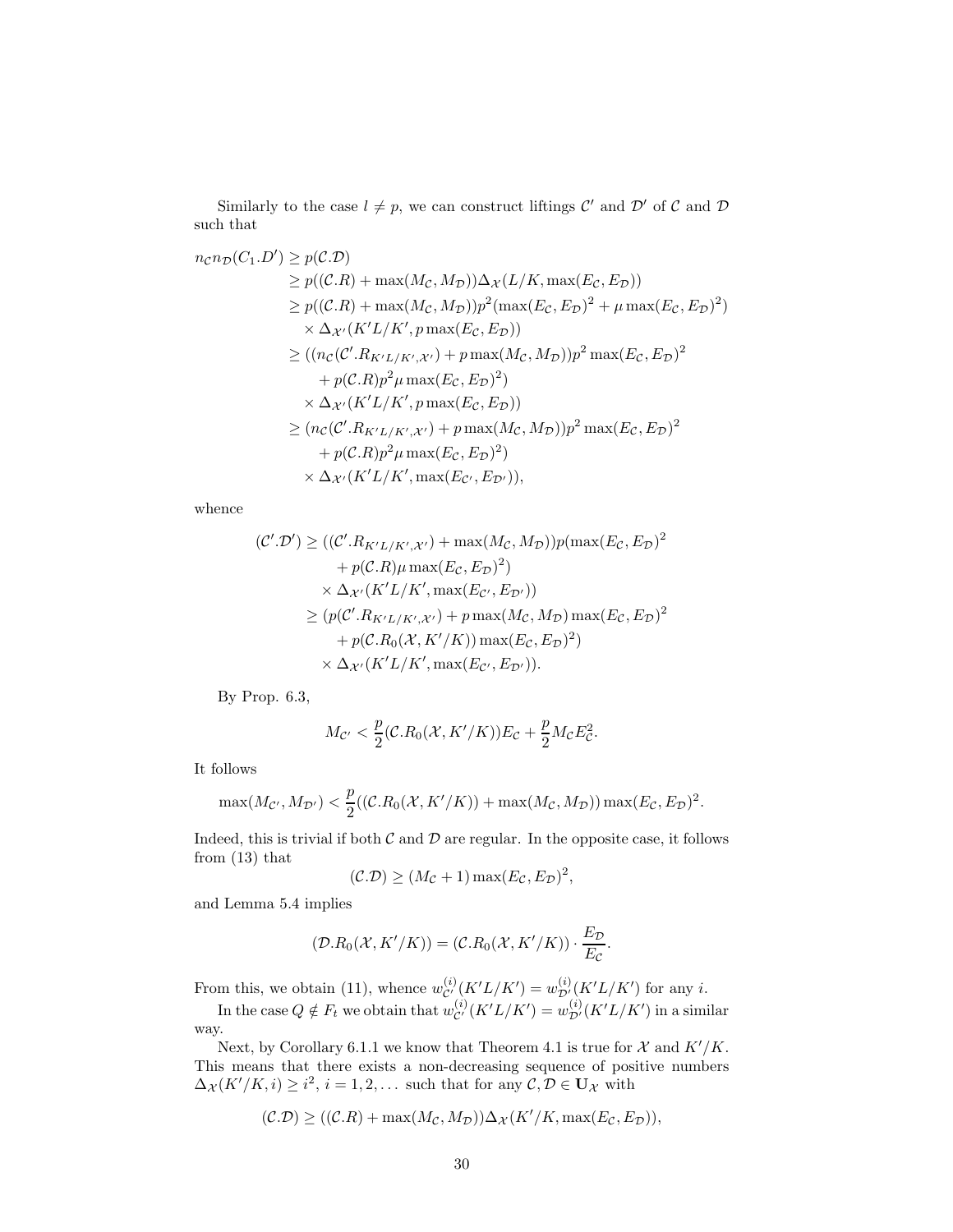we have

$$
w_{\mathcal{C}}^{(1)}(K'/K) = w_{\mathcal{D}}^{(1)}(K'/K).
$$

Now let

$$
\Delta_{\mathcal{X}}(L/K,i) = \max(\Delta_{\mathcal{X}}^{\circ}(L/K,i), \Delta_{\mathcal{X}}(K'/K,i)).
$$

Take any  $\mathcal{C}, \mathcal{D} \in \mathbf{U}_{\mathcal{X}}$  with

$$
(\mathcal{C}.\mathcal{D}) \ge ((\mathcal{C}.\mathcal{R}) + \max(M_{\mathcal{C}}, M_{\mathcal{D}})) \Delta_{\mathcal{X}}(L/K, \max(E_{\mathcal{C}}, E_{\mathcal{D}})).
$$

Then for suitable liftings  $\mathcal{C}'$ ,  $\mathcal{D}'$  of  $\mathcal{C}$ ,  $\mathcal{D}$  we have

$$
W_{\mathcal{C}, K'L/K}=W_{\mathcal{C}, K'/K}\circ W_{\mathcal{C}', K'L/K'}=W_{\mathcal{D}, K'/K}\circ W_{\mathcal{D}', K'L/K'}=W_{\mathcal{D}, K'L/K}.
$$

Recall that  $K'L/L$  is tame, whence

$$
W_{\mathcal{C},L/K} = W_{\mathcal{C},K'L/K} = W_{\mathcal{D},K'L/K} = W_{\mathcal{D},L/K},
$$

i. e.,  $L/K$  has equal wild jumps at  $\mathcal C$  and  $\mathcal D$ .

Applying Proposition to the case  $L = K'$  and using Lemma 8.1, we see that Theorem 4.1 holds in full generality.

## 9 Towards equal ramification in the strong sense

Let  $\mathcal X$  be as in the introduction,  $L/K$  a finite Galois extension of its function field, and Y the normalization of X in L. Assume that  $G = \text{Gal}(L/K)$  is a  $p$ -group with the following property: any cyclic subgroup of  $G$  is normal in  $G$ .

9.0.1 Remark. There are some non-abelian groups with this property, e. g., the groups  $\langle x, y | x^l = y^l, x^{l^2} = e, xy = y^{l+1}x \rangle$  for any prime l; this was pointed out to me by V. P. Snaith.

**9.1 Theorem.** There exists an effective divisor  $R_0$  supported at  $R = R_{L/K,X}$ such that for any  $P \in R$  and any  $C, C' \in U_P$  the condition  $(C.C')_P \geq (C.R_0)_P$ implies that  $L/K$  is equally ramified with respect to C and C' at P in the strong sense.

**Proof.** In view of Corollary 4.1.1, for any Galois subextension of  $M/K$  there exists an effective divisor  $R_{0,M/K}$  supported at  $R_{M/K,\mathcal{X}} \subset R_{L/K,\mathcal{X}}$  such that  $(C.C')_P \geq (C.R_{0,M/K})_P$  implies  $W_{C,P,M/K} = W_{C',P,M/K}$ . Now fix any  $R_0$ supported at  $R = R_{L/K, \mathcal{X}}$  such that  $R_0 \ge R_{M/K, \mathcal{X}}$  for any  $M/K$ .

Let  $C, C' \in U_P$ , and  $(C.C')_P \geq (C.R_0)_P$ . Let  $C_L$  and  $C'_L$  be any irreducible curves on  $\mathcal Y$  over  $C$  and  $C'$  respectively. Let  $v$  be the valuation on  $k(C)$  that corresponds to P, and let  $v<sub>L</sub>$  be any extension of v onto  $k(C<sub>L</sub>)$ . Define v' and  $v'_{L}$  similarly. We have to prove that  $G_j(L_{C_L,v_L}/K_{C,v}) = G_j(L_{C'_L,v'_L}/K_{C',v'})$  for any  $j \geq -1$ .

Choose any  $g \in D_{C_L, v_L}$ . It is sufficient to prove that  $g \in D_{C'_L, v'_L}$  and

$$
a_{C_L, v_L}(g) = a_{C'_L, v'_L}(g),
$$

where

$$
a_{C_L, v_L}(g) = \max\{j|g \in G_j(L_{C_L, v_L}/K_{C, v})\},\
$$

 $\Box$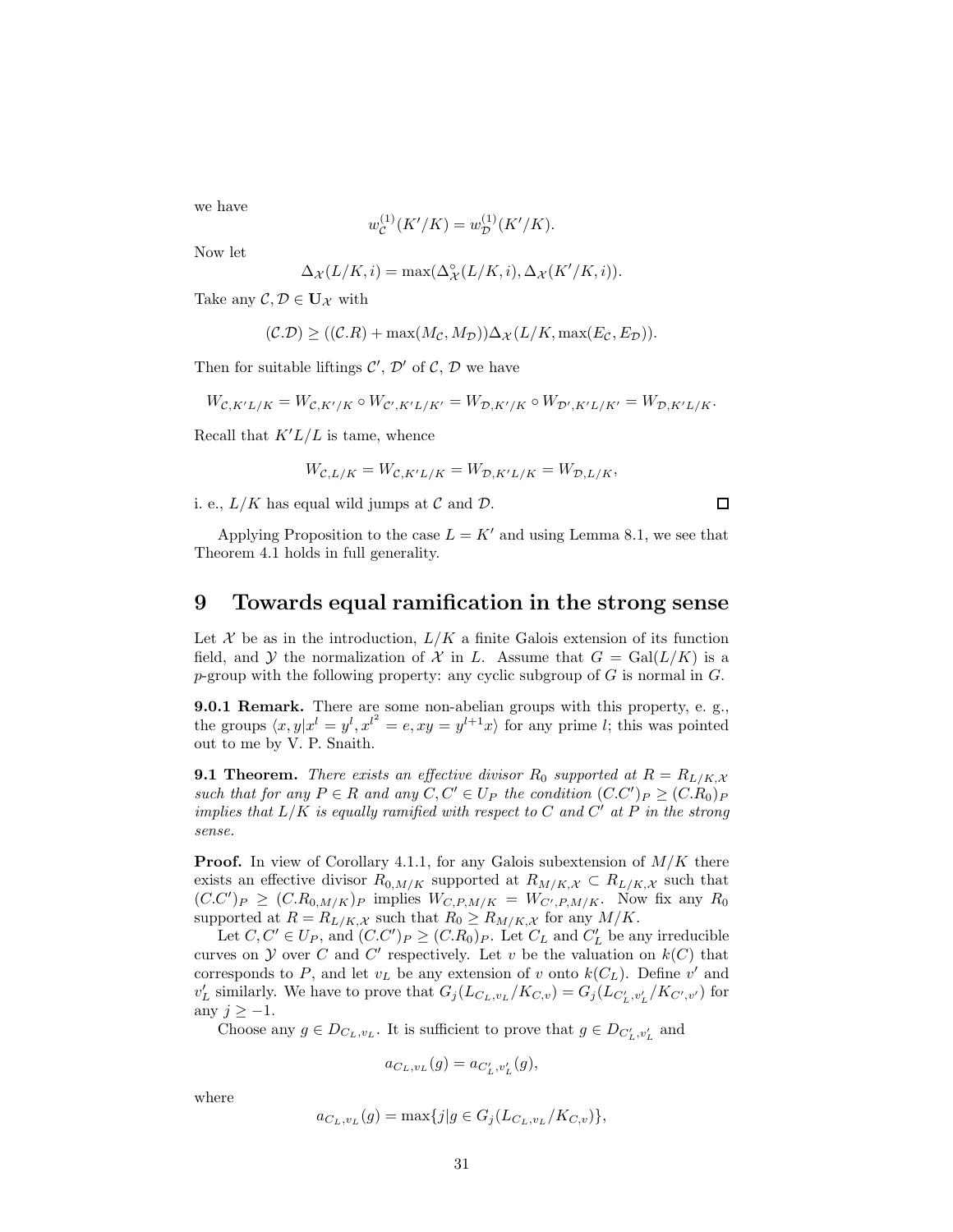and  $a_{C'_L, v'_L}(g)$  is defined similarly. Note that  $D_{C_L, v_L} = G_0(L_{C_L, v_L}/K_{C,v})$  since the residue field of the valuation on  $K_{C,v}$  is the algebraically closed field k. On the other hand,  $L_{C_L,v_L}/K_{C,v}$  is a p-extension, whence  $G_0(L_{C_L,v_L}/K_{C,v})$  =  $G_1(L_{C_L,v_L}/K_{C,v})$ . Therefore,  $a_{C_L,v_L}(g)$  (as well as  $a_{C'_L,v'_L}(g)$ ) is a positive integer.

Let M be the fixed field of  $\langle g \rangle$  inside  $L/K$ , Z the normalization of X in M,  $C_M$  (resp.,  $C'_M$ ) the image of  $C_L$  (resp.,  $C'_L$ ) on  $\mathcal{Z}$ ,  $v_M$  (resp.,  $v'_M$ ) the restriction of  $v_L$  (resp.,  $v'_L$ ) onto the function field of  $C_M$  (resp.,  $C'_M$ ). By the definition of  $R_0$  we have  $W_{C,P,L/K} = W_{C',P,L/K}$  and  $W_{C,P,M/K} = W_{C',P,M/K}$ , whence

$$
W_{L_{C_L, v_L}/M_{C_M, v_M}} = W_{M_{C_M, v_M}/K_{C,v}}^{-1} \circ W_{L_{C_L, v_L}/K_{C,v}} = W_{M_{C_M', v_M}/K_{C', v'}}^{-1} \circ W_{L_{C_L', v_L}/K_{C', v'}} = W_{L_{C_L', v_L}/M_{C_M', v_M'}}.
$$
\n(14)

Next,

$$
G_j(L_{C'_L, v'_L}/M_{C'_M, v'_M}) = G_j(L_{C'_L, v'_L}/K_{C', v'}) \cap \text{Gal}(L_{C'_L, v'_L}/M_{C'_M, v'_M}),
$$

whence

$$
a_{C_L, v_L}(g) = \max\{j|g \in G_j(L_{C_L, v_L}/M_{C_M, v_M})\}.
$$
\n(15)

Let p<sup>r</sup> be the order of g in G. The condition  $g \in D_{C_L, v_L}$  is equivalent to  $|G_1(L_{C_L,v_L}/M_{C_M,v_M})| = p^r$  and to  $w^{(r)}(L_{C_L,v_L}/M_{C_M,v_M}) > 0$ . Note that  $|G_1(L_{C_L,v_L}/M_{C_M,v_M})|^{-1}$  is the minimal slope of the graph of  $W_{L_{C_L,v_L}/M_{C_M,v_M}}$ . We obtain from (14) that  $g \in D_{C'_L, v'_L}$ .

It is clear from (15) that

$$
a_{C_L, v_L}(g) = w^{(r)}(L_{C_L, v_L}/M_{C_M, v_M}).
$$

Since  $w^{(r)}(L_{C_L,v_L}/M_{C_M,v_M})$  is just the abscissa of the end of the first segment in the graph of  $W_{L_{C_L,v_L}/M_{C_M,v_M}}$ , we conclude from (14) that  $a_{C_L,v_L}(g)$  = □  $a_{C_{L}',v_{L}'}(g).$ 

**9.1.1 Corollary.** Let  $G = \text{Gal}(L/K)$  be a p-group with the following property: any cyclic subgroup of  $G$  is normal in  $G$ . Then the answer to Question 2.5 is affirmative.

Proof. See Remark 2.5.1.

□

## References

- [B] N. Bourbaki, Algèbre Commutative. Eléments de Math. 27,28,30,31, Hermann, Paris, 1961–1965.
- [Br] J.-L. Brylinski, *Théorie du corps de classes de Kato et revêtements*  $a$ béliens de surfaces, Ann. Inst. Fourier, Grenoble 33 (1983), 23–38.
- [C] A. Campillo, Algebroid curves in positive characteristic, Springer-Verlag, Berlin etc, 1980 (Lecture Notes in Mathematics, vol. 813).